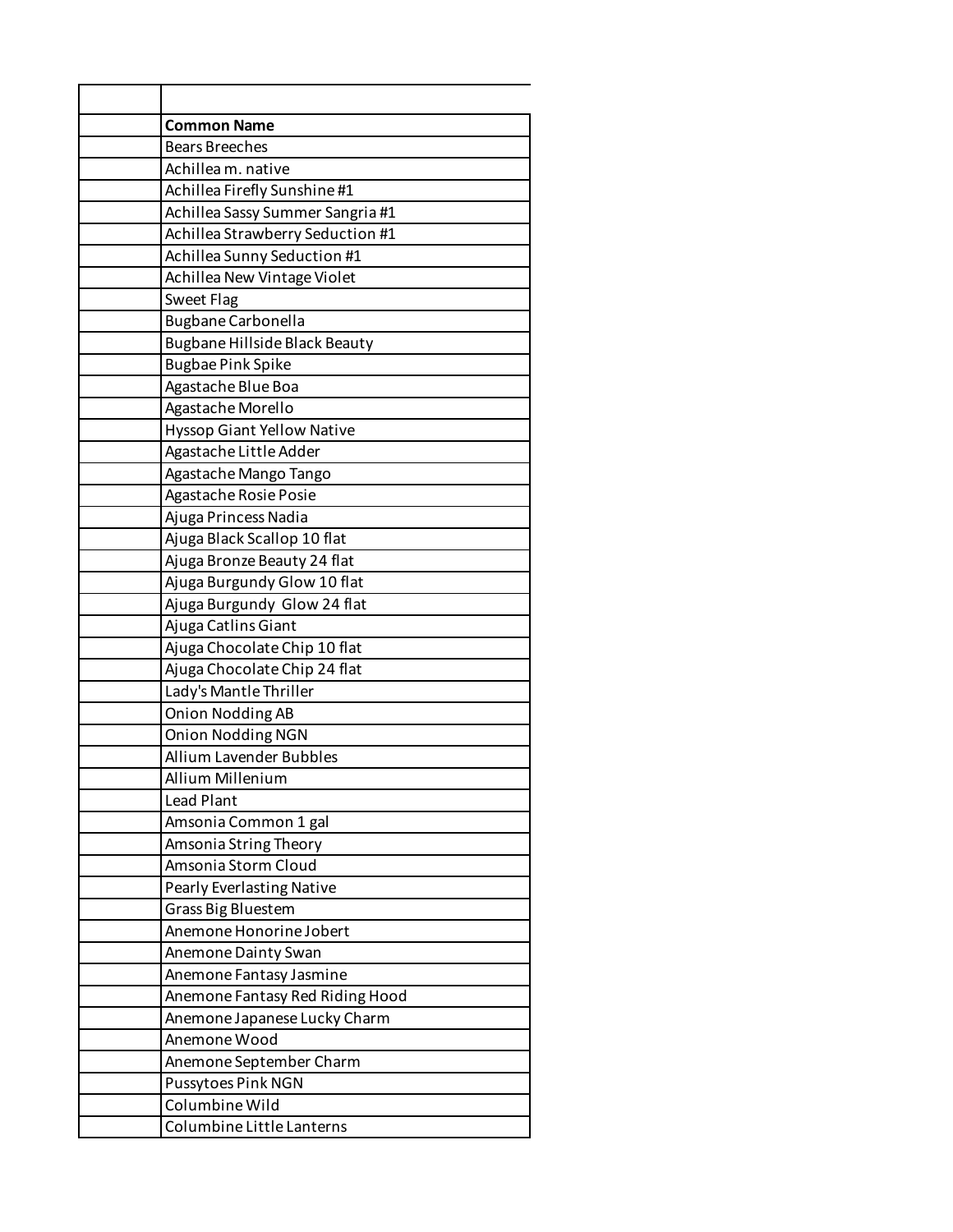| Columbine Dbl Winky Dark Blue and White |  |  |
|-----------------------------------------|--|--|
| Columbine Dbl Winky Red and White       |  |  |
| Columbine Earlybird Red/yellow          |  |  |
| Aralia Sun King                         |  |  |
| Spikenard Native NGN                    |  |  |
| Aralia Sun King                         |  |  |
| Dutchman's Pipe                         |  |  |
| Sea Thrift Maritima Splendens           |  |  |
| Artemisia Silver Mound                  |  |  |
| Artemisia Powis Castle                  |  |  |
| Goatsbeard                              |  |  |
| <b>Ginger Native AB</b>                 |  |  |
| Chinese Ginger                          |  |  |
| <b>Butterfly Weed</b>                   |  |  |
| Milkweed Swamp NGN                      |  |  |
| <b>Butterfly Weed NGN</b>               |  |  |
| Aster Kickin Carmine Rd                 |  |  |
| Astilbe August Light                    |  |  |
| Astilbe Delft Lace                      |  |  |
| Astilbe Little Vision in Purple         |  |  |
| Astilbe Chinese                         |  |  |
| Astilbe Vision in Pink                  |  |  |
| Astilbe Vision in Purple                |  |  |
| Astilbe Vision in Red                   |  |  |
| Astilbe Vision in White                 |  |  |
| Astilbe Younique                        |  |  |
| Rodgersia Shield Leaf                   |  |  |
| Astrantia Burgundy Manor                |  |  |
| Astrantia Roma                          |  |  |
| Fern Dres Dagger                        |  |  |
| Fern Lady in Red                        |  |  |
| Fern Burgundy Lace                      |  |  |
| Fern Godzilla Painted Fern              |  |  |
| <b>Baptisia</b>                         |  |  |
| Baptisia Blue Bubbly                    |  |  |
| Baptisia Wild White                     |  |  |
| Baptisia Lemon Meringue                 |  |  |
| <b>Baptisia Pink Truffles</b>           |  |  |
| Baptisia Plum Rosy                      |  |  |
| Belamcanda Freckle Face                 |  |  |
| Grass Side Oats Grama                   |  |  |
| Brunnera macrophylla                    |  |  |
| <b>Brunnera Queen of Hearts</b>         |  |  |
| Brunnera Sea Heart                      |  |  |
| Grass Feather Reed Cheng Du             |  |  |
| <b>Grass Feather Reed Karl Foerster</b> |  |  |
| <b>Grass Feather Reed Overdam</b>       |  |  |
| Calamintha nepeta                       |  |  |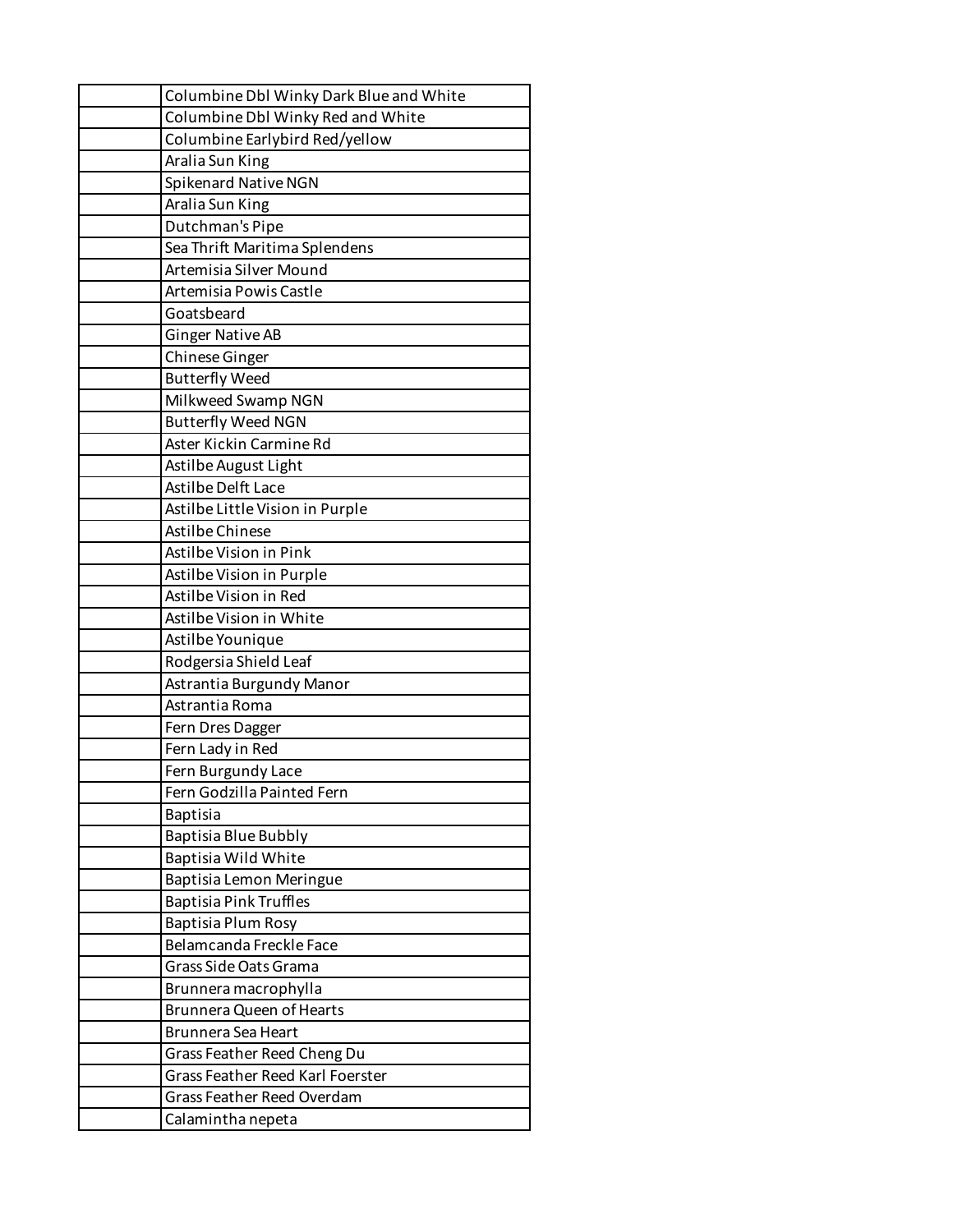| Calamintha White                    |
|-------------------------------------|
| Marsh Marigold Native               |
| Campanula Rapido Blue               |
| Campanula Rapido White              |
| Campanula Genti Blue                |
| Campanula Blue Waterfall            |
| Vine Trumpet                        |
| <b>Grass Carex Bowles Golden</b>    |
| <b>Grass Carex Bunny Blue</b>       |
| <b>Grass Carex Palm</b>             |
| Grass Carex Everillo                |
| <b>Grass Carex Wood</b>             |
| <b>Bachelor's Button Perennial</b>  |
| Snow in Summer                      |
| Snow in Summer Yo Yo                |
| Plumbago                            |
| <b>Turtlehead White AB</b>          |
| Turtlehead Hot Lips                 |
| Vine Clematis Acropolis             |
| Vine Clematis Avant Garde           |
| Vine Clematis Bees Jubilee          |
| Vine Clematis Crystal Fountain      |
| Vine Clematis Diamantina            |
| Vine Clematis H F Young             |
| Vine Clematis Huldine               |
| Vine Clematis Jackman's             |
| Vine Clematis Sweet Autumn          |
| Vine Clematis Roguchi               |
| Vine Clematis Silver Moon           |
| Vine Clematis Sweet Summer Love     |
| Vine Clematis Etoile Violet         |
| Vine Clematis Tranquilitie          |
| Mistflower                          |
| Lilly of the Valley NGN             |
| Coreopsis Baby Sun                  |
| <b>Coreopsis Sand Native</b>        |
| Coreopsis Red Satin                 |
| Coreopsis Uptick Yellow and Red     |
| Coreopsis Berry Chiffon             |
| Coreopsis Crème Brulee              |
| Coreopsis Curry Up                  |
| Coreopsis Hot Paprika               |
| Coreopsis Moonbeam                  |
| Coreopsis Zagreb                    |
| Coreopsis Zagreb                    |
| Coreopsis Little Bang Candy Stripes |
| Corydalis Canary Feathers           |
| Crocosmia Lucifer                   |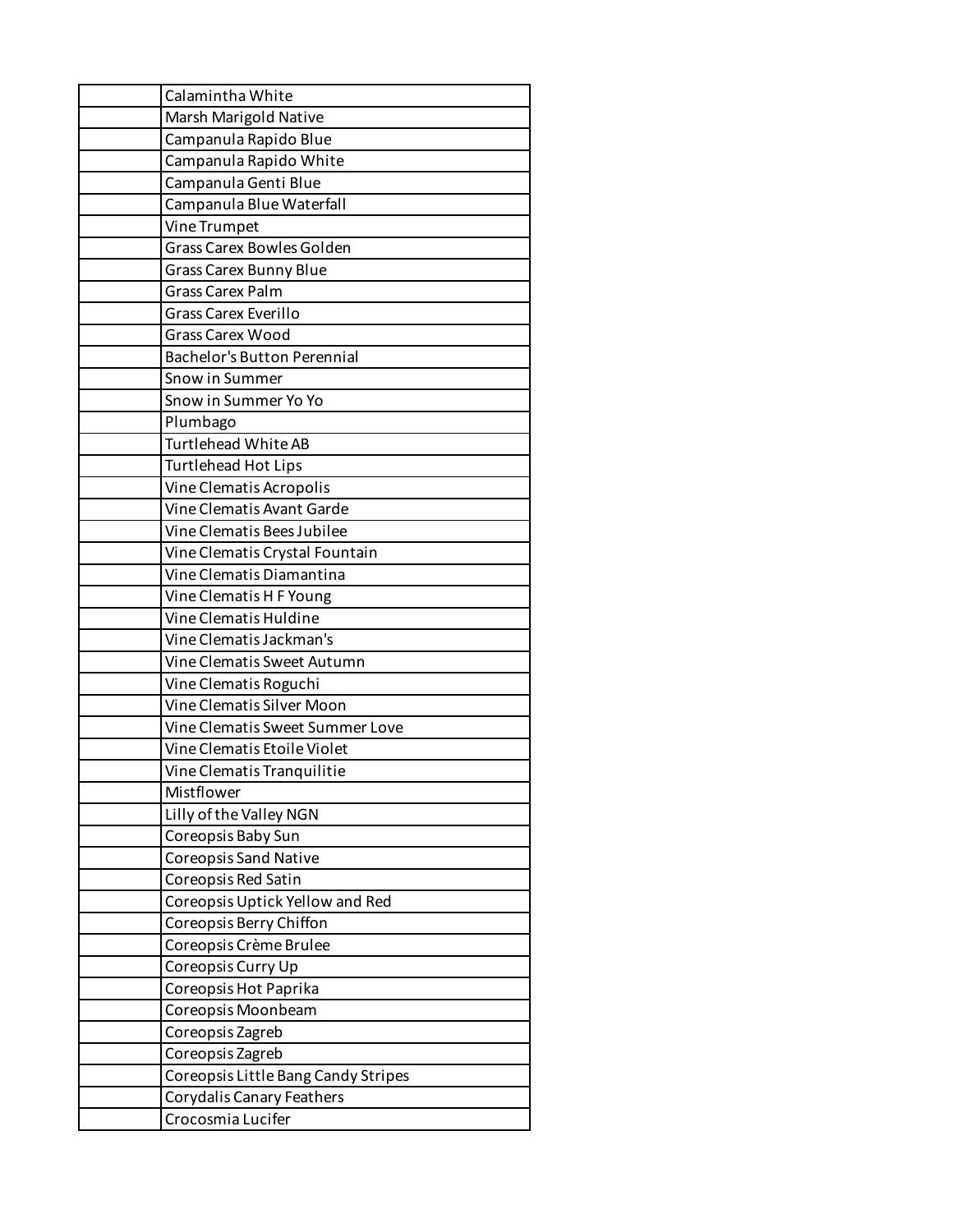| Crocosmia Orange Pekoe               |
|--------------------------------------|
| Fern Parsley                         |
| Toadflax Ivy                         |
| Umbrella Plant                       |
| Ice Plant Fire Spinner               |
| Ice Plant Jewel Desert Garnet        |
| Ice Plant Lavender Ice               |
| Ice Plant yellow                     |
| Delphinum Aurora Blue                |
| Delphinium Guardian Mix              |
| Dendranthema Autumn Spice Igloo      |
| Dendranthema Brilliant Igloo         |
| Dendranthema Fireworks Igloo         |
| <b>Grass Tufted Hair</b>             |
| Dianthus Everbloom Strawberry Tart   |
| Dianthus Frosty Fire                 |
| Dianthus Kahori                      |
| Dianthus Paint the Town Red          |
| Dianthus Shooting Star               |
| <b>Bleeding Heart</b>                |
| <b>Bleeding Heart Luxuriant</b>      |
| Foxglove Camelot Crème               |
| Foxglove Camelot Lavender            |
| <b>Foxglove Camelot Rose</b>         |
| Fern Robusta Male                    |
| Fern Eastern Wood                    |
| Fern Beautiful Wood                  |
| Echinacea Cheyenne Spirit            |
| <b>Echinacea Dark Shadows Wicked</b> |
| Echinacea Kismet Raspberry           |
| Echinacea Lakota Fire                |
| Echinacea Magnus                     |
| Echinacea p. NGN                     |
| Echinacea Pow Wow Raspberry          |
| Echinacea Ruby Star                  |
| Echinacea Sombrero Hot Coral         |
| Echinacea Sombrero Salsa Red         |
| Epimedium Koji                       |
| <b>Barrentwort Lilafee</b>           |
| <b>Epimedium Sandy Claws</b>         |
| Euonymus, variegated                 |
| <b>Flowering Spurge Native</b>       |
| Euphorbia Ascot Rainbow              |
| Aster Wood NGN                       |
| Joe Pye Weed                         |
| Joe Pye Weed Little Joe              |
| Joe Pye Weed Ruby                    |
| Grass Festuca Elijah Blue            |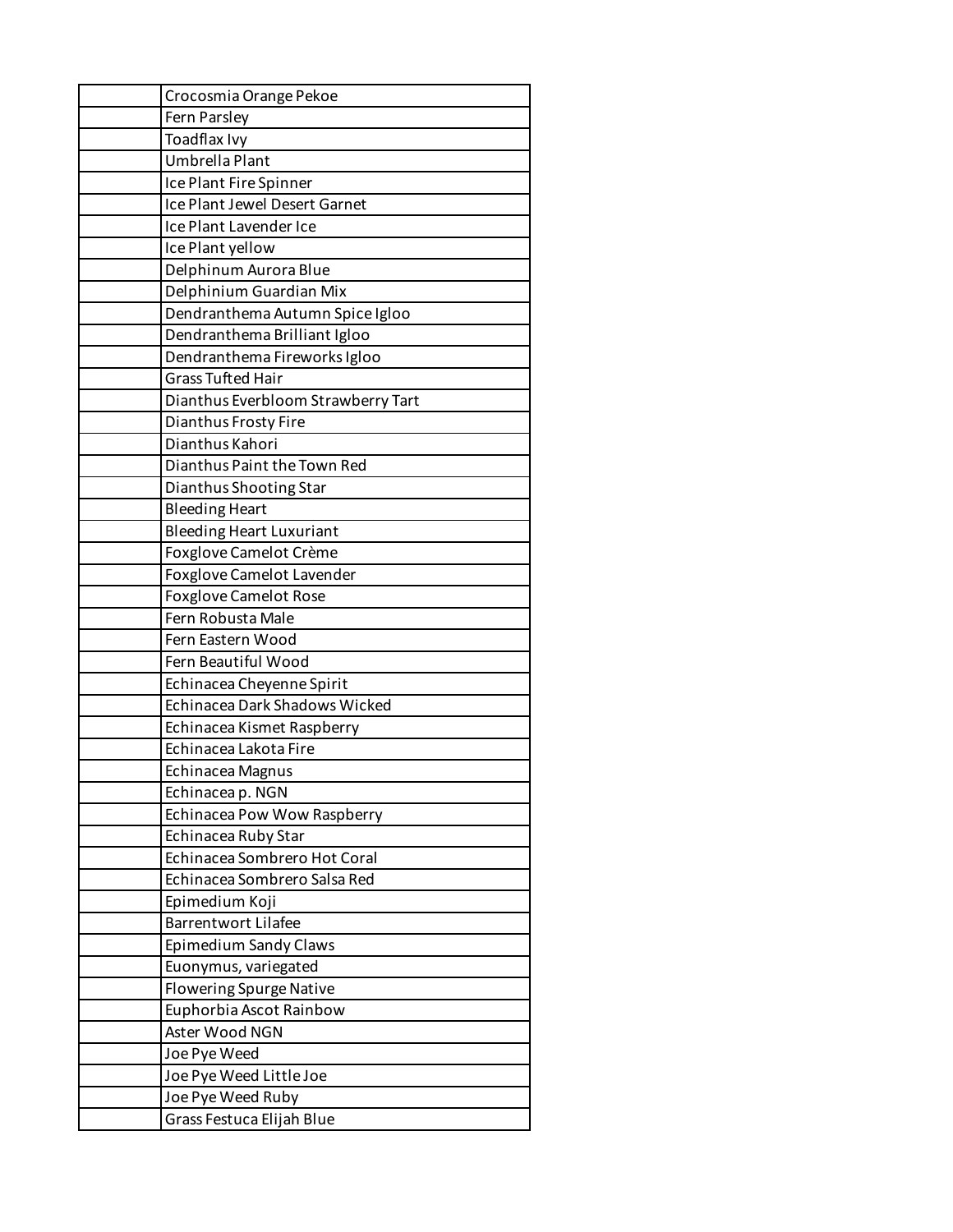| Strawberry ornamental Lipstick        |  |  |
|---------------------------------------|--|--|
| Gaillardia Mesa Bright Bicolor        |  |  |
| Gaillardia Mesa Red                   |  |  |
| Gaillardia Spintop Orange Halo        |  |  |
| Gaillardia Spintop Yellow Touch       |  |  |
| Sweet Woodruff                        |  |  |
| <b>Gaura Whiskers Rose</b>            |  |  |
| Geranium Azure Rush                   |  |  |
| Geranium Expresso AB                  |  |  |
| Geranium Wild NGN                     |  |  |
| Geranium Rozanne                      |  |  |
| Geranium Max Frei                     |  |  |
| Geranium Pink Summer                  |  |  |
| Geranium Rozanne                      |  |  |
| Geum Tempo Orange                     |  |  |
| Geum Tempo Rose                       |  |  |
| Prairie Smoke                         |  |  |
| <b>Bowman's Root</b>                  |  |  |
| <b>Grass All Gold Forest Grass</b>    |  |  |
| <b>Grass Aureola Forest Grass</b>     |  |  |
| <b>Grass Sunflare Forest Grass</b>    |  |  |
| Ivy English Wilsons                   |  |  |
| Ivy English Baltic                    |  |  |
| Ivy English Thorndale                 |  |  |
| <b>Helenium NGN</b>                   |  |  |
| Helenium Mariachi Ranchera            |  |  |
| <b>Heliopsis Native</b>               |  |  |
| Heliopsis Burning Hearts              |  |  |
| Heliopsis Summer Nights               |  |  |
| Heliopsis Tuscan Sun                  |  |  |
| Heliopsis Venus                       |  |  |
| Lenten Roses                          |  |  |
| Daylilly Alabama Jubilee              |  |  |
| Daylilly Chicago Apache               |  |  |
| Daylilly Daring Deception             |  |  |
| Daylilly Double Pardon Me             |  |  |
| Daylilly Happy Returns                |  |  |
| Daylilly Moana Loa                    |  |  |
| Daylilly Rainbow Rhythm Peony Display |  |  |
| Daylilly Rainbow Rhythm Storm Shelter |  |  |
| Daylilly Rosy Returns                 |  |  |
| Daylilly Stella D'Oro                 |  |  |
| Rupturewort                           |  |  |
| Coral Bell Electric Lime              |  |  |
| Coral Bell Forever Red                |  |  |
| Heuchera Lemon Love                   |  |  |
| Coral Bell Lemon Supreme              |  |  |
| Coral Bell Midnight Rose              |  |  |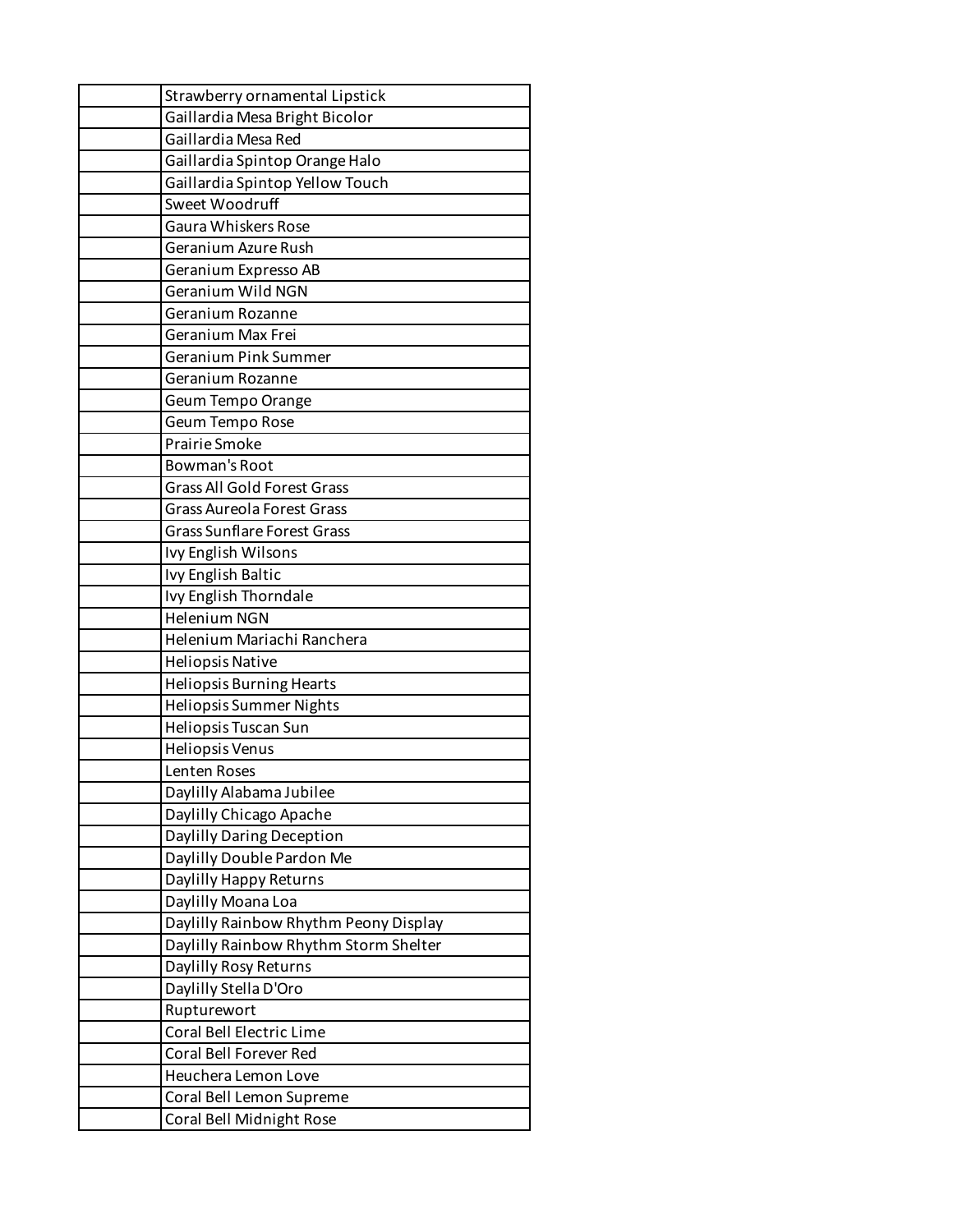| Coral Bell Northern Exposure Black     |
|----------------------------------------|
| Coral Bell Northern Exposure Lime      |
| Coral Bell Peach Flambe                |
| Coral Bell Red Lightning               |
| Heuchera Red Lightning                 |
| Coral Bell Wild Rose                   |
| Heucherella Eye Spy                    |
| Hibiscus Cherry Chocolata              |
| <b>Hibiscus Dark Mystery</b>           |
| Hosta Age of Gold                      |
| Hosta Blue Angel                       |
| Hosta Blue Mouse Ears                  |
| Hosta Brother Stephan                  |
| <b>Hosta Color Festival</b>            |
| <b>Hosta Curly Fries</b>               |
| Hosta Empress Wu                       |
| Hosta Fire Island                      |
| <b>Hosta Fragrant Bouquet</b>          |
| <b>Hosta Francee</b>                   |
| Hosta Humpback Whale                   |
| Hosta June                             |
| Hosta Komodo Dragon                    |
| Hosta Krossa Regal                     |
| Hosta Munchkin Fire                    |
| Hosta Lakeside Little Tuft             |
| Hosta Lakeside Paisley Print           |
| Hosta Liberty                          |
| Hosta Patriot                          |
| <b>Hosta Rainforest Sunrise</b>        |
| <b>Hosta Shadowland Autumn Frost</b>   |
| Hosta Sum and Substance                |
| Hosta Waterslide                       |
| Hosta Wu La La                         |
| Hydrangea Fairytale Bride              |
| Candytuft Alexander's White            |
| Candytuft Tahoe                        |
| <b>Grass Blood Red Baron</b>           |
| Iris German Autumn Circus              |
| Iris German Fort Apache                |
| <b>Iris German Harvest of Memories</b> |
| Iris Louisiana Sea Wisp                |
| Iris pallida                           |
| Iris Yarai                             |
| <b>Blue Star Creeper</b>               |
| Juncus Blue Arrow                      |
| Archangel Yellow NGN                   |
| Lamium Orchid Frost                    |
| Lamium Shell Pink                      |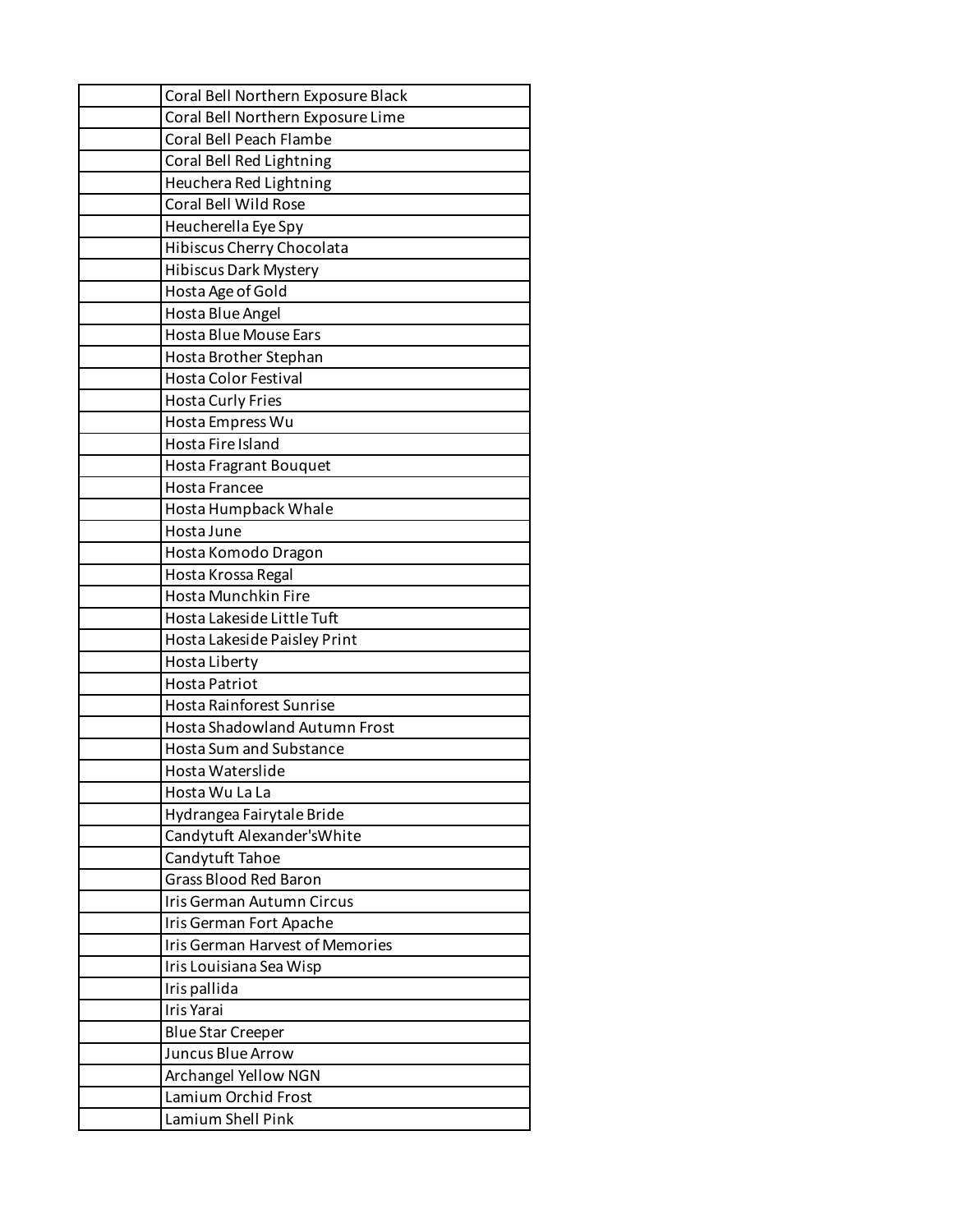| Lamium White Nancy                      |
|-----------------------------------------|
| Lavender Imperial Gem                   |
| Lavender Silver Mist                    |
| Lepitnella Platt's Black                |
| Leucanthemum Marshmallow                |
| Shasta Daisy Banana Cream               |
| Shasta Daisy Becky                      |
| Shasta Daisy Snow Lady                  |
| Liatris Rough Blazing Star NGN          |
| Liatris Prairie Blazing Star Native NGN |
| Liatris Kobold                          |
| Ligularia Bottle Rocket                 |
| Ligularia Pandora                       |
| Liriope Variegated                      |
| Liriope                                 |
| Lobelia Common Red NGN                  |
| Lobelia Queen Victoria                  |
| Lobelia Great Blue NGN                  |
| Lobelia Starship Burgundy               |
| Lobelia Starship Rose                   |
| Vine Honeysuckle Dropmore Scarlet       |
| Vine Honeysuckle Major Wheeler          |
| Lupine Gallery Mix                      |
| Lupine Westcountry Blacksmith           |
| Lupine Westcountry Tequila Flame        |
| Mazus White                             |
| Mazus                                   |
| Monkey Flower                           |
| <b>Grass Maiden Gracillimus</b>         |
| <b>Grass Maiden Morning Light</b>       |
| Grass Maiden Zebra                      |
| Grass Side Oats Grama                   |
| Monarda Bee Pretty                      |
| <b>Bee Balm NGN</b>                     |
| Bee Balm Bubblegum Blast                |
| Bee Balm Cherry Pops                    |
| Bee Balm Grape Gumball                  |
| Bee Balm Rockin Raspberry               |
| Sundrops                                |
| Cactus Prickly Pear                     |
| Pachysandra Green Carpet                |
| <b>Grass Switch Northwind</b>           |
| Wild Quinine NGN                        |
| Penstemon NGN                           |
| Penstemon Dakota Burgundy               |
| Perovskia Sage Advice                   |
| Phlox Woodland NGN                      |
| Phlox Magenta Pearl                     |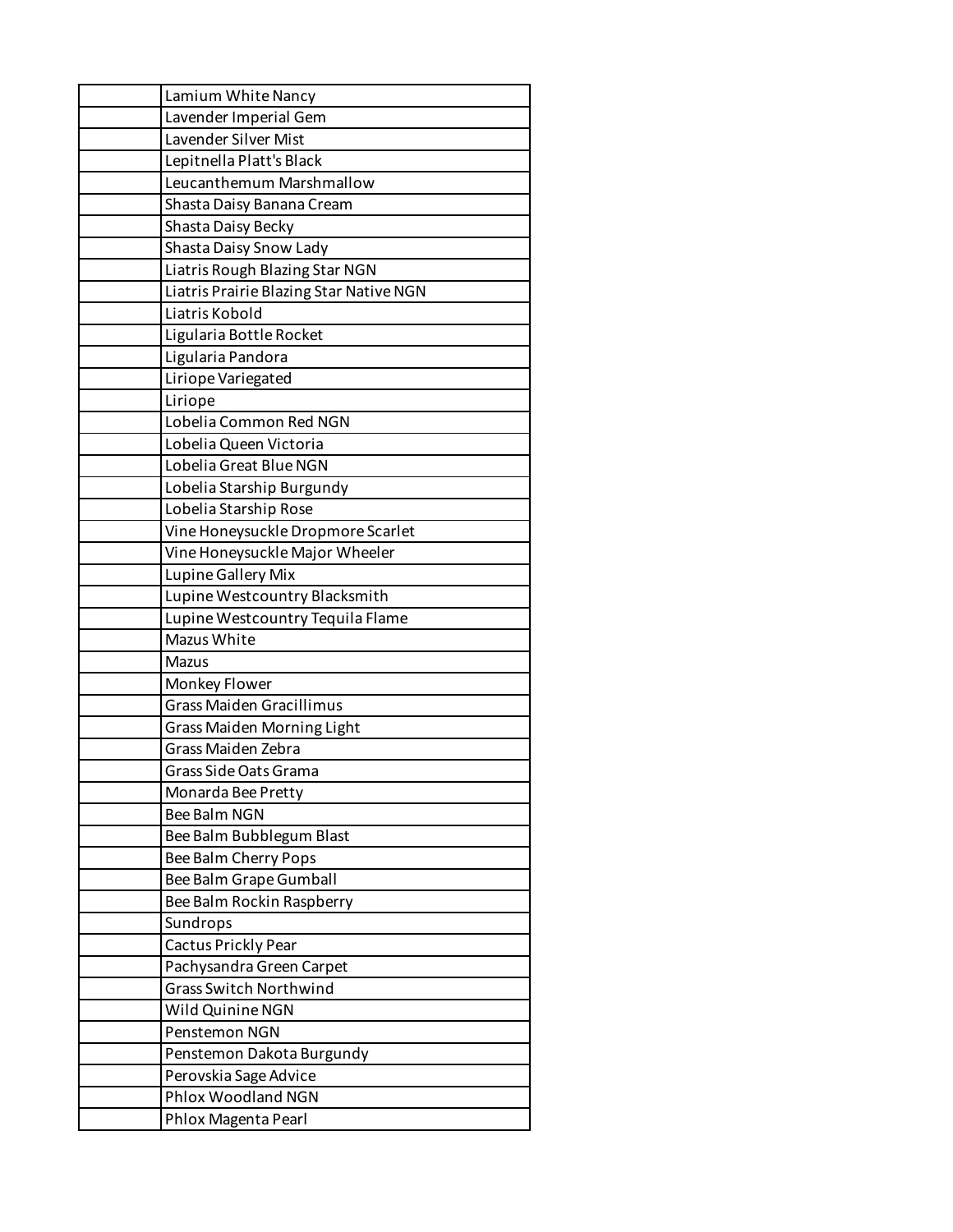| Phlox Bubblegum Pink                   |
|----------------------------------------|
| Phlox Coral Crème Drop                 |
| Phlox Flame Pro Babydoll               |
| Phlox Grape Lollipop                   |
| Phlox Luminary Opalescence             |
| <b>Phlox Prairie</b>                   |
| Phlox creeping Bedazzled Lavender      |
| Phlox creeping Candy Stripe            |
| Phlox creeping Emerald Blue            |
| Phlox creeping Emerald Pink            |
| Phlox creeping Snowflake               |
| Phlox Sherwood Purple                  |
| Poppy Oriental Mix                     |
| <b>Obedient Plant Pink Manners</b>     |
| <b>Obedient Plant NGN</b>              |
| <b>Balloon Flower Sentimental Blue</b> |
| Jacob's Ladder NGN                     |
| Jacob's Ladder Heaven Scent            |
| Prunella Lacy Blue                     |
| Lungwort Little Star                   |
| Lungwort Shrimps on the Barbie         |
| Lungwort Twinkle Toes                  |
| Pasqueflower                           |
| <b>Mountain Mint NGN</b>               |
| Coneflower Gray Headed NGN             |
| Texas Petunia                          |
| Black Eyed Susan American Gold Rush    |
| Moss Scotch                            |
| Salvia Moulin Rouge                    |
| Salvia Bumbleberry                     |
| Salvia Sensation Sky Blue              |
| Moss Irish                             |
| Soapwort Native                        |
| Pincushion Flower Vivid Violet         |
| Grass Little Bluestem Standing Ovation |
| <b>Skullcap Native</b>                 |
| Sedum Autumn Joy                       |
| Sedum Mr. Goodbud                      |
| <b>Hens and Chicks Black</b>           |
| Hens and Chicks Oddity                 |
| Hens and Chicks Pacific Blue Ice       |
| Hens and Chicks Rocknoll Rosette       |
| Catchfly Royal NGN                     |
| <b>Grass Indian NGN</b>                |
| Indian Pink Little Redhead             |
| Indian Pink Ragin Cajun                |
| Stokesia Honeysong Purple              |
| Aster Sky Blue NGN                     |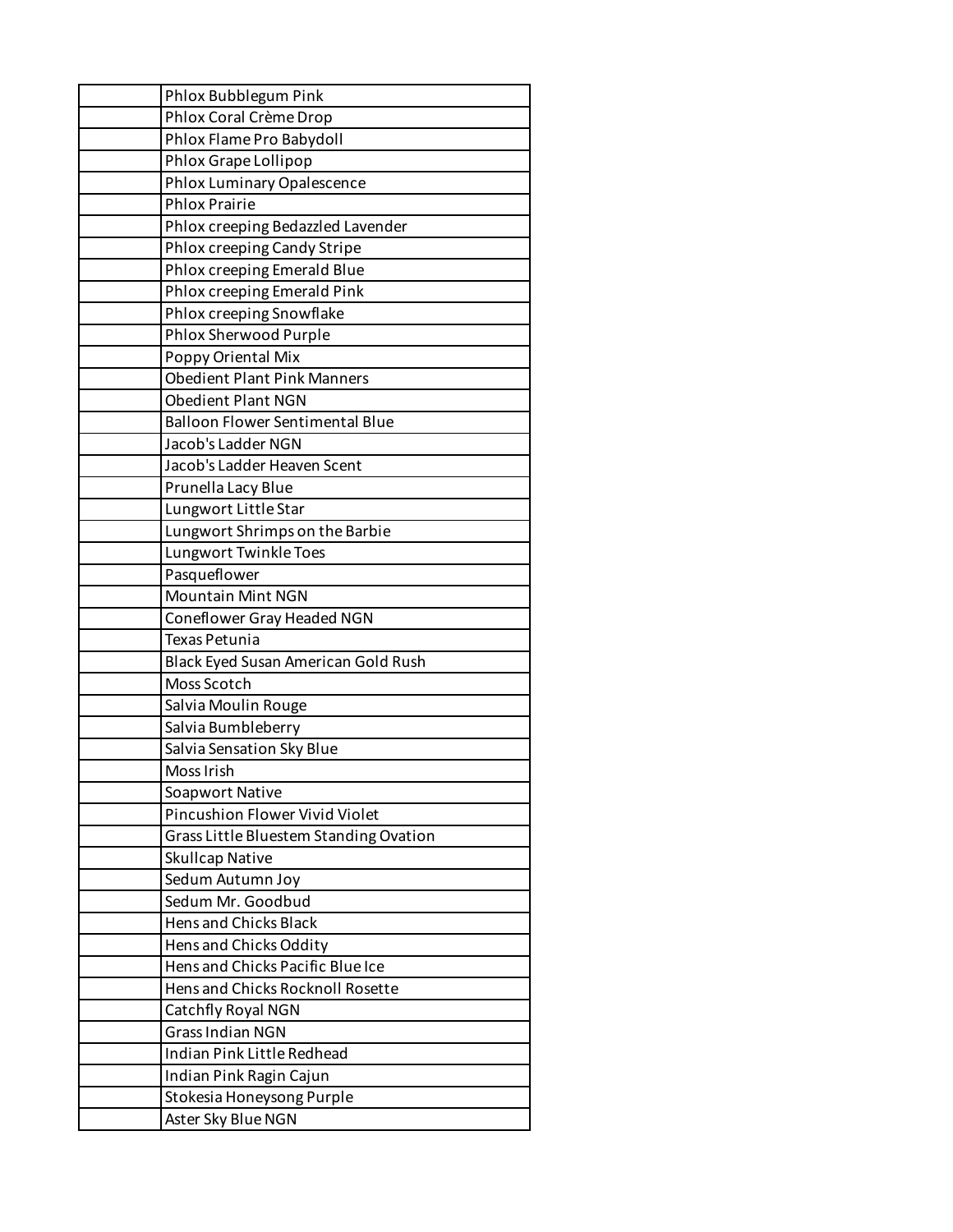| Aster Aromatic                    |
|-----------------------------------|
| Aster smooth NGN                  |
| Aster New England NGN             |
| Celadon Poppy                     |
| Meadow Rue Nimbus Pink            |
| Thyme Doon Valley                 |
| Thyme Pink Chintz                 |
| Thyme Wooly                       |
| Thyme Elfin                       |
| Foamflower Spring Symphony        |
| Spiderwort Sweet Kate             |
| <b>Hyssop Giant Yellow Native</b> |
| Iron Weed NGN                     |
| Iron Weed Iron Butterfly          |
| Veronica Dark Moody Blues         |
| Veronica Marietta                 |
| Veronica Melanie                  |
| Veronica Pink Moody Blues         |
| Veronica Royal Candles            |
| <b>Culvers Root NGN</b>           |
| <b>Culvers Root AB</b>            |
| Vinca Bowles                      |
| Vinca Ralph Shugert               |
| <b>Bird's Foot Violet NGN</b>     |
| Meadow Parsnip NGN                |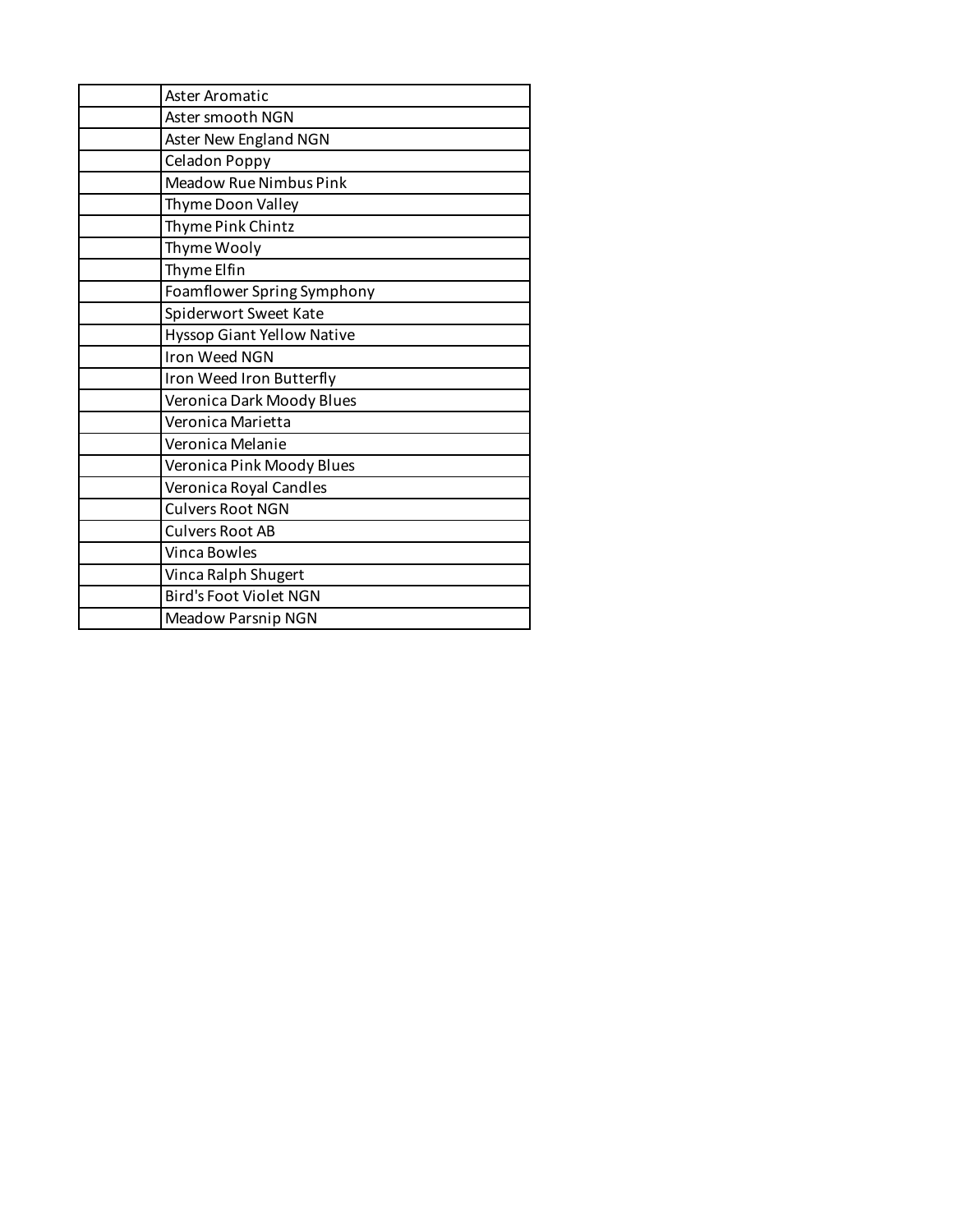| <b>Perennials</b>                   |                          |                |           |  |
|-------------------------------------|--------------------------|----------------|-----------|--|
| <b>Latin Name</b>                   | <b>Starting Quantity</b> | <b>Size</b>    | Wholesale |  |
| Acanthus s.                         |                          | G1.5           | \$11.19   |  |
| Achilleam.                          | 54                       | G1             | \$11.19   |  |
| Achillea m. Firefly Sunshine #1     |                          | G <sub>1</sub> | \$11.19   |  |
| Achillea m. Sassy Summer Sangria #1 |                          | G1             | \$11.19   |  |
| Achillea m. Strawberry Seduction #1 |                          | 12 19cm        | \$11.19   |  |
| Achilleam. Sunny Seduction #1       |                          | 12 19cm        | \$11.19   |  |
| Achillea New Vintage Violet         |                          | G1             | \$10.49   |  |
| <b>Acorus Calamus</b>               |                          |                | \$6.29    |  |
| Actea s. Carbonella                 | 10                       | G <sub>1</sub> | \$20.29   |  |
| Actear. Hillside Black Beauty       | 10                       | G1             | \$20.29   |  |
| Actear. Pink Spike                  |                          | G1             | \$20.99   |  |
| Agastache Blue Boa                  |                          | G <sub>1</sub> | \$10.49   |  |
| Agastache Morello                   |                          | G <sub>1</sub> | \$10.49   |  |
| Agastachen.                         | 62                       | G1             | \$10.49   |  |
| Agastacher. Little Adder            |                          | G1             | \$0.00    |  |
| Agastacher. Mango Tango             |                          | G <sub>1</sub> | \$0.00    |  |
| Agastacher. Rosie Posie             |                          | G1             | \$0.00    |  |
| Ajuga Princess Nadia                |                          | G1             | \$9.79    |  |
| Ajuga r. Black Scallop 10 flat      | $\overline{3}$           | 10 fl          | \$4.19    |  |
| Ajuga r. Bronze Beauty 24 flat      |                          | $5$   24 $fi$  | \$34.99   |  |
| Ajugar. Burgundy Glow 10 flat       |                          | 3 10f          | \$4.19    |  |
| Ajuga r. Burgundy Glow 24 flat      | $\overline{3}$           | 24 fl          | \$34.99   |  |
| Ajugar. Catlins Giant 10 flat       |                          | 3 10f          | \$4.19    |  |
| Ajugat. Chocolate Chip 10 flat      |                          | 2 10f          | \$4.19    |  |
| Ajugat. Chocolate Chip 24 flat      |                          | $4$   24 fl    | \$34.99   |  |
| Alchemilla m. Thriller              |                          | 39 19cm        | \$11.19   |  |
| Allium c.                           | 12                       | G1             | \$14.69   |  |
| Allium c. NGN                       |                          | 1 10f          | \$6.29    |  |
| <b>Allium Lavender Bubbles</b>      |                          | G1.5           | \$14.69   |  |
| Allium Millenium                    |                          | G1.5           | \$14.69   |  |
| Amorpha c                           | $6 \mid$                 | G <sub>1</sub> | \$13.99   |  |
| Amsoniah.                           |                          | 12 19cm        | \$11.19   |  |
| Amsonia String Theory               |                          | G <sub>1</sub> | \$12.59   |  |
| Amsoniat. Storm Cloud               | 51                       | G1             | \$14.69   |  |
| Anaphalism.                         |                          | $29$ G1        | \$12.59   |  |
| Andropogon g. Big Bluestem          | 12                       | G <sub>2</sub> | \$11.89   |  |
| Anemone Honorine Jobert             |                          | G1             | \$11.19   |  |
| Anemone j. Dainty Swan              |                          | 12 19cm        | \$14.69   |  |
| Anemone j. Fantasy Jasmine          |                          | 12 19cm        | \$14.69   |  |
| Anemone j. Fantasy Red Riding Hood  |                          | 6 19cm         | \$14.69   |  |
| Anemone n. Lucky Charm              |                          | G1             | \$13.29   |  |
| Anemones.                           |                          |                | \$12.59   |  |
| Anemone September Charm             |                          | G <sub>1</sub> | \$13.29   |  |
| Antennaria D. Rubra                 | $1\vert$                 | 10f            | \$4.19    |  |
| Aquilegia c.                        | 12                       | G <sub>1</sub> | \$12.59   |  |
| Aquilegia c. Little Lanterns        | $\overline{7}$           | 19cm           | \$11.89   |  |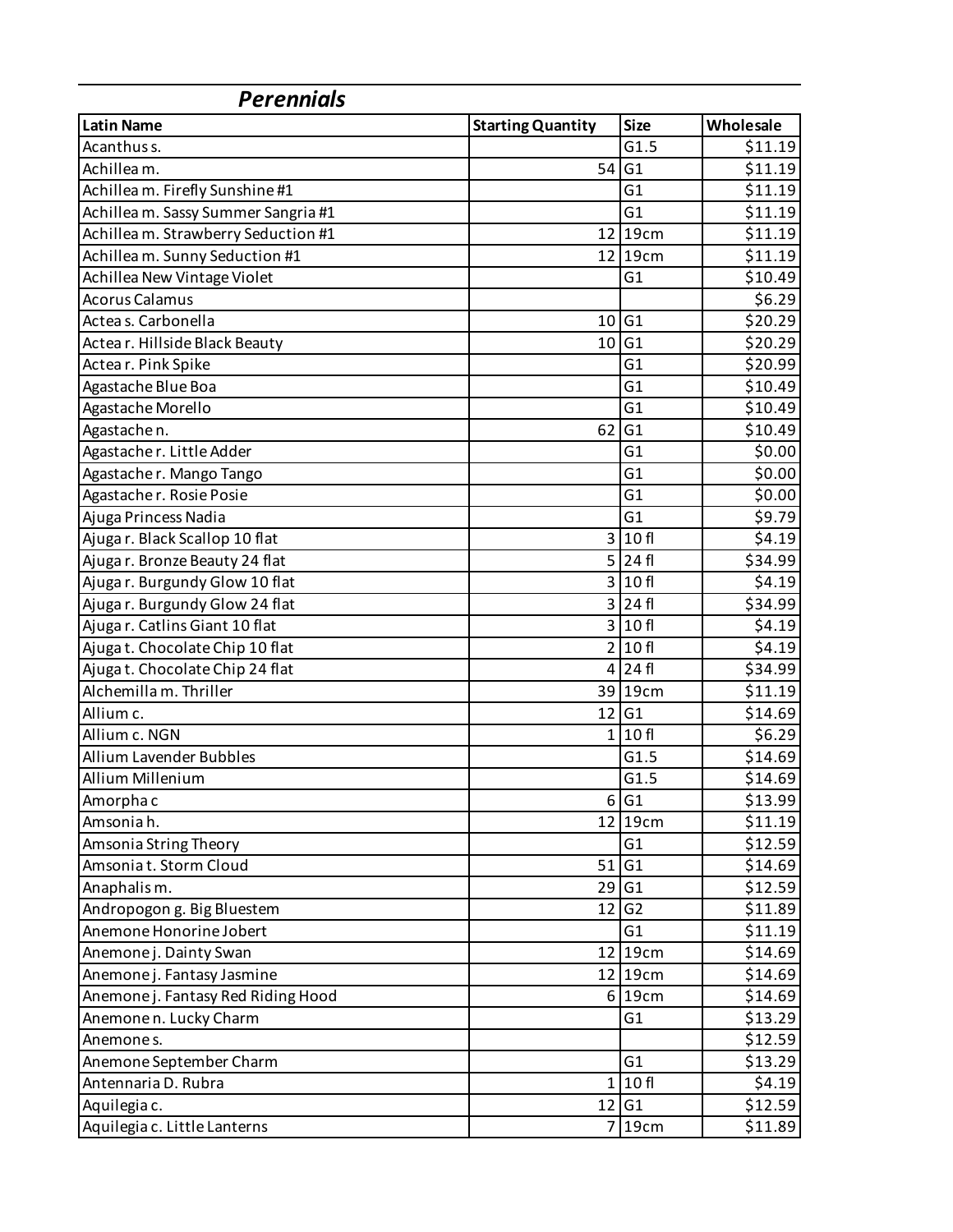| Aquilegia Dbl Winky Dark Blue and White |                  | 12 19cm            | \$11.19 |
|-----------------------------------------|------------------|--------------------|---------|
| Aquilegia Dbl. Winky Red and White      |                  | 14 19cm            | \$11.19 |
| Aquilegia Earlybird Red/yellow          |                  | 6 19cm             | \$11.89 |
| Aralia c. Sun King                      |                  |                    | \$13.99 |
| Aralia r.                               | 12               | G1                 | \$13.99 |
| Aralia Sun King                         |                  | G1.5               | \$13.99 |
| Aristolochiad.                          |                  |                    | \$13.99 |
| Armeria M. Splendens                    |                  | 19cm               | \$12.59 |
| Artemisia Silver Mound                  |                  | G1                 | \$13.99 |
| Artemisia x Powis Castle                | 12               | 19cm               | \$11.89 |
| Aruncus d.                              |                  |                    | \$11.19 |
| Asarum canadense                        | 6 <sup>1</sup>   | G1                 | \$18.89 |
| Asarum Splendens                        | 12               | 19cm               | \$19.59 |
| Asclepia tuberosa                       |                  | G1                 | \$13.99 |
| Asclepias I.                            | 24               | G1                 | \$13.99 |
| Asclepias t.                            | 18               | G1                 | \$13.99 |
| Symphyotrichum Kicken Carmine Red       |                  |                    | \$13.99 |
| Astilbe August Light                    |                  | G1.5               | \$13.29 |
| Astilbe Delft Lace                      |                  | G1.5               | \$20.29 |
| Astilbe Little Vision in Purple         |                  | 12 19cm            | \$13.99 |
| Astilbe p.                              |                  |                    | \$13.29 |
| Astilbe Vision in Pink                  |                  | 12 19cm            | \$13.99 |
| Astilbe Vision in Purple                |                  | 12 19cm            | \$13.99 |
| Astilbe Vision in Red                   |                  | 12 19cm19cm        | \$13.99 |
| Astilbe Vision in White                 |                  | 10 19cm            | \$13.99 |
| Astilbe Younique                        |                  | 19cm               | \$13.99 |
| Astilboides t.                          | $1\vert$         | G1                 | \$0.00  |
| Astrantia Burgundy Manor                |                  | G <sub>1</sub>     | \$13.29 |
| Astrantia m. Roma                       |                  |                    | \$13.29 |
| Athyrium f.f. Dres Dagger               |                  | 11 19cm            | \$13.99 |
| Athyrium f.f. Lady in Red               |                  | 6 19cm             | \$13.99 |
| Athyrium n. Burgundy Lace               |                  | 7 19cm             | \$14.69 |
| Athyrium n. Godzilla                    |                  | 7 19 <sub>cm</sub> | \$13.99 |
| Baptisia a.                             | 12 #1            |                    | \$13.99 |
| Baptisia Blue Bubbly                    |                  | G1.5               | \$20.99 |
| Baptisial.                              | 12               | G <sub>2</sub>     | \$15.39 |
| Baptisia Lemon Meringue                 | 12               | G1                 | 520.29  |
| Baptisia x. Pink Truffles               | 8                | G1                 | \$20.99 |
| Baptisia x. Plum Rosy                   |                  |                    | \$15.39 |
| Belamcanda Freckle Face                 |                  | G1.5               | \$4.19  |
| Boutelouac.                             | $6 \overline{6}$ | G1                 | \$12.59 |
| Brunneram.                              | $1\vert$         | G1                 | \$13.29 |
| Brunnera m. Queen of Hearts             | 13               | G1                 | \$18.89 |
| Brunnera Sea Heart                      |                  | G <sub>1</sub>     | \$18.89 |
| Calamagrostis x Cheng Du                |                  |                    | \$17.49 |
| Calamagrostis x Karl Foerster           | 12               | G <sub>2</sub>     | \$20.29 |
| Calamagrostis x Overdam                 |                  |                    | \$17.49 |
| Calaminthan.                            |                  | 12 19cm            | \$11.89 |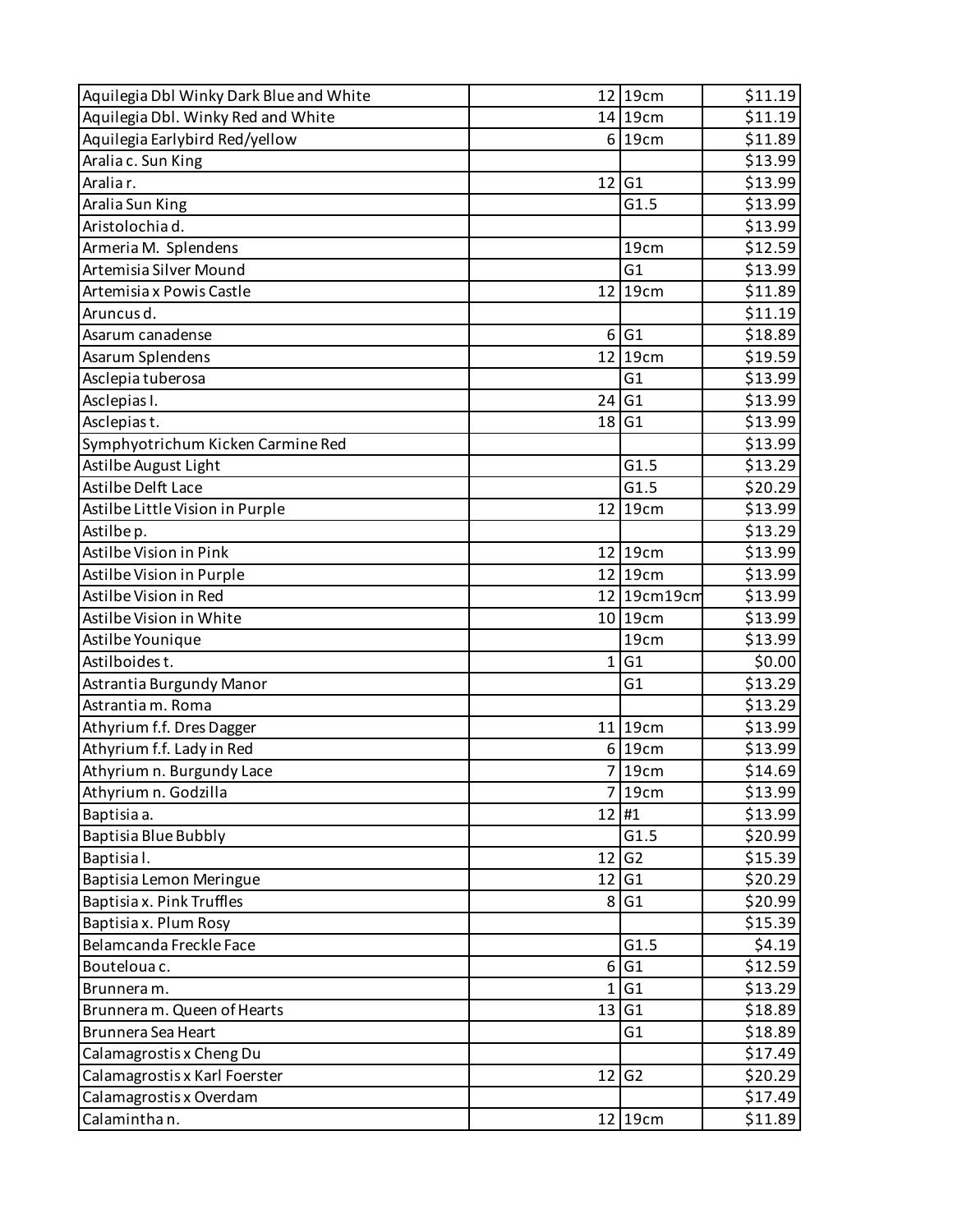| Calaminthas. White                    |                 | G1.5           | \$12.59 |
|---------------------------------------|-----------------|----------------|---------|
| Caltha palustris                      | 22              | G1             | \$14.69 |
| Campanula c. Rapido Blue              |                 | 24 19cm        | \$11.19 |
| Campanula c. Rapido White             |                 | 24 19cm        | \$11.19 |
| Campanula g. Genti Blue               |                 |                | \$11.19 |
| Campanula p. Blue Waterfall           |                 | G1.5           | \$10.49 |
| Campsis r.                            |                 |                | \$17.43 |
| Carex e. Bowles Golden                |                 |                | \$13.99 |
| Carex I. Bunny Blue                   |                 |                | \$13.29 |
| Carex m. Palm                         |                 |                | \$11.19 |
| Carex o. Everillo                     |                 | 10 19cm        | \$16.09 |
| Carex s. Wood                         |                 | G <sub>1</sub> | \$11.19 |
| Centaura g.                           |                 | G1.5           | \$14.69 |
| Cerastium t.                          |                 | G1             | \$10.49 |
| Cerastium t. Yo Yo                    |                 |                | \$0.00  |
| Ceratostigma p                        | $\overline{2}$  | 10 fl          | \$4.19  |
| Chelone glabra                        | 10              | G <sub>1</sub> | \$14.69 |
| Chelone I. Hot Lips                   | 11              | G1             | \$13.29 |
| Clematis Acropolis                    | 12              | G1             | \$11.19 |
| <b>Clematis Avant Gard</b>            | 12              | G <sub>1</sub> | \$14.69 |
| Clematis Bees Jubilee                 | 12              | G1             | \$20.99 |
| Clematis Crystal Fountain             | 12              | G1             | \$13.99 |
| Clematis Diamantina                   | 20 <sup>1</sup> | G1             | \$17.49 |
| Clematis H F Young                    | 12              | G1             | \$17.49 |
| Clematis Huldine                      | 12              | G1             | \$13.29 |
| Clematis Jackmanii                    | 20              | G <sub>1</sub> | \$13.29 |
| Clematis p Sweet Autumn               |                 | 16 G1          | \$5.59  |
| Clematis Roguchi                      | 12              | G1             | \$4.19  |
| <b>Clematis Silver Moon</b>           | 12              | G1             | \$13.99 |
| <b>Clematis Sweet Summer Love</b>     | 12              | G1             | \$17.49 |
| Clematis t Etoile Violet              | 16              | G1             | \$17.49 |
| Clematis Tranquilitie                 | 8               | G1             | \$17.49 |
| Conoclinum                            |                 | G1.5           | \$11.19 |
| Convallaria m.                        |                 | 1 10f          | \$13.99 |
| Coreopsis g. Baby Sun                 |                 | 12 19cm        | \$11.19 |
| Coreopsis I.                          | 53              | G1             | \$13.99 |
| Coreopsis Red Satin                   |                 |                | \$15.39 |
| Coreopsis Uptick Yellow and Red       |                 | 12 19cm        | \$14.69 |
| Coreopsis v. Berry Chiffon            |                 |                | \$11.89 |
| Coreopsis v. Crème Brulee             |                 | 12 19cm        | \$11.19 |
| Coreopsis v. Curry Up                 |                 |                | \$13.99 |
| Coreopsis v. Hot Paprika              |                 |                | \$17.49 |
| Coreopsis v. Moonbeam                 |                 | G1.5           | \$14.69 |
| Coreopsis v. Zagreb                   |                 | 12 19cm        | \$11.19 |
| Coreopsis v. Zagreb                   |                 | G1.5           | \$12.59 |
| Coreopsis x Little Bang Candy Stripes |                 | 12 19cm        | \$14.69 |
| <b>Corydalis Canary Feathers</b>      |                 | 12 19cm        | \$20.99 |
| Crocosmia Lucifer                     |                 | G1             | \$34.99 |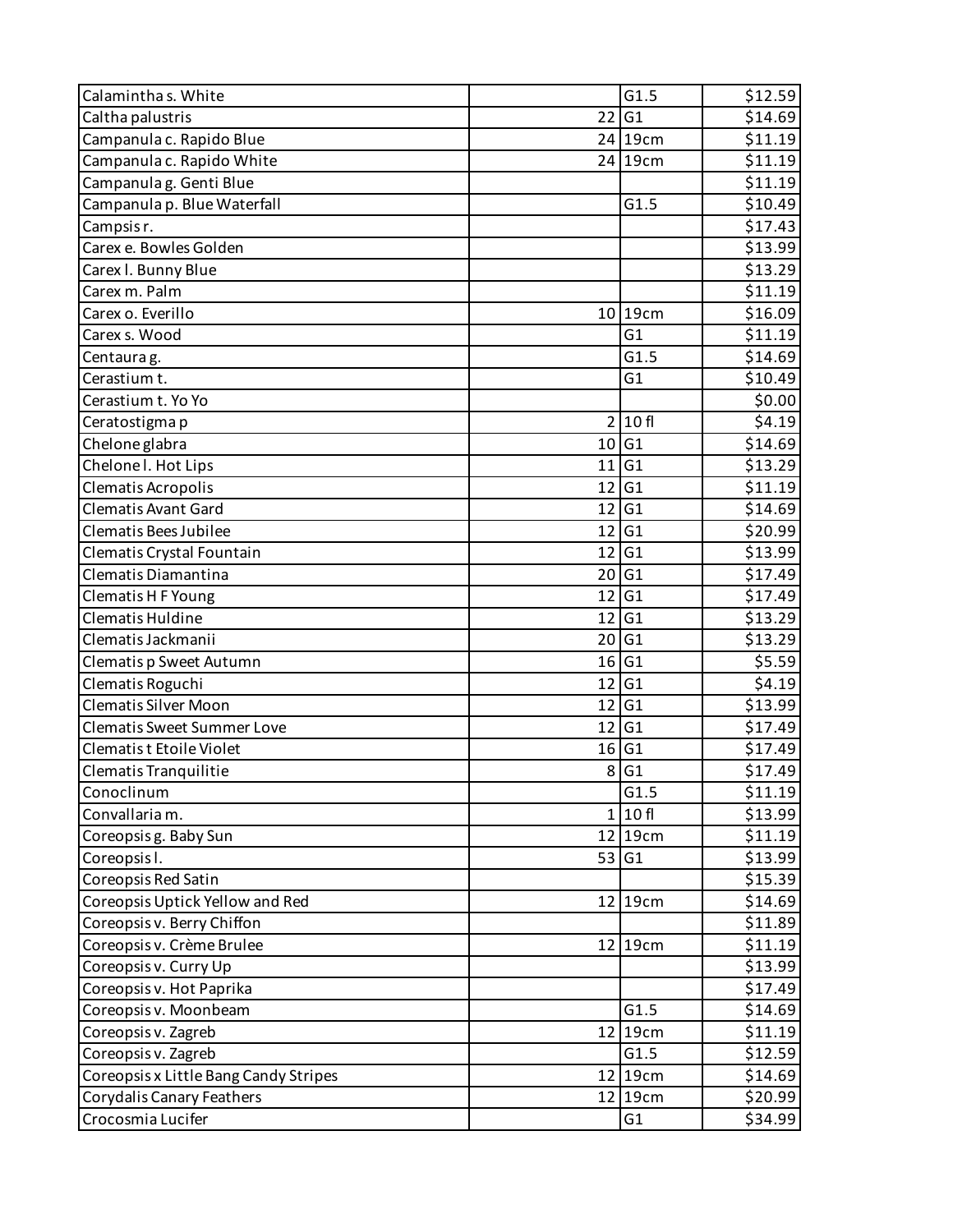| Crocosmia Orange Pekoe               |                         | G <sub>2</sub> | \$6.99  |
|--------------------------------------|-------------------------|----------------|---------|
| Cryptogramma c. Parsley              |                         | 12 19 CM       | \$13.99 |
| Cymbalaria a.                        |                         |                | \$13.99 |
| Darmera p.                           |                         |                | \$0.00  |
| Delosperma Fire Spinner              |                         | 11 19cm        | \$13.29 |
| Delosperma Jewel Desert Garnet       |                         | 12 19cm        | \$13.29 |
| Delosperma Lavender Ice              | $\overline{2}$          | 10f            | \$5.59  |
| Delosperman                          |                         | 2 10f          | \$4.19  |
| Delphinium Aurora Blue               |                         | G1             | \$11.19 |
| Delphinium Guardian Mix              | 24                      | 19cm           | \$13.99 |
| Dendranthema Autumn Spice Igloo      |                         |                | \$0.00  |
| Dendranthema Brilliant Igloo         |                         |                | \$0.00  |
| Dendranthema Fireworkds Igloo        |                         |                | \$0.00  |
| Deschampsia c.                       | 12                      | G <sub>1</sub> | \$13.99 |
| Dianthus Everbloom Strawberry Tart   |                         | $24$ 19cm      | \$11.19 |
| Dianthus g. Frosty Fire              | 24                      | 19cm           | \$11.19 |
| Dianthus Kahori                      |                         | G1             | \$11.19 |
| Dianthus Paint the Town Red          |                         | $24$ 19cm      | \$14.69 |
| Dianthus Shooting Star               | 15                      | G1             | \$10.49 |
| Dicentras.                           |                         | 12 19cm        | \$13.99 |
| Dicentra x f. Luxuriant              |                         | 16 19cm        | \$15.39 |
| Digitalis p. Camelot Crème           | $6 \mid$                | 19cm           | \$11.89 |
| Digitalis p. Camelot Lavender        |                         | 8 19cm         | \$11.89 |
| Digitalis p. Camelot Rose            |                         | 9 19cm         | \$11.89 |
| Dryopteris c. Robusta                |                         | 10 19cm        | \$13.99 |
| Dryopteris m. Eastern Wood           | 12                      | G <sub>1</sub> | \$17.49 |
| Dryopteris p. Beautiful Wood         | 8 <sup>1</sup>          | 19CM           | \$14.69 |
| Echinacea Cheyenne Spirit            |                         | G1             | \$12.59 |
| <b>Echinacea Dark Shadows Wicked</b> |                         | G1             | \$12.59 |
| Echinacea Kismet Raspberry           |                         | G1             | \$12.59 |
| Echinacea Lakota Fire                |                         | G1             | \$23.79 |
| Echinacea Magnus                     |                         | G1             | \$11.89 |
| Echinacea p.                         |                         | 30 G1          | \$18.19 |
| Echinacea Pow Wow Raspberry          |                         | G <sub>1</sub> | \$11.89 |
| Echinacea Ruby Star                  |                         | G1.5           | \$11.89 |
| Echinacea Sombrero Hot Coral         |                         | G <sub>1</sub> | \$16.79 |
| Echinacea Sombrero Salsa Red         |                         | G <sub>1</sub> | \$16.79 |
| Epimedium g. Koji                    |                         | G <sub>1</sub> | \$14.69 |
| Epimedium gr. Lilafee                | 12                      | 19cm           | \$22.39 |
| Epimedium x. Sandy Claws             |                         | G <sub>1</sub> | \$19.59 |
| Euonymus v. Coloratus                | $\overline{\mathsf{3}}$ | 24 fl          | \$17.49 |
| Euphorbia c.                         | 2 <sup>1</sup>          | 10f            | \$11.19 |
| Euphorbia m. Ascot Rainbow           | 12                      | 19CM           | \$13.97 |
| Eurybia m.                           | 12                      | G1             | \$13.99 |
| Eutrochium p.                        |                         | $64$ G1        | \$13.99 |
| Eutrochium p. Little Joe             |                         | G <sub>1</sub> | \$13.30 |
| Eutrochium p. Ruby                   |                         |                | \$6.30  |
| Festuca g. Elijah Blue               |                         | 12 G1          | \$11.19 |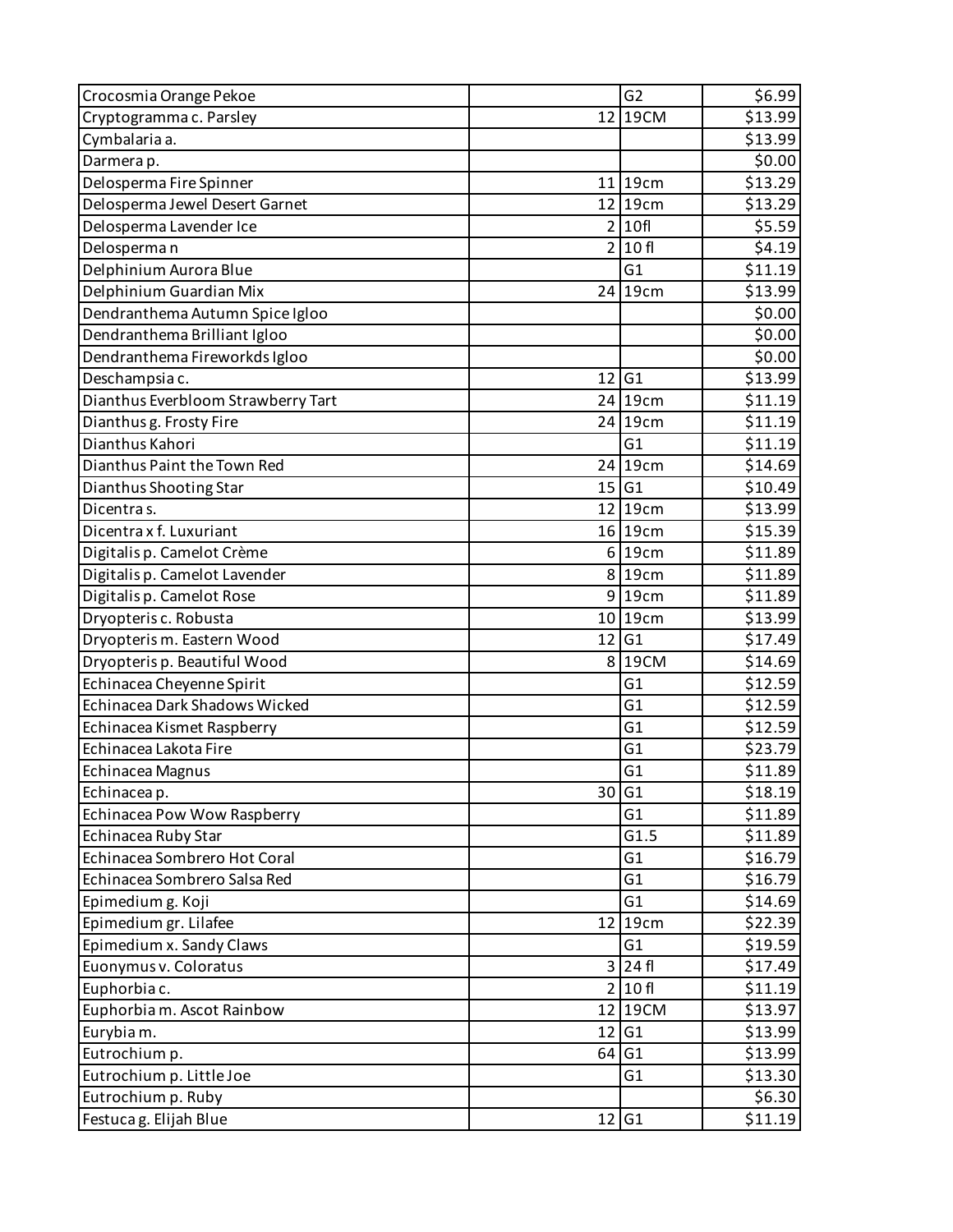| Fragaria Lipstick                         |                 | 2 10f          | \$4.89  |
|-------------------------------------------|-----------------|----------------|---------|
| Gaillardia Mesa Bright Bicolor            |                 | G1             | \$10.49 |
| Gaillardia Mesa Red                       |                 |                | \$10.49 |
| Gaillardia Spintop Orange Halo            | 12              | G1             | \$11.89 |
| Gaillardia Spintop Yellow Touch           |                 | 12 G1          | \$11.89 |
| Galium o.                                 |                 | 45 10f         | \$4.19  |
| Gaura I. Whiskers Rose                    |                 |                | \$0.00  |
| Geranium Azure Rush                       | 12              | G <sub>1</sub> | \$19.59 |
| Geranium m Espresso                       | 12              | G1             | \$11.19 |
| Geranium m.                               |                 | 56 G1          | \$12.59 |
| Geranium Rozanne                          |                 | 24 19cm        | \$15.39 |
| Geranium s. Max Frei                      |                 | 24 19cm        | \$13.29 |
| Geranium s. Pink Summer                   |                 | G <sub>1</sub> | \$12.59 |
| Geranium x. Rozanne                       |                 | G1             | \$11.19 |
| Geum Tempo Orange                         | 12              | G1             | \$16.09 |
| Geum Tempo Rose                           | 12              | G1             | \$16.09 |
| Geum t                                    | $1\vert$        | G1             | \$0.00  |
| Gilleniat.                                | 14              | G1             | \$12.59 |
| Hakonechloa m. All Gold                   | 12 <sub>1</sub> | G <sub>1</sub> | \$18.89 |
| Hakonechloa m. Aureola                    |                 | $12$   19cm    | \$17.49 |
| Hakonechloa m. Sunflare                   |                 | 9 19cm         | \$17.49 |
| Hederah Wilsonii                          | $\overline{3}$  | 10 fl          | \$4.89  |
| Hederah. Baltica                          |                 |                | \$0.00  |
| Hederah. Thorndale                        | 10              | 24 fl          | \$39.89 |
| Helenium a.                               | 24              | G1             | \$12.59 |
| Helenium Mariachi Ranchera                | $\overline{7}$  | G1             | \$12.59 |
| Heliopsish.                               | 18              | G1             | \$12.59 |
| Heliopsish. Burning Hearts                | 12              | G1             | \$14.69 |
| Heliopsish. Summer Nights                 | 12              | G <sub>2</sub> | \$23.79 |
| Heliopsish. Tuscan Sun                    |                 | G1.5           | \$17.49 |
| Heliopsis Venus                           |                 | G1.5           | \$13.29 |
| Helliborus                                | 100 G1          |                | \$20.99 |
| Hemerocallis Alabama Jubilee              |                 | 12 19cm        | \$18.19 |
| Hemerocallis Chicago Apache               |                 |                | \$13.99 |
| Hemerocallis Daring Deception             |                 |                | \$13.99 |
| Hemerocallis Double Pardon Me             |                 |                | \$13.99 |
| Hemerocallis Happy Returns                |                 | 24 19cm        | \$11.89 |
| Hemerocallis Moana Loa                    |                 |                | \$13.99 |
| Hemerocallis Rainbow Rhythm Peony Display |                 | 12 19cm        | \$19.59 |
| Hemerocallis Rainbow Rhythm Storm Shelter |                 | 12 19cm        | \$19.59 |
| Hemerocallis Rosy Returns                 |                 | 24 19cm        | \$17.49 |
| Hemerocallis Stella D'Oro                 |                 | 24 19cm        | \$11.19 |
| Herniaria                                 |                 |                | \$15.39 |
| Heuchera Electric Lime                    |                 | 8 19cm         | \$19.59 |
| Heuchera Forever Red                      |                 | 12 19cm        | \$19.59 |
| Heuchera Lemon Love                       |                 | G1             | \$15.39 |
| Heuchera Lemon Supreme                    |                 | 12 19cm        | \$4.19  |
| Heuchera Midnight Rose                    |                 | 10 19cm        | \$19.59 |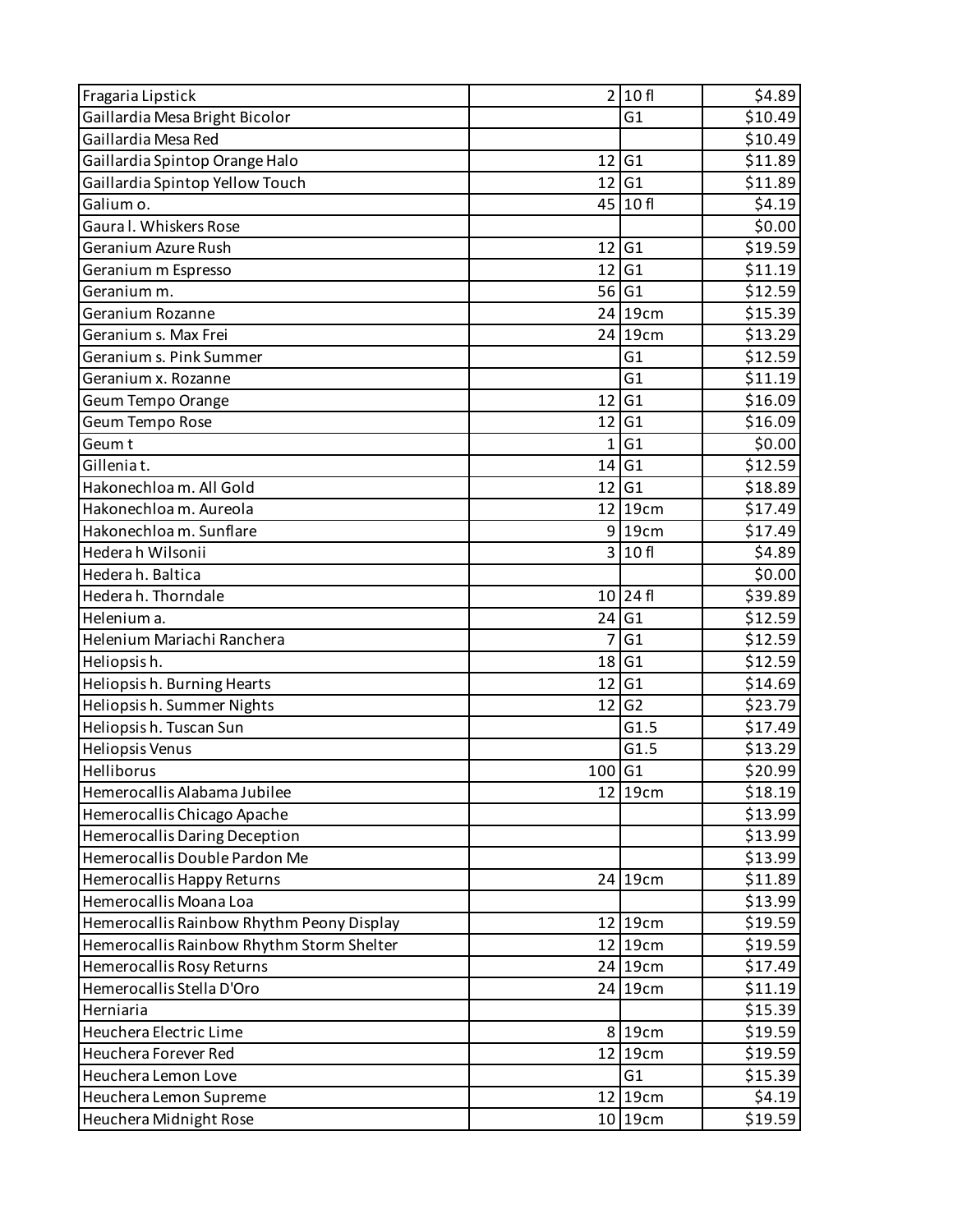| Heuchera Northern Exposure Black     |                 | 8 19cm         | \$19.59 |
|--------------------------------------|-----------------|----------------|---------|
| Heuchera Northern Exposure Lime      |                 |                | \$11.89 |
| Heuchera Peach Flambe                |                 | $12$  19cm     | \$19.59 |
| Heuchera Red Lightning               | 7               | 19cm           | \$18.89 |
| Heuchera Red Lightning               |                 | G1             | \$14.69 |
| Heuchera Wild Rose                   |                 | 12 19cm        | \$19.59 |
| Heucherella Eye Spy                  |                 | 12 19cm        | \$19.59 |
| Hibiscus Cherry Chocolata            |                 | G <sub>3</sub> | \$23.09 |
| Hibiscus m. Dark Mystery             |                 | G <sub>3</sub> | \$23.09 |
| Hosta Age of Gold                    | 15              | G1             | \$12.59 |
| Hosta Blue Angel                     |                 | G1.5           | \$16.09 |
| Hosta Blue Mouse Ears                |                 | G1             | \$16.09 |
| Hosta Brother Stephan                |                 | G1             | \$20.99 |
| <b>Hosta Color Festival</b>          | 15 <sup>1</sup> | G1             | \$15.39 |
| <b>Hosta Curly Fries</b>             | 15              | G1             | \$17.49 |
| Hosta Empress Wu                     | 10              | G1.5           | \$21.69 |
| Hosta Fire Island                    |                 | 15 G1          | \$20.29 |
| Hosta Fragrant Bouquet               |                 | $12$   19cm    | \$11.89 |
| <b>Hosta Francee</b>                 |                 | 24 19cm        | \$11.19 |
| Hosta Humpback Whale                 | $6.84$ G1       |                | \$12.59 |
| Hosta June                           |                 | 24 19cm        | \$12.59 |
| Hosta Komodo Dragon                  |                 | 15 G1          | \$12.59 |
| Hosta Krossa Regal                   |                 | 12 19cm        | \$11.19 |
| Hosta Munchkin Fire                  | 10 <sub>1</sub> | G1             | \$16.09 |
| Hosta Lakeside Little Tuft           |                 | G <sub>1</sub> | \$13.29 |
| Hosta Lakeside Paisley Print         |                 | G1             | \$20.99 |
| Hosta Liberty                        | 15              | G1             | \$16.09 |
| <b>Hosta Patriot</b>                 |                 | 24 19cm        | \$11.19 |
| Hosta Rainforest Sunrise             |                 | 12 19cm        | \$14.69 |
| <b>Hosta Shadowland Autumn Frost</b> |                 | 8 19cm         | \$14.69 |
| <b>Hosta Sum and Substance</b>       |                 | 12 19cm        | \$11.89 |
| Hosta Waterslide                     |                 |                | \$12.59 |
| Hosta Wu La La                       |                 |                | \$14.69 |
| Hydrangea Fairytale Bride            |                 | G <sub>3</sub> | \$16.79 |
| Iberis s. Alexander's White          |                 | 12 19cm        | \$13.99 |
| Iberis Tahoe                         |                 |                | \$12.59 |
| Imperata Red Baron                   |                 | 12 19cm        | \$12.59 |
| Irisg. Autumn Circus                 |                 |                | \$11.19 |
| Irisg. Fort Apache                   |                 |                | \$11.19 |
| Irisg. Harvest of Memories           |                 |                | \$13.99 |
| Iris I. Sea Wisp                     |                 |                | \$14.69 |
| Iris pallida                         |                 |                | \$12.59 |
| Iris pseudata Yarai                  |                 |                | \$11.19 |
| Isotomaf.                            |                 | 6 10f          | \$4.19  |
| Juncus i. Blue Arrow                 |                 |                | \$11.89 |
| Lamium g.                            |                 | 1 10f          | \$4.19  |
| Lamium m Orchid Frost                |                 | 1 10f          | \$4.19  |
| Lamium m Shell Pimk                  |                 | 1 10f          | \$4.19  |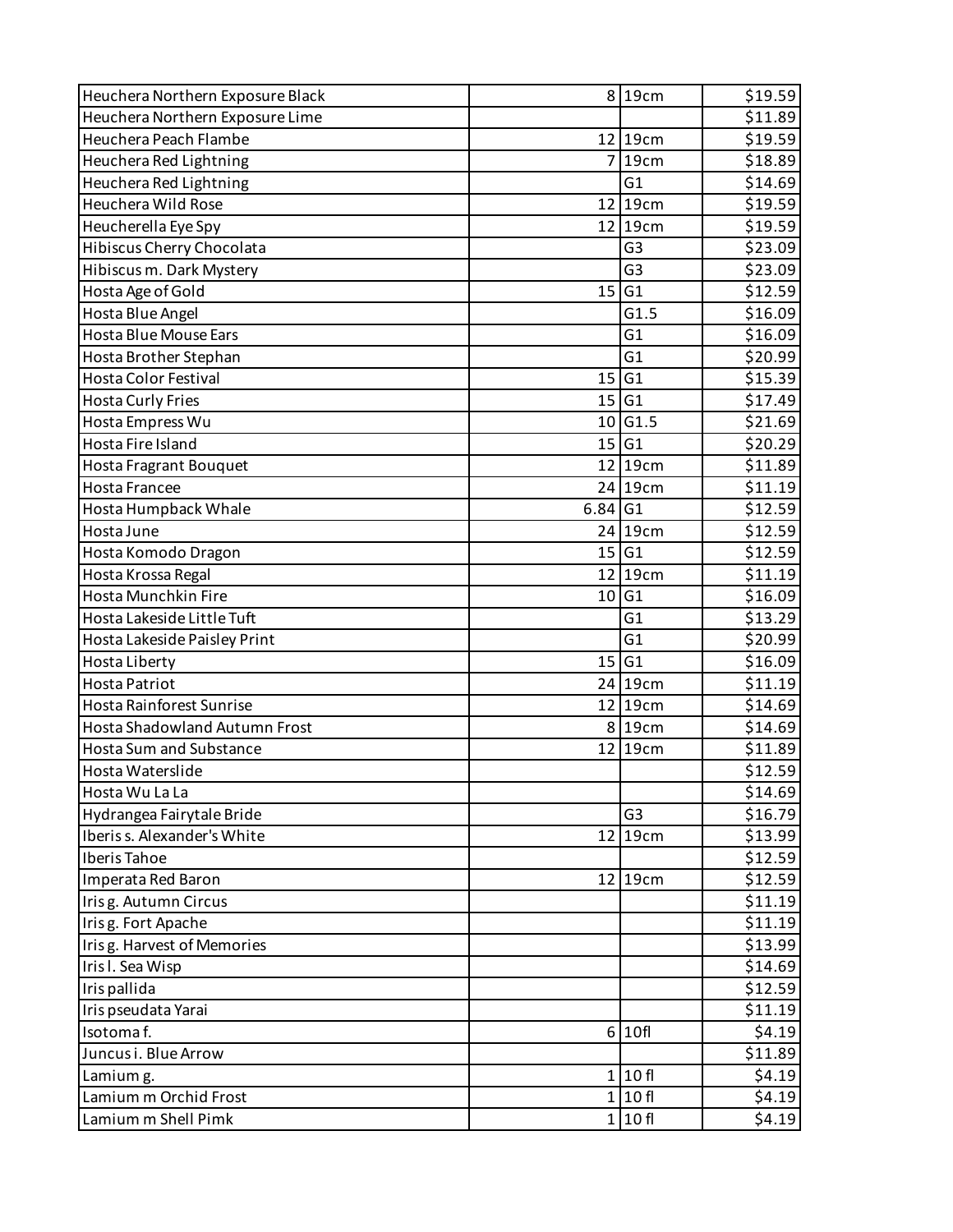| Lamium m White Nancy                |                | 5 10f                | \$4.19  |
|-------------------------------------|----------------|----------------------|---------|
| Lavandula a. Imperial Gem           |                | 12 19cm              | \$15.39 |
| Lavandula a. Silver Mist            |                | 10 19cm              | \$15.39 |
| Leptinella sq Platt's Black         |                | 4 10f                | \$4.19  |
| Leucanthemum Marshmallow            |                | G1.5                 | \$16.09 |
| Leucanthemum s. Banana Cream        | 12             | G1                   | \$14.69 |
| Leucanthemum x s. Becky             | 12             | 19cm                 | \$11.19 |
| Leucanthemum x s. Snow Lady         |                | 12 19cm              | \$11.19 |
| Liatris a.                          | 36             | G1                   | \$13.99 |
| Liatrisp.                           | 6              | G1                   | \$13.99 |
| Liatriss. Kobold                    | 7              | 19cm                 | \$15.39 |
| Ligularia Bottle Rocket             | 11             | G <sub>2</sub>       | \$25.89 |
| Ligularia d. Pandora                | 12             | G <sub>1</sub>       | \$19.59 |
| Liriope m Variegata                 | 2 <sup>1</sup> | 10 fl                | \$4.19  |
| Liriopes.                           |                | 2 10f                | \$4.19  |
| Lobelia c.                          | 54             | G <sub>1</sub>       | \$12.59 |
| Lobelia c. Queen Victoria           |                | 12 19cm              | \$11.89 |
| Lobelias.                           | 12             | G1                   | \$12.59 |
| Lobelia x s. Starship Burgundy      | 12             | G <sub>1</sub>       | \$14.69 |
| Lobelia x s. Starship Rose          |                | 12 19cm              | \$14.69 |
| Lonicera Dropmore Scarlet           | 12             | G <sub>1</sub>       | \$13.29 |
| Lonicera Major Wheeler              | 12             | G1                   | \$12.59 |
| Lupinus Gallery Mix                 |                | 10 G1                | \$9.79  |
| Lupinus Westcountry Blacksmith      |                | 6 PF600              | \$23.09 |
| Lupinus Westcountry Tequila Flame   |                | 4 PF600              | \$23.09 |
| Mazus r. Albus                      | 2 <sup>1</sup> | 10 fl                | \$4.19  |
| Mazus r.                            |                | $\overline{2}$ 10 fl | \$4.19  |
| Mimulus r.                          | 34             | G <sub>1</sub>       | \$0.00  |
| Miscanthus s. Gracillimus           | 12             | G <sub>2</sub>       | \$20.29 |
| Miscanthus s. Morning Light         | 6              | G <sub>2</sub>       | \$21.69 |
| Miscanthus s. Zebra                 | 8              | G <sub>2</sub>       | \$21.69 |
| Boutelouac.                         | 6              | G1                   | \$0.00  |
| Monarda Bee Pretty                  |                | G1.5                 | \$13.29 |
| Monarda f.                          | 82             | G1                   | \$12.59 |
| Monarda Sugar Buzz Bubblegum Blast  |                | 24 19cm              | \$14.69 |
| Monarda Sugar Buzz Cherry Pops      |                | 24 19cm              | \$14.69 |
| Monarda Sugar Buzz Grape Gumball    |                | 24 19cm              | \$14.69 |
| Monarda Sugar Buzz Rockin Raspberry |                | 24 19cm              | \$14.69 |
| Oenothera s. Fireworks              |                | 11 19cm              | \$16.09 |
| Opuntiah.                           | 1 <sup>1</sup> | 10f                  | \$7.69  |
| Pachysandra t. Green Carpet         |                | $15$ 24 fl           | \$39.89 |
| Panicum v. Northwind                | $6 \mid$       | G2                   | \$25.89 |
| Parthenium i.                       | 12             | G1                   | \$12.59 |
| Penstemon d.                        |                | 13 G1                | \$12.59 |
| Penstemon d. Dakota Burgundy        |                | 12 19cm              | \$14.69 |
| Perovskia Sage Advice               |                | G1                   | \$13.29 |
| Phlox d.                            | 8              | G1                   | \$12.59 |
| Phlox Magenta Pearl                 |                | G <sub>1</sub>       | \$12.59 |
|                                     |                |                      |         |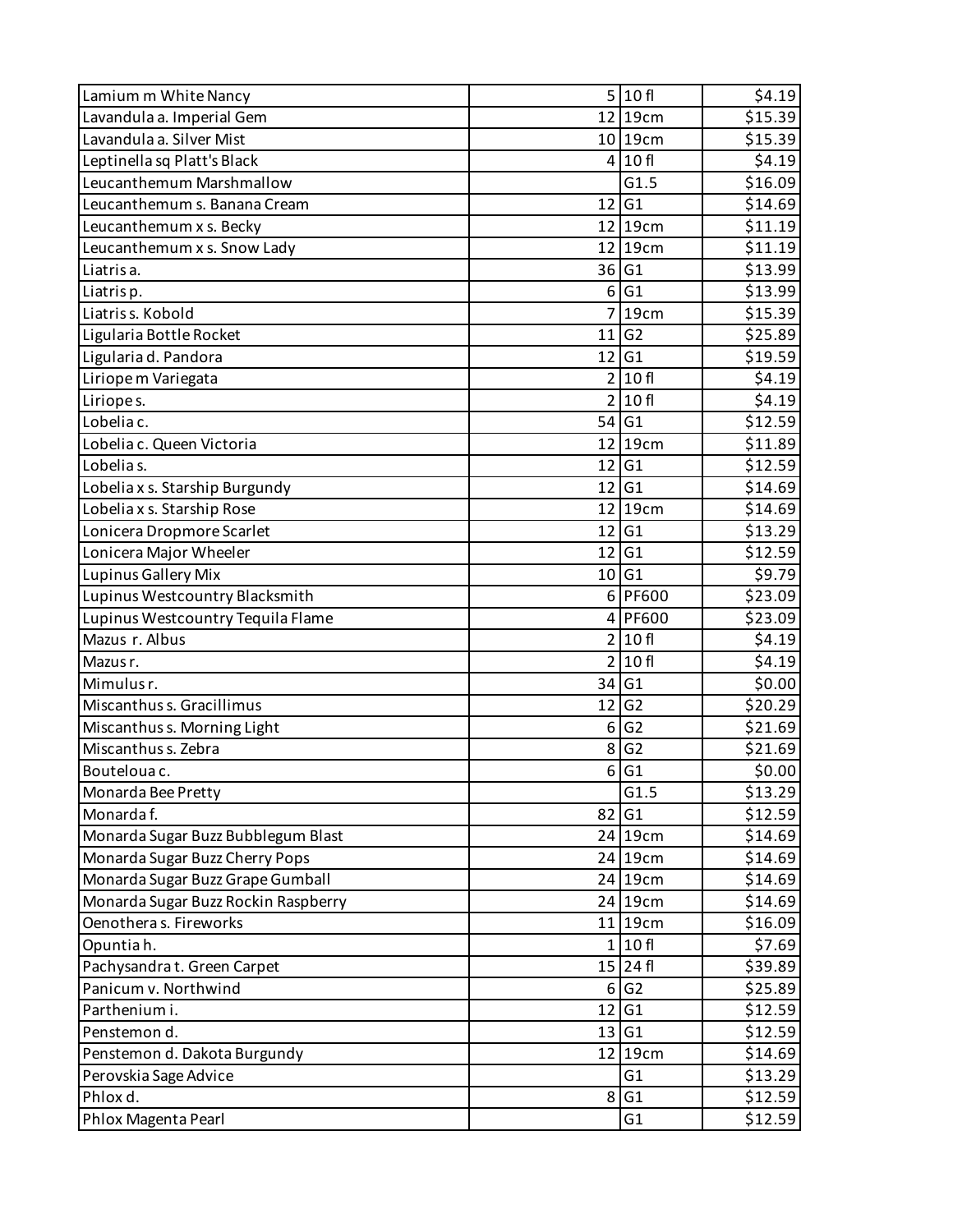| Phlox p. Bubblegum Pink          |          | 24 19cm             | \$14.69 |
|----------------------------------|----------|---------------------|---------|
| Phlox p. Coral Crème Drop        |          | 24 19cm             | \$14.69 |
| Phlox p. Flame Pro Babydoll      |          | 24 19cm             | \$12.59 |
| Phlox p. Grape Lollipop          |          | $15$   19cm         | \$12.59 |
| Phlox p. Luminary Opalescence    |          | 12 19cm             | \$16.79 |
| Phlox pilosa                     |          | $22$ G <sub>1</sub> | \$11.19 |
| Phlox s. Bedazzled Lavender      |          | $11$   19cm         | \$13.99 |
| Phlox s. Candy Stripe            |          | 24 19cm             | \$12.59 |
| Phlox s. Emerald Blue            |          | 50 19cm             | \$11.19 |
| Phlox s. Emerald Pink            |          | 50 19cm             | \$11.19 |
| Phlox s. Snowflake               |          | 12 19cm             | \$11.19 |
| Phlox stol. Sherwood Purple      |          | 9 G1                | \$13.99 |
| Papaver Oriental Mix             |          | 15 G1               | \$9.79  |
| Physostegia Pink Manners         |          | 12 G1               | \$14.69 |
| Physostegia v                    |          | 12 G1               | \$12.59 |
| Platycoden Scentimental Blue     |          | $12$   19cm         | \$11.19 |
| Polemonium r.                    | 12       | G <sub>1</sub>      | \$13.99 |
| Polemonium Heaven Scent          |          | 15 G1               | \$13.29 |
| Prunellag. Lacy Blue             | $6 \mid$ | 19cm                | \$11.89 |
| Pulmonaria Little Star           |          | 7 19cm              | \$13.29 |
| Pulmonaria Shrimps on the Barbie |          | 15 G1               | \$13.29 |
| Pulmonaria Twinkle Toes          | 12       | 19cm                | \$18.19 |
| Pulsatilla v.                    | 15       | G <sub>1</sub>      | \$9.79  |
| Pycnanthemum v                   | $6 \mid$ | G1                  | \$12.59 |
| Ratibida p.                      | 12       | G1                  | \$12.59 |
| Ruelliah.                        | 66 G1    |                     | \$11.19 |
| Rudbeckia American Gold Rush     |          | 12 19cm             | \$17.49 |
| Sagina s. Aurea                  |          | 3 10f               | \$4.19  |
| Salvia Moulin Rouge              |          | G1                  | \$10.49 |
| Salvian. Bumbleberry             |          | 24 G1               | \$14.69 |
| Salvian. Sensation Sky Blue      |          | 24 19cm             | \$14.69 |
| Sanginas.                        |          | 1 10f               | \$4.19  |
| Saponaria O.                     |          | 2 10f               | \$5.59  |
| Scabiosa Vivid Violet            |          | 12 19cm             | \$15.39 |
| Schizachyrium Standing Ovation   |          | 10 G2               | \$25.89 |
| Scutellaria o.                   |          | 12 G1               | \$15.39 |
| Sedum s. Autumn Joy              |          | 24 19cm             | \$11.19 |
| Sedum s. Mr. Goodbud             |          | 12 19cm             | \$14.69 |
| Sempervivum Black                |          | 2 10f               | \$4.19  |
| Sempervivum Oddity               |          | 2 10f               | \$4.19  |
| Sempervivum Pacific Blue Ice     |          | 2 10f               | \$4.19  |
| Sempervivum Rocknoll Rosette     |          | 1 10f               | \$4.19  |
| Silene R.                        |          | 1 10f               | \$6.99  |
| Sorghastrum n                    |          | 12 G1               | \$12.59 |
| Spigelia m. Little Redhead       |          | 9 19cm              | \$23.09 |
| Spigelia Ragin Cajun             |          | 7 G1                | \$19.59 |
| Stokesia Honeysong Purple        |          | 12 19cm             | \$13.29 |
| Symphyotrichum o. Sky Blue       |          | 8 #1                | \$12.59 |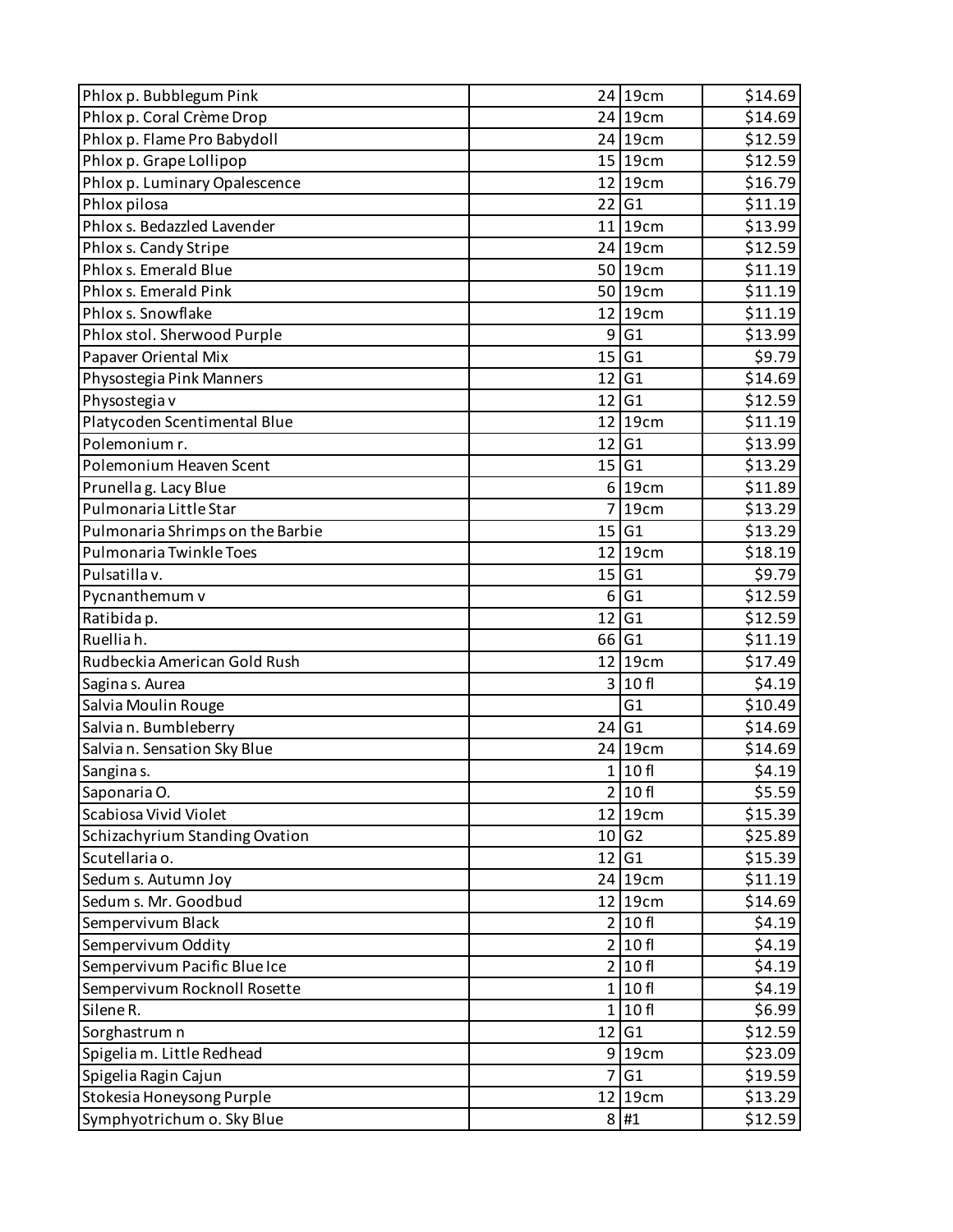| Symphyotrichum ob. Aromatic   | 6 <sup>1</sup>  | G1             | \$11.19 |
|-------------------------------|-----------------|----------------|---------|
| Symphyotrichum I.             | 12              |                | \$12.59 |
| Symphyotrichum n.a.           | 74              | G1             | \$12.59 |
| Stylophorum d.                | 10 <sup>1</sup> | G <sub>2</sub> | \$16.09 |
| <b>Thalictrum Nimbus Pink</b> | 10 <sup>1</sup> | G1             | \$13.99 |
| Thymus Doone Valley           | $\overline{2}$  | 10 fl          | \$4.19  |
| Thymus p. Pink Chintz         |                 | 2 10f          | \$4.19  |
| Thymus ps.                    | 2 <sup>1</sup>  | 10 fl          | \$4.19  |
| Thymus s. Elfin               |                 | 2 10f          | \$4.19  |
| Tiarella Spring Symphony      | 15              | G1             | \$12.59 |
| Tradescantia Sweet Kate       |                 | 12 19cm        | \$12.59 |
| Verbenah.                     | 23              | G1             | \$11.19 |
| Vernonia f.                   | 15 <sub>l</sub> | G1             | \$12.59 |
| Vernonia Iron Butterfly       | 12              | G <sub>2</sub> | \$23.09 |
| Veronica Dark Moody Blues     |                 | 16 19cm        | \$14.69 |
| Veronica I. Marietta          |                 | G1             | \$13.29 |
| Veronica I. Melanie           |                 | G1             | \$16.79 |
| Veronica Pink Moody Blues     | 22 <sub>1</sub> | 19cm           | \$14.69 |
| Veronica Royal Candles        |                 | $12$  19cm     | \$11.89 |
| Veronicastrum v               | 60 l            | G1             | \$13.99 |
| Veronicastrum v. AB           | 12 <sub>1</sub> | G1             | \$14.69 |
| Vinca m. Bowles               |                 | $10$ 24 fl     | \$39.89 |
| Vinca m. Ralph Shugert        |                 | 15 24 fl       | \$39.89 |
| Viola p.                      | 1 <sup>1</sup>  | 10 fl          | \$6.99  |
| Zizia a.                      |                 | 1 10f          | \$6.99  |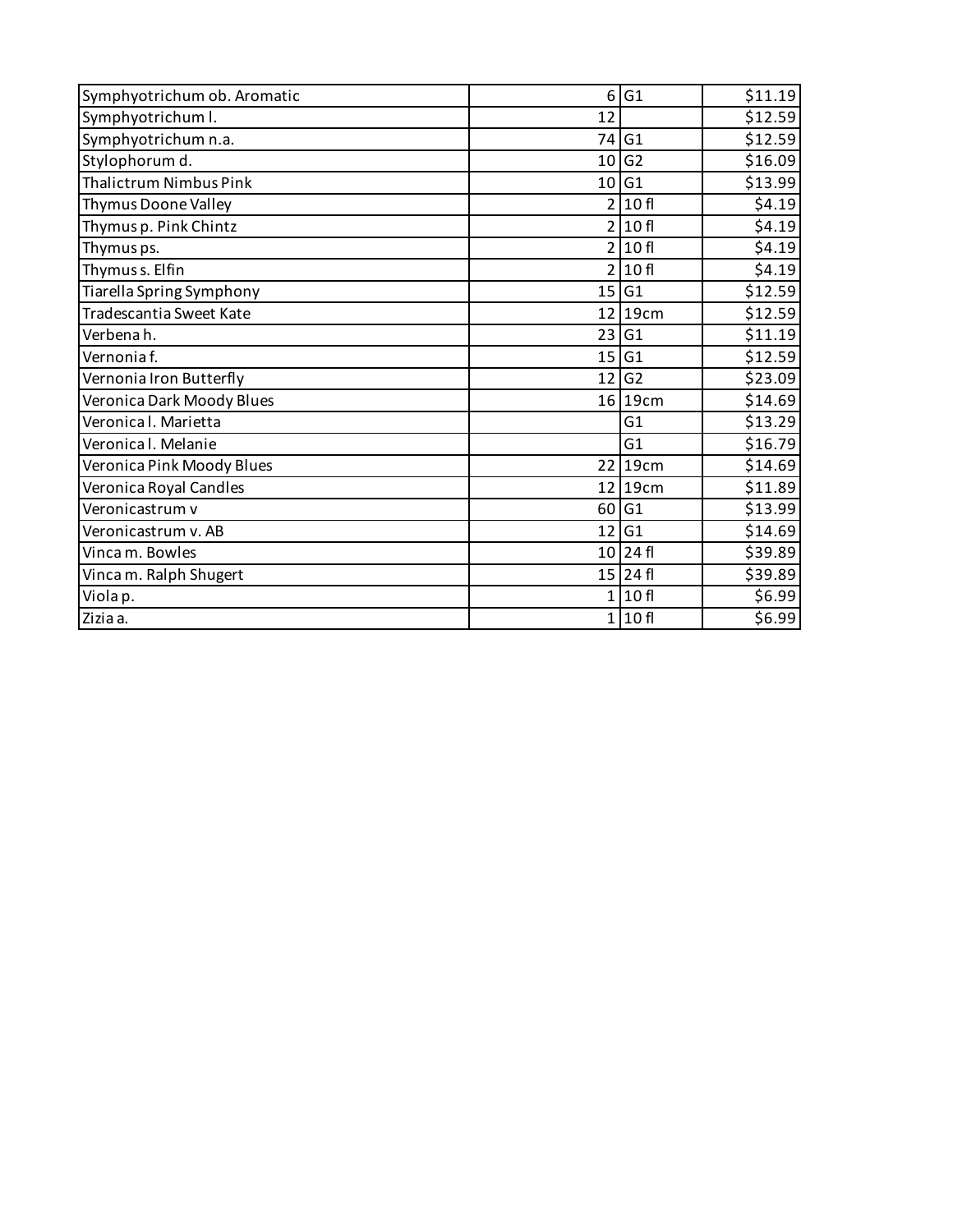| Retail<br>\$15.99<br>\$15.99<br>\$15.99<br>\$<br>15.99<br>.<br>\$15.99<br>\$15.99<br>י<br>ג<br>$\overline{514.99}$<br>$\bar{\$8.99}$<br>\$28.99<br>28.99<br>\$29.99<br>\$14.99<br>$\overline{\$14.99}$<br>14.99<br>∍ |
|----------------------------------------------------------------------------------------------------------------------------------------------------------------------------------------------------------------------|
| 13.99                                                                                                                                                                                                                |
| \$5.99                                                                                                                                                                                                               |
| 49.99ء                                                                                                                                                                                                               |
| \$5.99                                                                                                                                                                                                               |
| $\overline{5}$ 49.99                                                                                                                                                                                                 |
| \$<br>5.99                                                                                                                                                                                                           |
| \$5.99                                                                                                                                                                                                               |
| 49.99                                                                                                                                                                                                                |
| 15.99                                                                                                                                                                                                                |
| 20.99                                                                                                                                                                                                                |
| \$8.99<br>ċ                                                                                                                                                                                                          |
| 20.99<br>ነ20.99                                                                                                                                                                                                      |
| $\frac{519.99}{2}$                                                                                                                                                                                                   |
| ነ15.99                                                                                                                                                                                                               |
| 17.99                                                                                                                                                                                                                |
| 20.99                                                                                                                                                                                                                |
| $\overline{$}17.99$                                                                                                                                                                                                  |
| $\frac{1}{16.99}$                                                                                                                                                                                                    |
| 15.99                                                                                                                                                                                                                |
| $\overline{$}20.99$                                                                                                                                                                                                  |
| \$<br>20.99                                                                                                                                                                                                          |
| $\overline{\xi}$<br>20.99                                                                                                                                                                                            |
| $\overline{$18.99}$<br>\$<br>17.99                                                                                                                                                                                   |
| $\overline{\mathsf{s}}$<br>18.99                                                                                                                                                                                     |
| $\frac{1}{55.99}$                                                                                                                                                                                                    |
| \$<br>517.99                                                                                                                                                                                                         |
| $\overline{516.99}$                                                                                                                                                                                                  |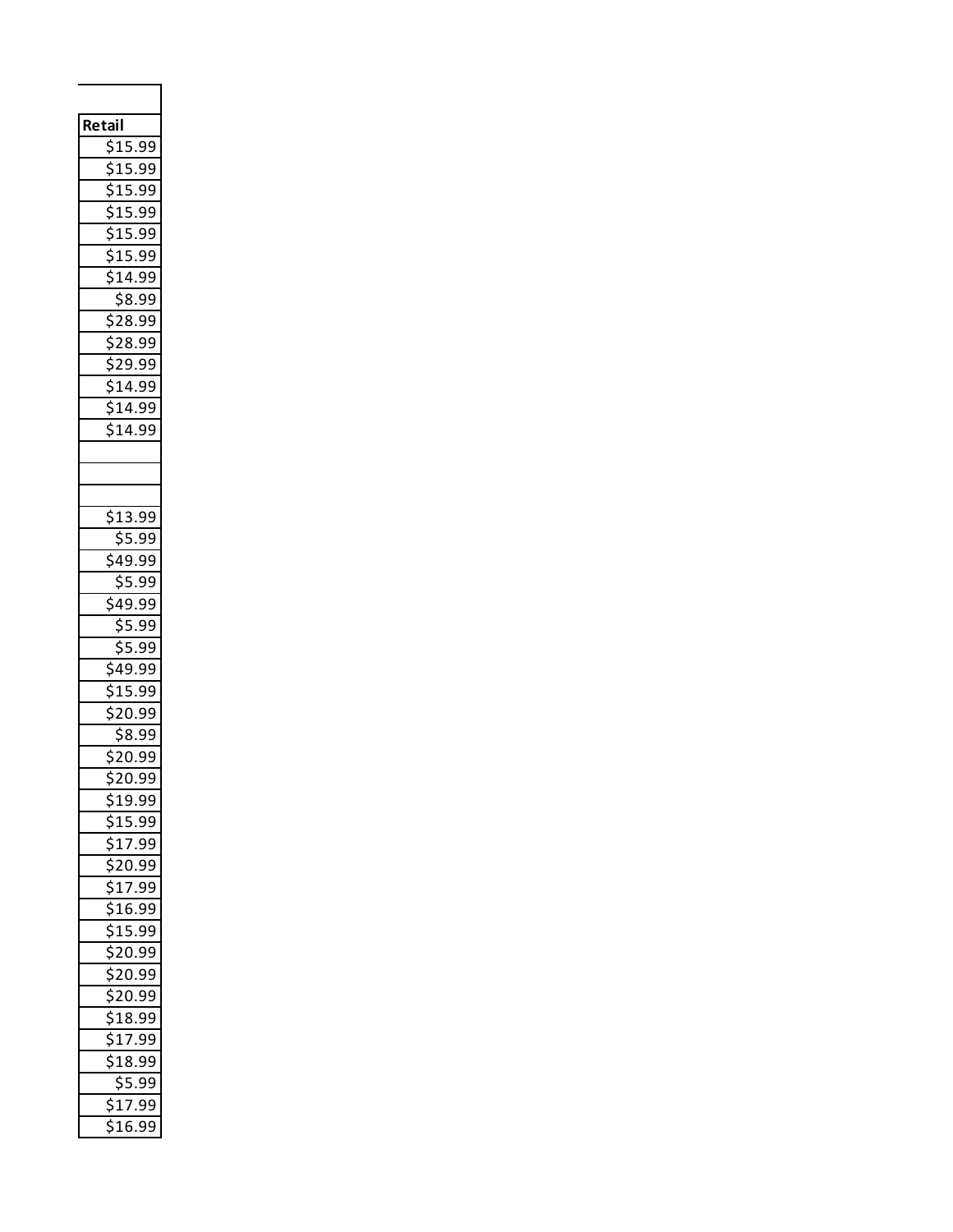| \$15.99                 |
|-------------------------|
| \$15.99                 |
| \$16.99                 |
| \$19.99                 |
| \$19.99                 |
| \$<br>19.99             |
| \$19.99                 |
| \$17.99                 |
| $\overline{\$19.99}$    |
| \$16.99                 |
| \$15.99                 |
| \$26.99                 |
| \$27.99                 |
| \$19.99                 |
| $\overline{$19.99}$     |
| \$19 <u>.99</u>         |
| \$19.99                 |
| $\overline{\$18.99}$    |
| \$28. <u>99</u>         |
| \$19.99                 |
| $\overline{$}18.99$     |
|                         |
| 19.99غ                  |
| \$19.99                 |
| 519.99<br>¢             |
| \$19.99                 |
| \$19.99                 |
|                         |
|                         |
| $\overline{$}18.99$     |
| \$18.99                 |
| \$<br>19.99             |
| \$1<br>9.99             |
| \$20.99                 |
| 519.99                  |
| 519.99                  |
| \$29.99                 |
| \$<br>21.99             |
| $\overline{$}28.99$     |
| \$29.99<br>¢            |
| $\frac{21.99}{ }$       |
| \$5.99                  |
| $\frac{1}{17.99}$<br>¢  |
| 518.99                  |
| \$26.99                 |
| \$26.99                 |
| 5<br>24.99<br>¢         |
| $\overline{$}28.99$     |
| \$24.99<br>_<br>\$16.99 |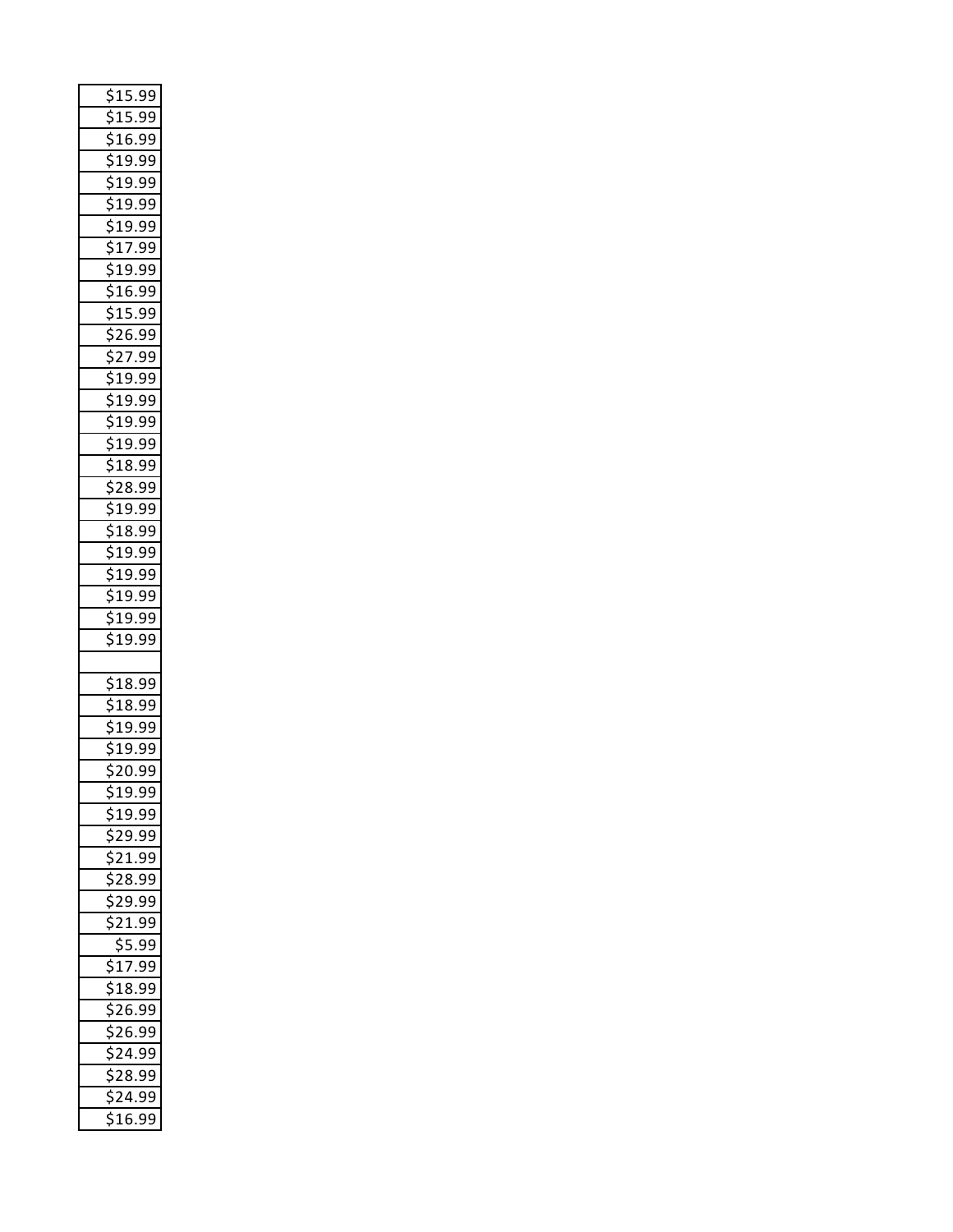| $\frac{1}{220.99}$<br>\$15.99<br>\$15.99 |
|------------------------------------------|
|                                          |
|                                          |
|                                          |
| .<br>S<br>15.99                          |
| \$14.99                                  |
| \$24.90                                  |
| $\frac{2}{519.99}$                       |
| 9<br>518.99                              |
| \$15.99                                  |
| $\sqrt{22.99}$                           |
| <u>\$15.99</u>                           |
| <u>\$20.99</u>                           |
| \$<br>14.99                              |
|                                          |
| \$5.99                                   |
| ś<br>20.99                               |
| <u>\$18.99</u>                           |
| \$15.99                                  |
| $\frac{1}{520.99}$                       |
| \$<br>29.99                              |
| <u>\$19.99</u>                           |
| $\overline{\mathsf{S}}$<br>24.99         |
| \$24.99                                  |
| $$18.\overline{99}$                      |
| .<br>S<br>18.99                          |
| \$7.99                                   |
|                                          |
| \$5.99                                   |
| 19.99                                    |
| \$<br>24.99                              |
| \$24.99                                  |
| \$24.99                                  |
| \$15.99                                  |
| ነ19.99                                   |
| \$<br><u>15.99</u>                       |
| ¢<br>19.99ۂ                              |
| \$21.99                                  |
| .<br>S<br>20.99                          |
| ¢<br>\$16.99                             |
| \$15.99                                  |
| \$19.99                                  |
| ¢<br>\$24.99                             |
| \$20.99                                  |
|                                          |
| \$15 <u>.99</u><br>Ś<br>\$17.99          |
| \$20.99                                  |
| ċ<br>ነ29.99                              |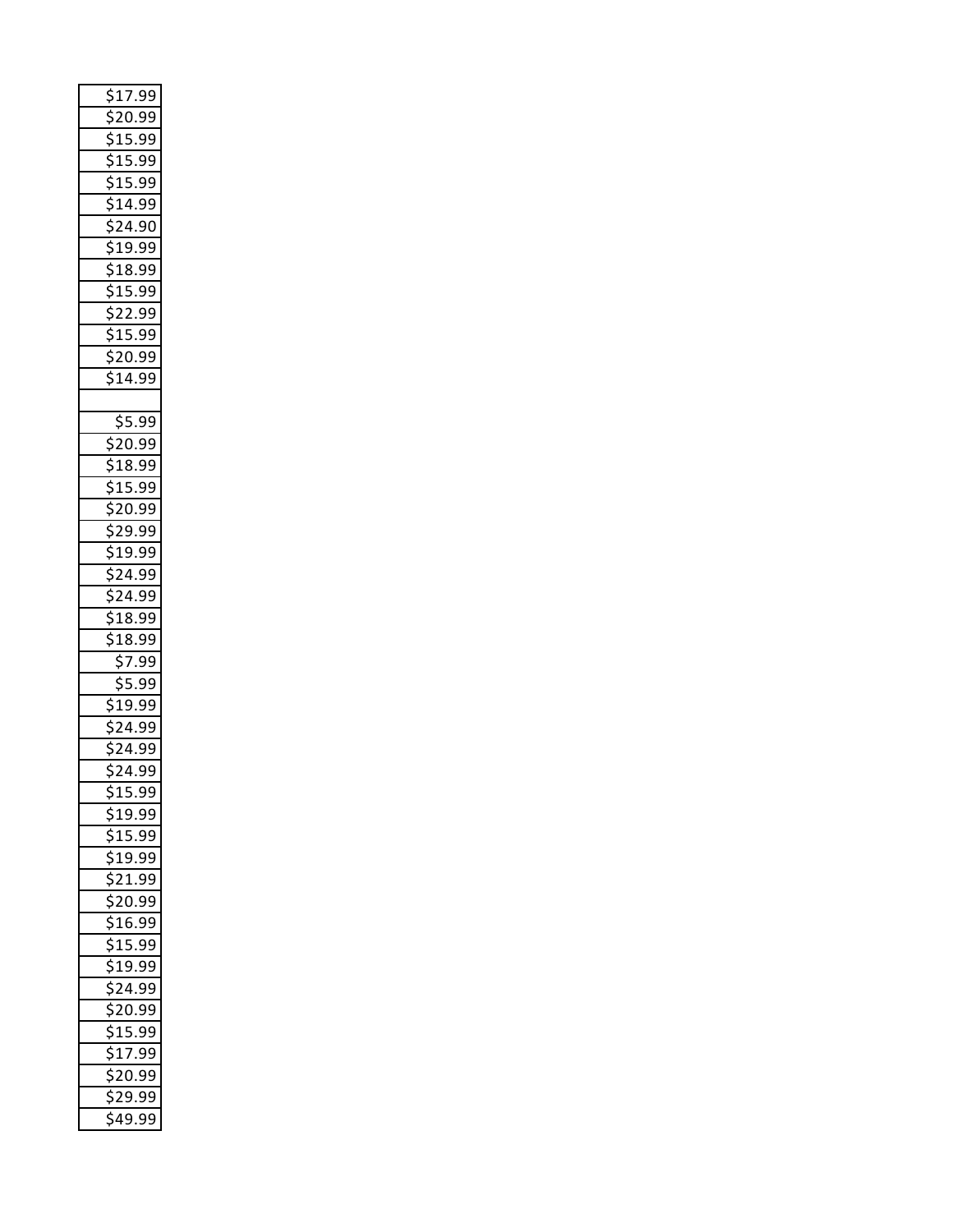| \$9.99<br>\$19.99<br>\$19.99                                                                            |
|---------------------------------------------------------------------------------------------------------|
| $\frac{1}{518.99}$<br><u>18.99</u><br>\$7.99<br>$rac{2}{55.99}$<br>15.99<br>19.99<br>\$                 |
| \$19.99<br><u>\$15.99</u>                                                                               |
| \$15.99<br>$\overline{\xi}$<br>15.99<br><u>\$20.99</u><br><u>\$14.99</u><br>$\frac{25}{519.99}$         |
| \$21.99<br><u>\$16.99</u><br>\$16.99<br><u>\$16.99</u>                                                  |
| <u>\$19.99</u><br>\$24.99<br><u>\$20.99</u><br>\$17.99<br>$\frac{17.99}{ }$<br>$\overline{\frac{1}{2}}$ |
| <u>\$17.99</u><br>\$33.99<br>$\overline{$16.99}$<br>\$25.99                                             |
| 16.99<br>16.99<br>י<br>\$23.99<br><u>\$23.99</u><br>ċ<br>$\frac{1}{2}0.99$                              |
| \$31.99<br>\$27.99<br>$\frac{2}{524.99}$<br>$\frac{1}{515.99}$                                          |
| <u>\$19.95</u><br>$\overline{\mathsf{s}}$<br>19.99<br>¢<br>\$19.99<br>\$<br>19.00<br>\$9.00             |
| 15<br>.99                                                                                               |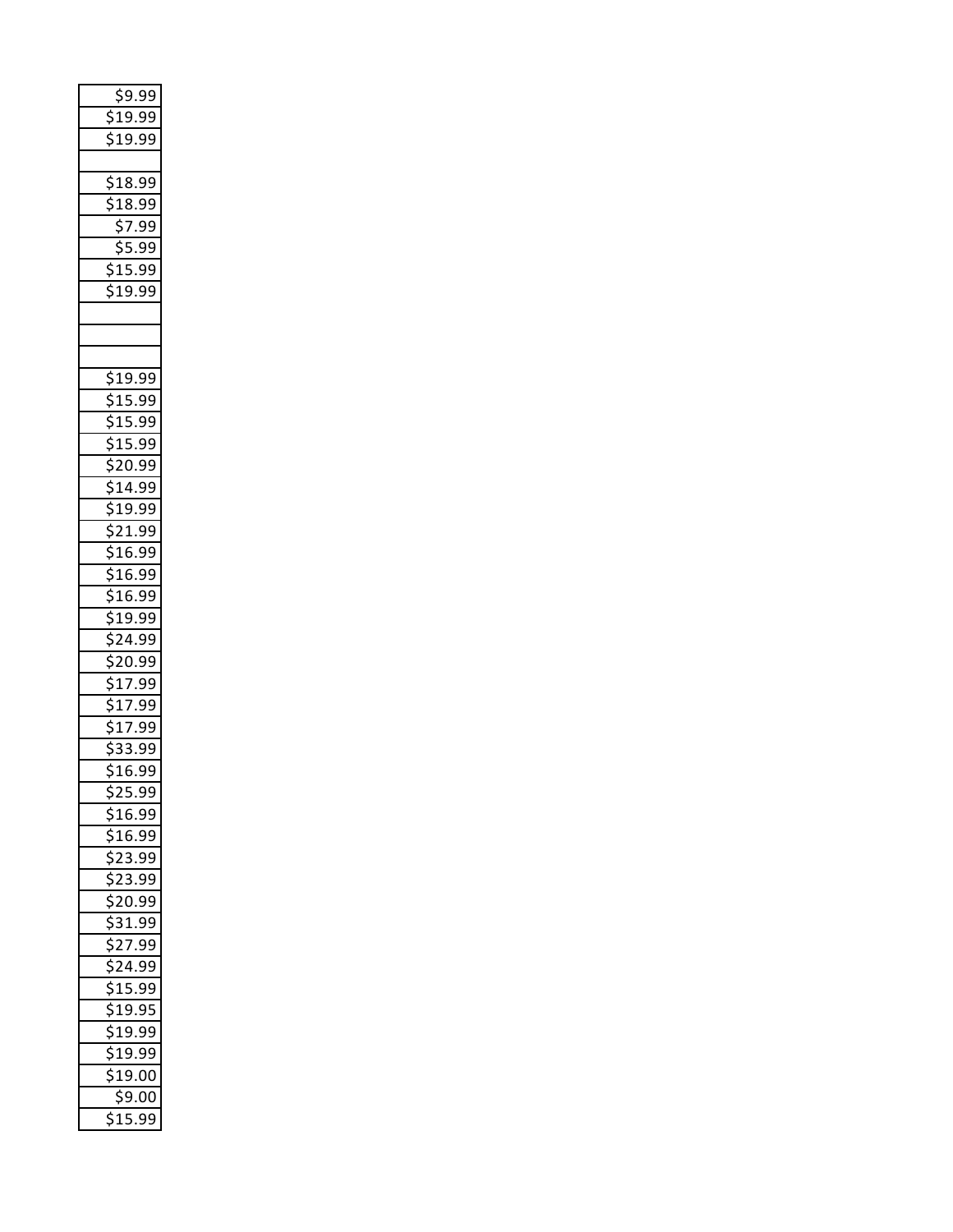|        |                |          | \$6.99              |  |
|--------|----------------|----------|---------------------|--|
|        |                |          | \$14.99             |  |
|        |                |          | \$14.99             |  |
|        |                |          | \$16.99             |  |
|        |                |          | \$16.99             |  |
|        |                |          | $\frac{1}{55.99}$   |  |
|        |                |          |                     |  |
|        |                |          | $\frac{1}{2}$ 27.99 |  |
|        |                |          | \$15.99             |  |
|        |                |          | \$17.99             |  |
|        |                |          | \$21.99             |  |
|        |                |          | $\bar$ \$18.99      |  |
|        |                |          | \$17.99             |  |
|        |                |          | $$15.\overline{99}$ |  |
|        |                |          |                     |  |
|        |                |          | \$22.99             |  |
|        |                |          | \$22.99             |  |
|        |                |          |                     |  |
|        |                |          | \$17.99             |  |
|        |                |          | \$26.99             |  |
|        |                |          | \$24.99             |  |
| ¢      |                |          | ኔ24.99              |  |
|        |                |          | \$6.99              |  |
|        |                |          |                     |  |
|        |                |          |                     |  |
|        |                |          | $\frac{1}{556.99}$  |  |
|        |                |          |                     |  |
| \$     |                |          | $\frac{1}{2}$ 17.99 |  |
|        |                |          | $\frac{1}{17.99}$   |  |
|        |                |          | \$17.99<br>\$20.99  |  |
| \$     |                |          | 33.99               |  |
|        |                |          |                     |  |
|        |                |          | \$24.99<br>\$18.99  |  |
|        |                |          | \$29.99             |  |
|        |                |          |                     |  |
|        |                |          | \$25.99             |  |
|        |                |          | 19.99               |  |
| ċ      |                |          | 19.99               |  |
| ¢      |                |          | 519.99              |  |
|        |                |          | 16.99ۂ              |  |
| \$     |                |          | 19.99               |  |
| ċ<br>ċ |                | 327.     | 99                  |  |
|        |                |          | 27.99               |  |
| \$     |                |          | 24.99               |  |
| ċ      |                |          | 515.99              |  |
| ć      |                |          | $\frac{1}{2}$ 21.99 |  |
|        |                | 27.      | 99                  |  |
| ċ      | $\overline{2}$ | 7.       | 99                  |  |
| ć      | $\overline{c}$ |          | 1.99                |  |
|        | $\overline{2}$ | \$5<br>7 | .99<br>99           |  |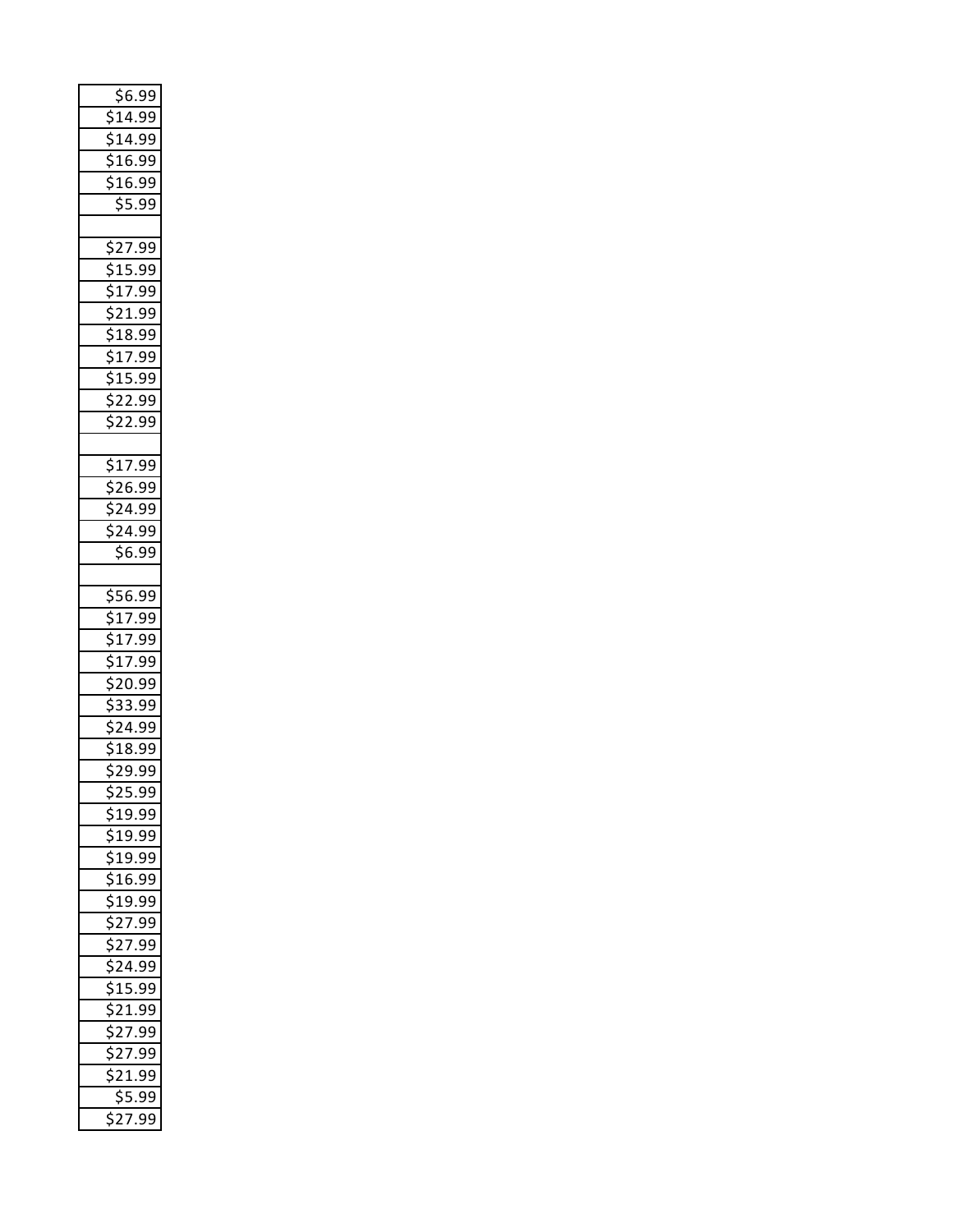| \$27.99                                      |
|----------------------------------------------|
| 16.99                                        |
| $\overline{c}$<br>.99<br>7<br>¢              |
| ¢<br>99<br>26.                               |
| 20.99                                        |
| $\overline{2}$<br>d<br>7<br>.99              |
| $\overline{27}$ .<br>99                      |
| 32.99<br>\$                                  |
| \$<br>32.99                                  |
| $\frac{1}{2}$<br>$\overline{7}$ .<br>99      |
| \$22.99                                      |
| $\overline{22}$<br>.99<br>\$                 |
| 29<br>.99                                    |
| 21.99<br>\$                                  |
| \$<br>24.99                                  |
| \$30.99                                      |
| 28.99<br>\$                                  |
| \$<br>16.99                                  |
| \$15.99                                      |
| \$17.99                                      |
| $\overline{17}$<br>\$<br>.99                 |
| \$17.99                                      |
| $$15.\overline{99}$                          |
| .99<br>$\overline{22}$<br>Ś                  |
| 18.<br>99                                    |
| 29.99                                        |
| ς<br>$\overline{c}$<br>.99<br>$\overline{c}$ |
| $\mathbf{1}$<br>5<br>99                      |
| 20.99<br>\$                                  |
| ς<br>20.99                                   |
| 16.9<br>99                                   |
| \$17.99                                      |
| ኔ20.99                                       |
| <u>523.99</u>                                |
| 19.99                                        |
| $\frac{17.99}{2}$<br>5<br>¢                  |
| \$1 <u>7.</u><br>99                          |
| \$15.99                                      |
| 5<br>15.99<br>¢                              |
| $\overline{$}19.99$                          |
| $$20.\overline{99}$                          |
| \$<br>$\frac{17.99}{ }$                      |
| $\overline{$}15.99$                          |
| \$5.99                                       |
| 316.99                                       |
| \$5.99                                       |
| $\frac{1}{55.99}$                            |
| \$5.99                                       |
|                                              |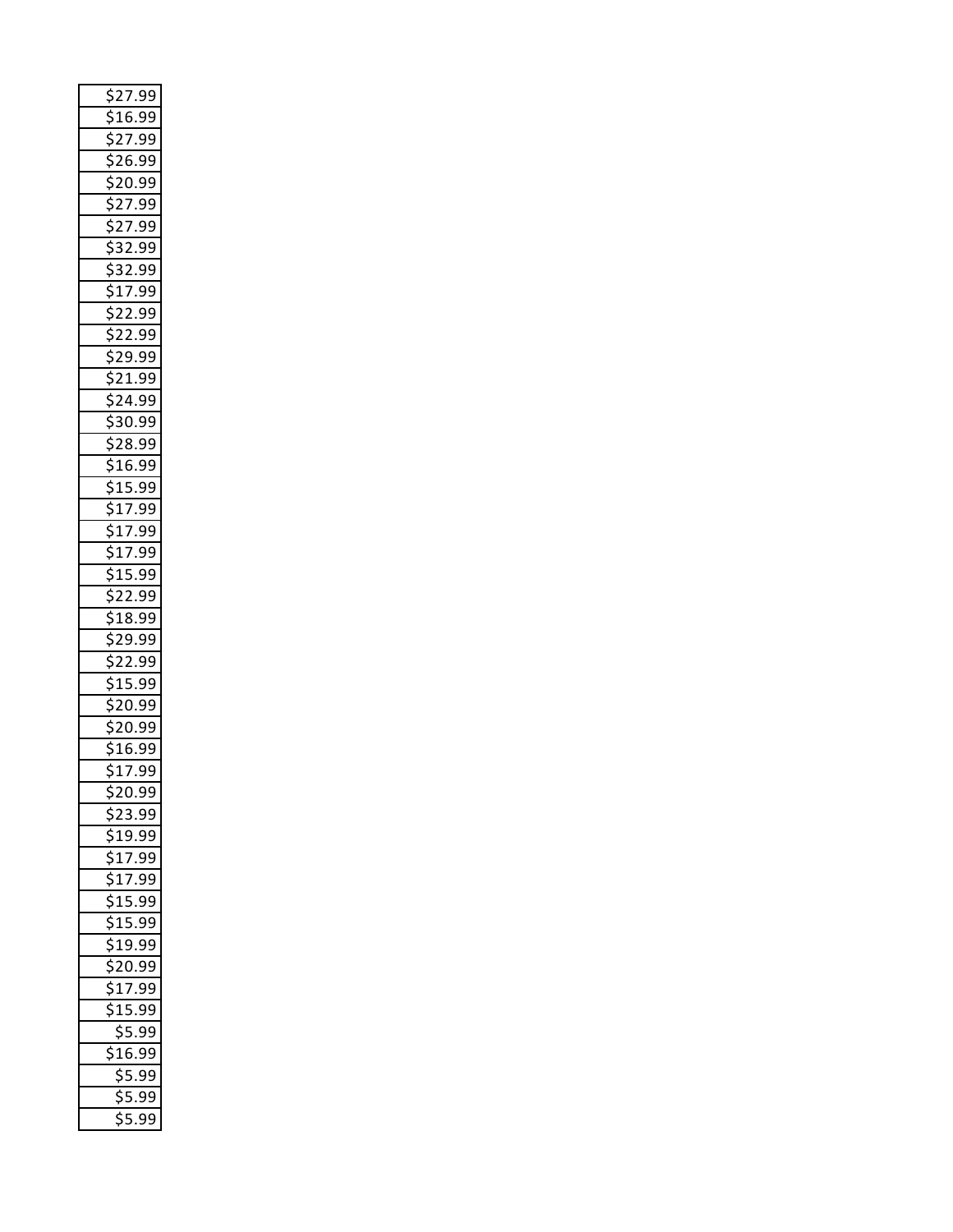| <u>\$5.99</u>                |
|------------------------------|
| $\overline{2}$ 1.99          |
| 21.99                        |
| \$5.99                       |
| $\tilde{\varsigma}$<br>22.99 |
| 20.99                        |
|                              |
| \$15.99                      |
| \$15.99                      |
| \$19.99                      |
| \$19.99                      |
| \$21.99                      |
| \$36.99                      |
| \$27.99                      |
| \$5.99                       |
| $\frac{1}{55.99}$            |
|                              |
| $\frac{1}{17.99}$            |
| \$16.99                      |
| \$17.99                      |
| $\overline{$}20.99$          |
| $$20.\overline{99}$          |
| \$18.99                      |
| $\sqrt{517.99}$              |
|                              |
| $$13.\overline{99}$          |
| \$32.99                      |
| $\frac{1}{532.99}$           |
|                              |
| \$5.99                       |
| \$5.99                       |
|                              |
| $$28.\overline{99}$          |
| 30.99                        |
| 9Ś<br>30.9<br>)              |
|                              |
| \$18.99                      |
|                              |
| 517.99                       |
| \$20.99<br>\$                |
| 20.99                        |
| \$20.99                      |
| \$20.99                      |
| \$<br>22.99                  |
| $\overline{$}10.99$          |
| \$56.99                      |
| \$36.99                      |
| $\sqrt{517.99}$              |
| \$17.99                      |
| \$<br>20.99<br>¢             |
| \$1 <u>8.99</u>              |
| \$17.99<br>$\frac{1}{2}$ .99 |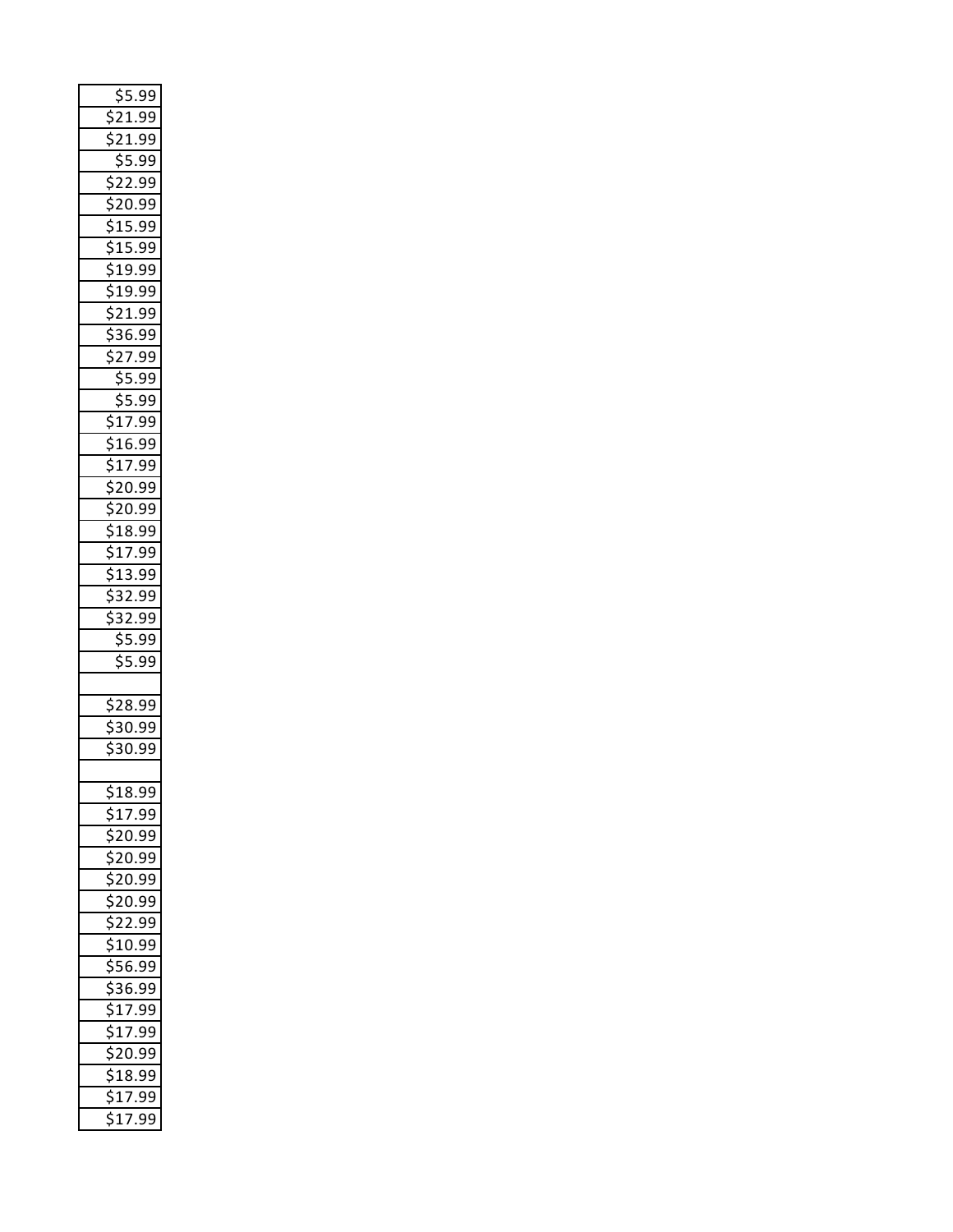| \$20.99                            |
|------------------------------------|
| \$20.99                            |
| 5<br>17.99                         |
| $\overline{\frac{1}{517}}$ .<br>99 |
| \$23.99                            |
| \$<br>$15.\overline{99}$           |
| \$19<br>.99                        |
| \$17.99                            |
| $\overline{15}$<br>\$<br>.99       |
| \$15.99                            |
| $$15.\overline{99}$                |
| 5<br>19.99<br>ś                    |
| \$13.<br>99                        |
| $$20.\overline{99}$                |
| \$<br>17.99                        |
| \$15.99                            |
| \$19.99                            |
| 5<br>$\epsilon$<br>18.99           |
| \$16.99                            |
| \$18.99                            |
| \$<br>18.99                        |
| 25.99                              |
| $$13.\overline{99}$                |
| 17.99<br>5<br>¢                    |
| $\frac{1}{517.99}$                 |
| 15.99<br>5                         |
| $24.\overline{99}$<br>$\epsilon$   |
| 5.99                               |
| \$<br>14.99                        |
| 20.99                              |
| 20.9<br>$\frac{1}{2}$<br>€         |
| \$5.99                             |
| \$7.99                             |
| ċ<br><u>1.99?</u>                  |
| 36.99                              |
| 21.99                              |
| <u>15.99</u>                       |
| 20.99                              |
| $\overline{5}$ .99                 |
| \$5.99                             |
| $\frac{55.99}{5}$                  |
| \$5.99                             |
| \$9.99                             |
| 17.99<br>\$                        |
| $\frac{1}{32.99}$                  |
| $\overline{27.99}$                 |
| 18.99                              |
| 17.99<br>Ś                         |
|                                    |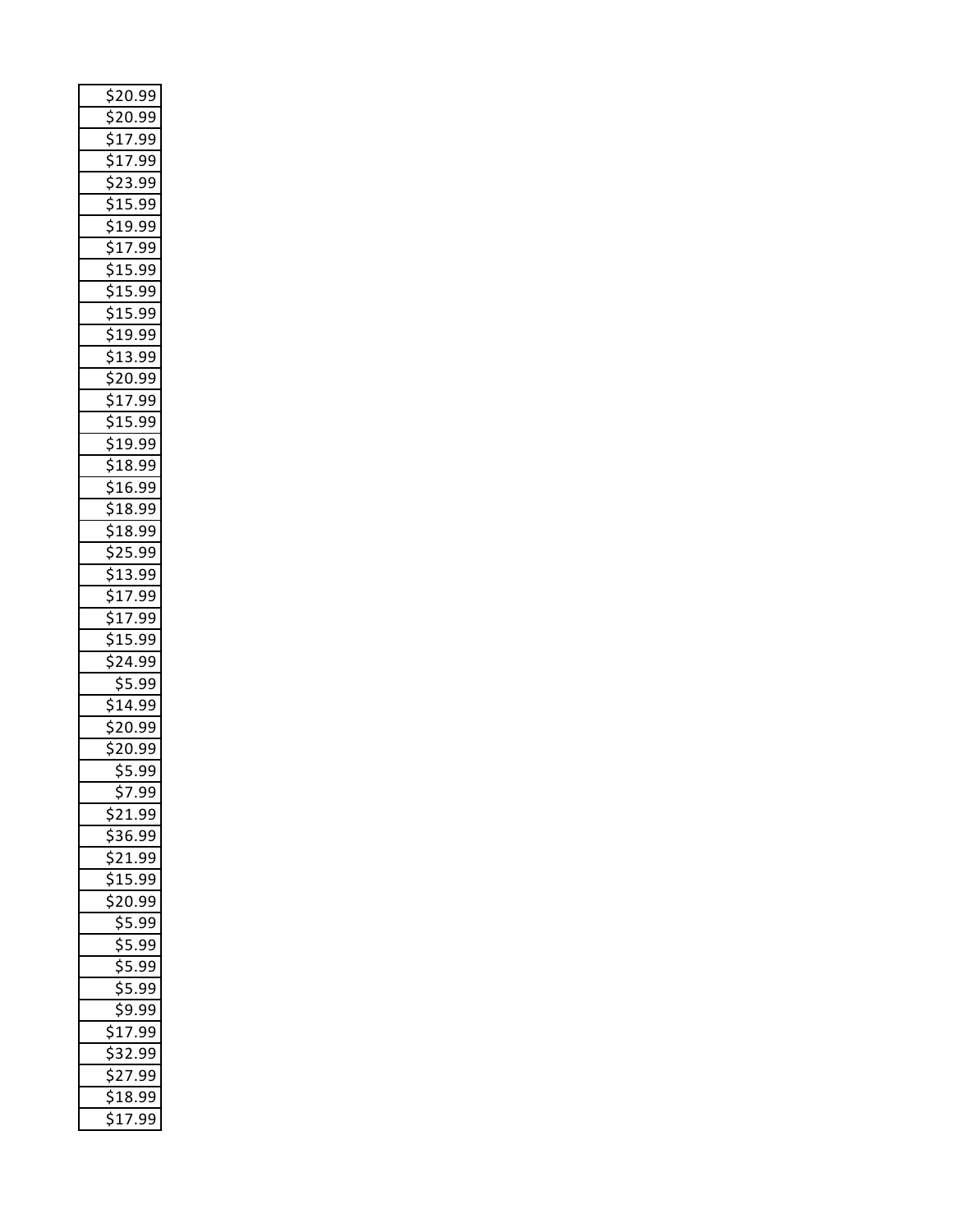| \$15.99                                                                                                                                                                                                                                                                                                                                                                                                                                                                                                                              |
|--------------------------------------------------------------------------------------------------------------------------------------------------------------------------------------------------------------------------------------------------------------------------------------------------------------------------------------------------------------------------------------------------------------------------------------------------------------------------------------------------------------------------------------|
|                                                                                                                                                                                                                                                                                                                                                                                                                                                                                                                                      |
|                                                                                                                                                                                                                                                                                                                                                                                                                                                                                                                                      |
|                                                                                                                                                                                                                                                                                                                                                                                                                                                                                                                                      |
|                                                                                                                                                                                                                                                                                                                                                                                                                                                                                                                                      |
|                                                                                                                                                                                                                                                                                                                                                                                                                                                                                                                                      |
|                                                                                                                                                                                                                                                                                                                                                                                                                                                                                                                                      |
|                                                                                                                                                                                                                                                                                                                                                                                                                                                                                                                                      |
|                                                                                                                                                                                                                                                                                                                                                                                                                                                                                                                                      |
|                                                                                                                                                                                                                                                                                                                                                                                                                                                                                                                                      |
|                                                                                                                                                                                                                                                                                                                                                                                                                                                                                                                                      |
|                                                                                                                                                                                                                                                                                                                                                                                                                                                                                                                                      |
|                                                                                                                                                                                                                                                                                                                                                                                                                                                                                                                                      |
|                                                                                                                                                                                                                                                                                                                                                                                                                                                                                                                                      |
|                                                                                                                                                                                                                                                                                                                                                                                                                                                                                                                                      |
|                                                                                                                                                                                                                                                                                                                                                                                                                                                                                                                                      |
|                                                                                                                                                                                                                                                                                                                                                                                                                                                                                                                                      |
|                                                                                                                                                                                                                                                                                                                                                                                                                                                                                                                                      |
|                                                                                                                                                                                                                                                                                                                                                                                                                                                                                                                                      |
|                                                                                                                                                                                                                                                                                                                                                                                                                                                                                                                                      |
| $\begin{array}{r} \textcolor{red}{\textbf{\textcolor{red}{\textbf{5}}}17.99} \textcolor{red}{\textcolor{red}{\textbf{5}}} \textcolor{red}{\textbf{\textcolor{red}{\textbf{5}}}17.99} \textcolor{red}{\textcolor{red}{\textbf{5}}} \textcolor{red}{\textbf{\textcolor{red}{\textbf{5}}}21.99} \textcolor{red}{\textcolor{red}{\textbf{5}}} \textcolor{red}{\textbf{\textcolor{red}{\textbf{5}}}22.99} \textcolor{red}{\textcolor{red}{\textbf{5}}} \textcolor{red}{\textbf{\textcolor{red}{\textbf{5}}}5}} \textcolor{red}{\textbf{\$ |
|                                                                                                                                                                                                                                                                                                                                                                                                                                                                                                                                      |
|                                                                                                                                                                                                                                                                                                                                                                                                                                                                                                                                      |
| \$9.99<br>\$9.99                                                                                                                                                                                                                                                                                                                                                                                                                                                                                                                     |
|                                                                                                                                                                                                                                                                                                                                                                                                                                                                                                                                      |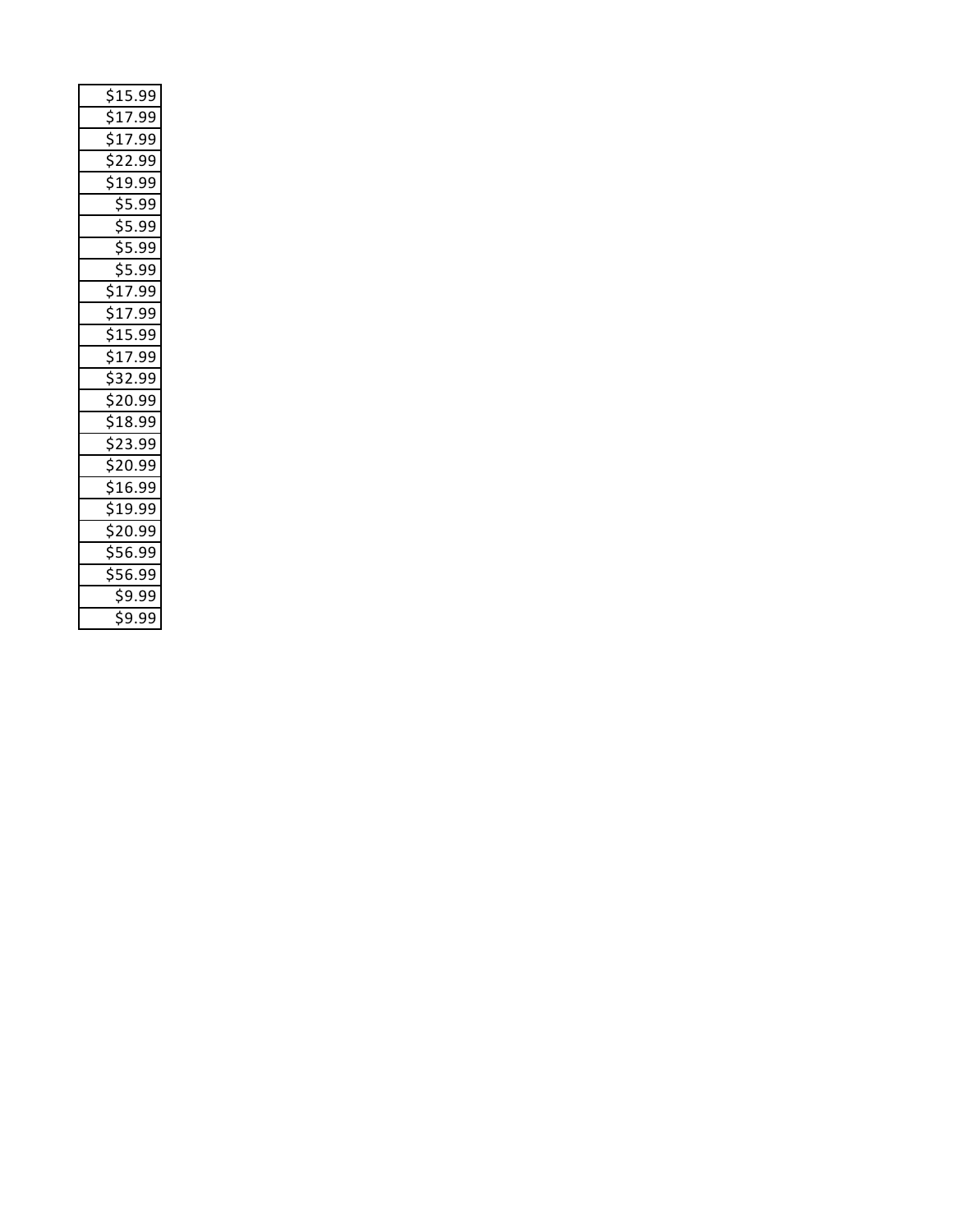|                                  | <b>Shrubs</b>                       |
|----------------------------------|-------------------------------------|
| <b>Common Name</b>               | <b>Latin Name</b>                   |
| Chokeberry Brilliantissima       | Aronia m Brilliantissima            |
| Chokeberry Ground Hog            | Aronia m. Ground Hog                |
| Chokeberry Low Scape Mound       | Aronia m. Lowscape Mound            |
| Chokeberry Viking                | Aronia m. Viking                    |
| Azalea Electric Lights Dbl Pink  | Azalea ex. Electric Lights Dbl Pink |
| Azalea Orchid Lights             | Azalea ex. Orchid Lights            |
| Azalea Karen                     | Azalea Karen                        |
| Azalea Stewartsonian             | Azalea Stewartsonian                |
| <b>Barberry Crimson Cutie</b>    | Berberist. Crimson Cutie            |
| <b>Barberry Crimson Pygmy</b>    | Berberist. Crimson Pygmy            |
| <b>Barberry Rose Glow</b>        | Berberist. Rose Glow                |
| <b>Barberry Sunjoy Citrus</b>    | Berberist. Sunjoy Citrus            |
| Barberry Sunjoy Citrus Pillar    | Berberist. Sunjoy Citrus Pillar     |
| Barberry Sunjoy Neon             | Berberist. Sunjoy Neon              |
| <b>Barberry Sunjoy Sequins</b>   | Berberist. Sunjoy Sequins           |
| Barberry Sunjoy Tangelo          | Berberist. Sunjoy Tangelo           |
| <b>Birch Cesky Gold</b>          | Betula x Cesky Gold                 |
| <b>Buddleia Dark Dynasty</b>     | Buddleia d. Dark Dynasty            |
| <b>Buddleia Lavender Cascade</b> | Buddleia d. Lavender Cascade        |
| <b>Buddleia Pink Cascade</b>     | Buddleia d. Pink Cascade            |
| <b>Buddleia Summer Skies</b>     | <b>Buddleia Summer Skies</b>        |
| <b>Buddleia Miss Molly</b>       | <b>Buddleia x Miss Molly</b>        |
| <b>Buddleia Miss Pearl</b>       | <b>Buddleia x Miss Pearl</b>        |
| <b>Buddleia Miss Violet</b>      | <b>Buddleia x Miss Violet</b>       |
| <b>Buddleia Pugster Amethyst</b> | <b>Buddleia x Pugster Amethyst</b>  |
| <b>Buddleia Pugster Blue</b>     | <b>Buddleia x Pugster Blue</b>      |
| Buddleia Pugster Periwinkle      | Buddleia x Pugster Periwinkle       |
| <b>Buddleia Pugster Pinker</b>   | Buddleia x Pugster Pinker           |
| <b>Buddleia Pugster White</b>    | <b>Buddleia x Pugster White</b>     |
| Boxwood Baby Gem                 | <b>Buxus Baby Gem</b>               |
| <b>Boxwood Green Mountian</b>    | <b>Buxus Green Mountain</b>         |
| <b>Boxwood Green Mountain</b>    | <b>Buxus Green Mountain</b>         |
| <b>Boxwood Green Velvet</b>      | <b>Buxus Green Velvet</b>           |
| <b>Boxwood Chicagoland</b>       | <b>Buxus X Glencoe</b>              |
| <b>Boxwood Winter Gem</b>        | <b>Buxus Winter Gem</b>             |
| <b>Beautyberry Pearl Glam</b>    | Callicarpa x Pearl Glam             |
| Sweetshrub Aphrodite             | Calycanthus Aphrodite               |
| Sweetshrub Simply Scentsational  | Calycanthus Simply Scentsational    |
| <b>Bluebeard Beyond Midnight</b> | Caryopteris i. Beyond Midnight      |
| <b>Bluebeard Beyond Pink'd</b>   | Caryopteris i. Beyond Pink'd        |
| <b>Bluebeard Petit Blue</b>      | Caryopteris x c. Petit Blue         |
| <b>Buttonbush Sugar Shack</b>    | Cephalanthus o. Sugar Shack         |
| Quince Double Take Scarlet       | Chaenomeles s. Double Take Scarlet  |
| False Cypress Haywire            | Chamaecyparis I. Haywire            |
| False Cypress Pinpoint Blue      | Chamaecyparis I. Pinpoint Blue      |
| False Cypress Sungold            | Chamaecyparis p. Sungold            |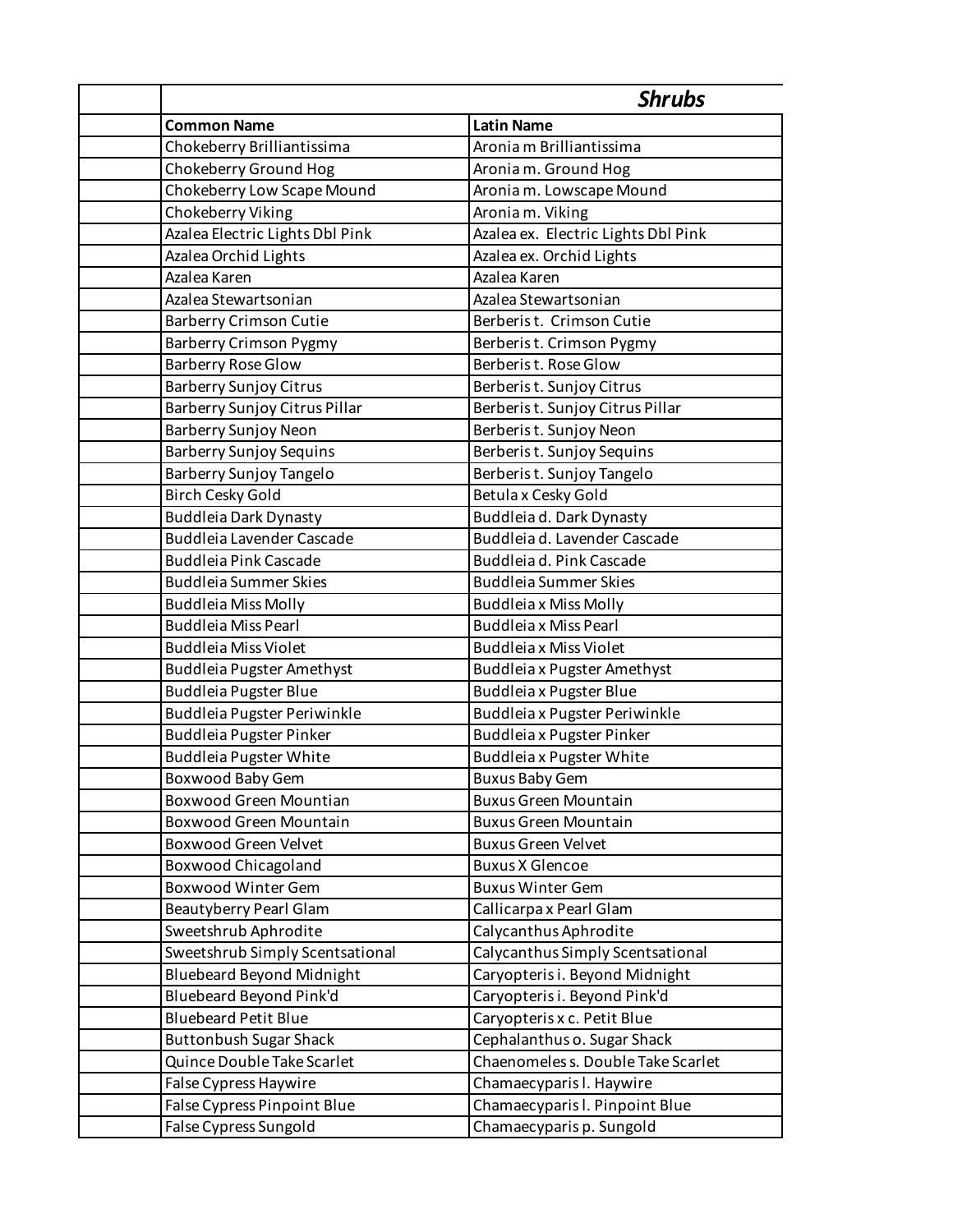| False Cypress Vintage Gold       | Chamaecyparis p. Vintage Gold    |
|----------------------------------|----------------------------------|
| Summersweet Ruby Spice           | Clethra a. Ruby Spice            |
| Summersweet Sixteen Candles      | Clethra a. Sixteen Candles       |
| Summersweet Sugartina Crystalina | Clethra a. Sugartine Crystalina  |
| Summersweet Vanilla Spice        | Clethra a. Vanilla Spice         |
| Dogwood Bud's Yellow             | Cornus s. Budd's Yellow          |
| Dogwood Red Twig                 | Cornus a. Elegantissimia         |
| Dogwood Red Twig Kelsey Dwf.     | Cornus s. Kelseyii               |
| Smoke Bush Royal Purple          | Cotinus c. Royal Purple          |
| Smoke Bush Velvet Fog            | Cotinus c. Velvet Fog            |
| Smoke Bush Wincraft Gold         | Cotinus c. Winecraft Gold        |
| <b>Cotoneaster Tom Thumb</b>     | Cotoneaster ad. Tom Thumb        |
| Cotoneaster Autumn Inferno       | Cotoneaster Autumn Inferno       |
| Broom Scotch Madam Butterfly     | Cytisus s. Madam Butterfly       |
| <b>Broom Scotch Sister Disco</b> | Cytisus s. Sister Disco          |
| Deutzia Yuki Cherry Blossom      | Deutzia x. Yuki Cherry Blossom   |
| Deutzia Yuki Snowflake           | Deutzia x. Yuki Snowflake        |
| Honeysuckle Bush Kodiak Black    | Diervilla s. Kodiak Black        |
| Honeysuckle Bush Kodiak Orange   | Diervilla s. Kodiak Orange       |
| Honeysuckle Bush Kodiak Red      | Diervilla s. Kodiak Red          |
| <b>Burning Bush</b>              | Euonymus a.                      |
| Euonymus Emerald Gaiety          | Euonymus f. Emerald Gaiety       |
| Euonymus Gold Splash             | Euonymus f. Gold Splash          |
| Pearl Bush Snow Day Blizzard     | Exochorda x. Snow Day Blizzard   |
| Forsythia Lynwood Gold           | Forsythia x. Lynwood Gold        |
| Forsythia Show Off               | Forsythia x. Show Off            |
| Forsythia Show Off Sugar Baby    | Forsythia x. Show off Sugar Baby |
| Fothergilla Mt. Airy             | Fothergilla Mt. Airy             |
| Witch Hazel Carmine Red          | Hamamelis i. Carmine Red         |
| Witch Hazel American             | Hamamelis V.                     |
| Seven Son Flower Temple of Bloom | Heptacodium m. Temple of Bloom   |
| Rose of Sharon Blue Chiffon      | Hibiscus s. Blue Chiffon         |
| Rose of Sharon Lavender Chiffon  | Hibiscus s. Lavender Chiffon     |
| Rose of Sharon Little Kim        | Hibiscus s. Little Kim           |
| Rose of Sharon Little Kim Red    | Hibiscus s. Little Kim Red       |
| Rose of Sharon Lucy              | Hibiscus s. Lucy                 |
| Rose of Sharon Polly Petite      | Hibiscus s. Polly Petite         |
| Rose of Sharon Purple Pillar     | Hibiscus s. Purple Pillar        |
| Hydrangea Annabelle              | Hydrangea a. Annabelle           |
| Hydrangea Incrediball            | Hydrangea a. Incrediball         |
| Hydrangea Endless Summer         | Hydrangea m. Endless Summer      |
| Hydrangea Summer Crush           | Hydrangea m. Summer Crush        |
| Hydranga Twist and Shout         | Hydrangea m. Twist and Shout     |
| Hydrangea Wee Bit Grumpy         | Hydrangeam. Wee Bit Grumpy       |
| Hydrangea Bobo                   | Hydrangea p. Bobo                |
| Hydrangea Fire Light             | Hydrangea p. Fire Light          |
| Hydrangea Fire Light Tidbit      | Hydrangeap. Fire Light Tidbit    |
| Hydrangea Limelight              | Hydrangea p. Limelight           |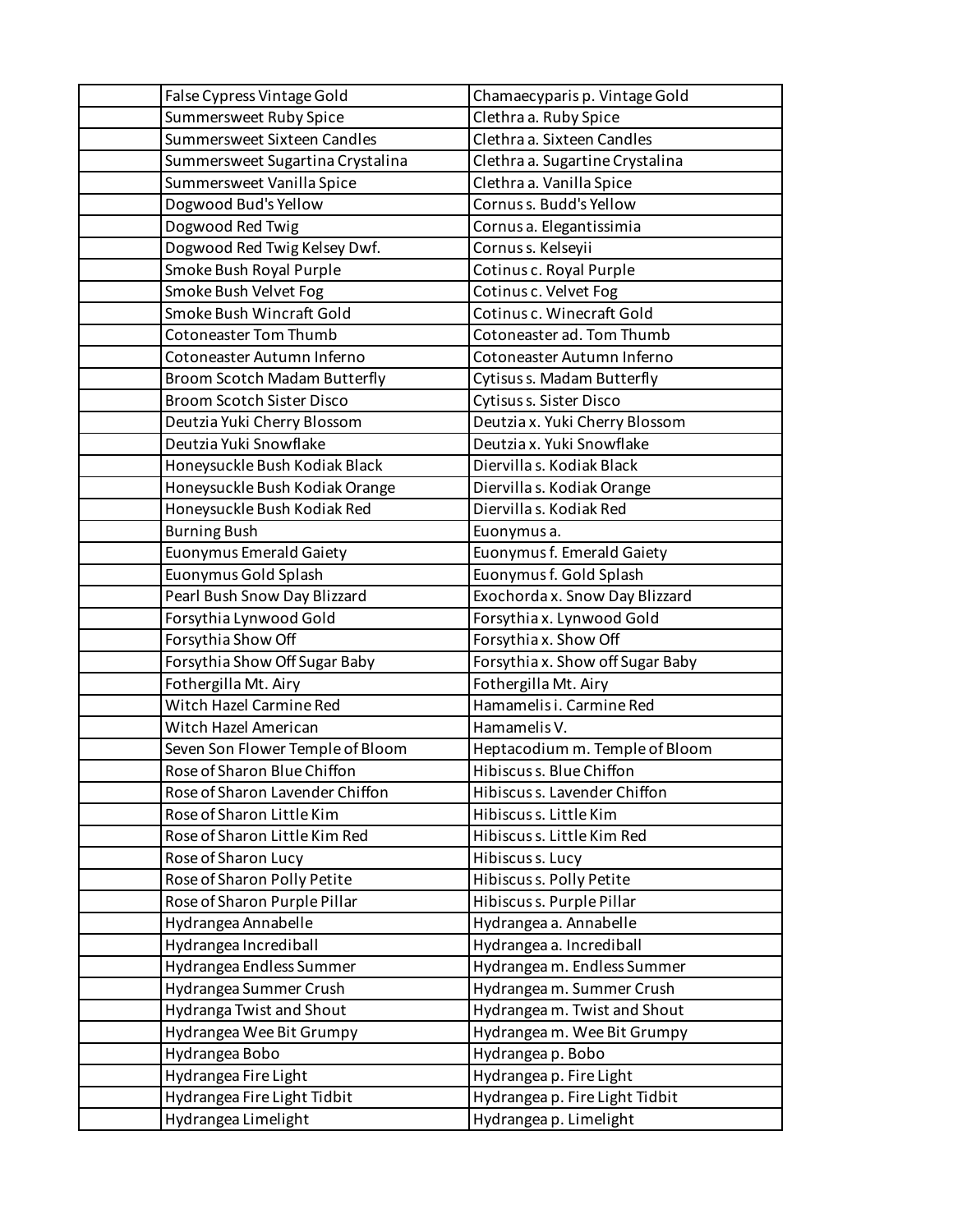| Hydrangea Limelight                       | Hydrangea p. Limelight               |
|-------------------------------------------|--------------------------------------|
| Hydrangea Limelight Prime                 | Hydrangea p. Limelight Prime         |
| Hydrangea Little Lime Punch               | Hydrangea p. Little Lime Punch       |
| Hydrangea Pinky Winky                     | Hydrangea p. Pinky Winky             |
| Hydrangea Quick Fire                      | Hydrangea p. Quick Fire              |
| Hydrangea Quick Fire Fab                  | Hydrangea p. Quick Fire Fab          |
| Hydrangea Vanilla Strawberry              | Hydrangea p. Vanilla Strawberry      |
| Holly Sky Pencil                          | Ilex c. Sky Pencil                   |
| Inberry Gem Box                           | Ilex g. Gem Box                      |
| <b>Inberry Shamrock</b>                   | Ilex g. Shamrock                     |
| <b>Holly Royal Family Prince/Princess</b> | Ilex m. Royal Family Prince/Princess |
| Winterberry Berry Heavy                   | Ilex v. Berry Heavy                  |
| <b>Winterberry Berry Poppins</b>          | Ilex v. Berry Poppins                |
| Winterberry Mr. Poppins                   | Ilex v. Mr. Poppins                  |
| Holly Castle Spire                        | Ilex x m. Castle Spire               |
| Holly Castle Wall                         | Ilex x m. Castle Wall                |
| Sweetspire Fizzy Mizzy                    | Itea v. Fizzy Mizzy                  |
| Sweetspire Scentlandia                    | Itea v. Scentlandia                  |
| Juniper Gin Fizz                          | Juniperus c. Gin Fizz                |
| Juniper Grey Owl                          | Juniperus v. Grey Owl                |
| Juniper Montana Moss                      | Juniperus c. Montana Moss            |
| Juniper Tortuga                           | Juniperus co.                        |
| Juniper Blue Rug                          | Juniperush. Blue Rug                 |
| Juniper Old Gold                          | Juniperus p. Old Gold                |
| Juniper Skyrocket                         | Juniperus sc. Sky Rocket             |
| Crepe Myrtle Rikki Tikki Rouge            | Langerstromia. Rikki Tikki Rouge     |
| Crepe Myrtle Rikki Tikki Pink             | Langerstromia i. Rikki Tikki Pink    |
| Privet Straight Talk                      | Ligustrum v. Straight Talk           |
| Privet Golden Vicary                      | Ligustrum x vicaryi                  |
| Spicebush                                 | Linderab.                            |
| Russian Cypress Celtic Pridge             | Microbiota d. Celtic Pride           |
| Bayberry                                  | Myrica p.                            |
| Mock Orange Illuminati Arch               | Philadelphus c. Illiuminati Arch     |
| Mock Orange Snow White Fantasy            | Philadelphus Snow Whte Fanstasy      |
| Mock Orange Snow White                    | Philadelphus x. Snow White           |
| Ninebark Festivus Gold                    | Physocarpus o. Festivus Gold         |
| Ninebark Ginger Wine                      | Physocarpus o. Ginger Wine           |
| Ninebark Summer Wine                      | Physocarpus o. Summer Wine           |
| Ninebark Summer Wine                      | Physocarpus o. Summer Wine           |
| Ninebark Summer Wine Black                | Physocarpus o. Summer Wine Black     |
| Ninebark Sweet Cherry Tea                 | Physocarpus o. Sweet Cherry Tea      |
| Ninebark Tiny Wine Gold                   | Physocarpus o. Tiny Wine Gold        |
| Spruce Bird's Nest                        | Picea a. Nidiformis                  |
| Spruce Dwarf Alberta                      | Piceag. conica                       |
| Spruce Little Gem                         | Picea a. Little Gem                  |
| Pieris Mountain Fire                      | Pieris j. Mountain Fire              |
| Mugo Pine Enci                            | Pinus m. Enci                        |
| Mugo Pine Dwarf                           | Pinus m. Pumillo                     |
|                                           |                                      |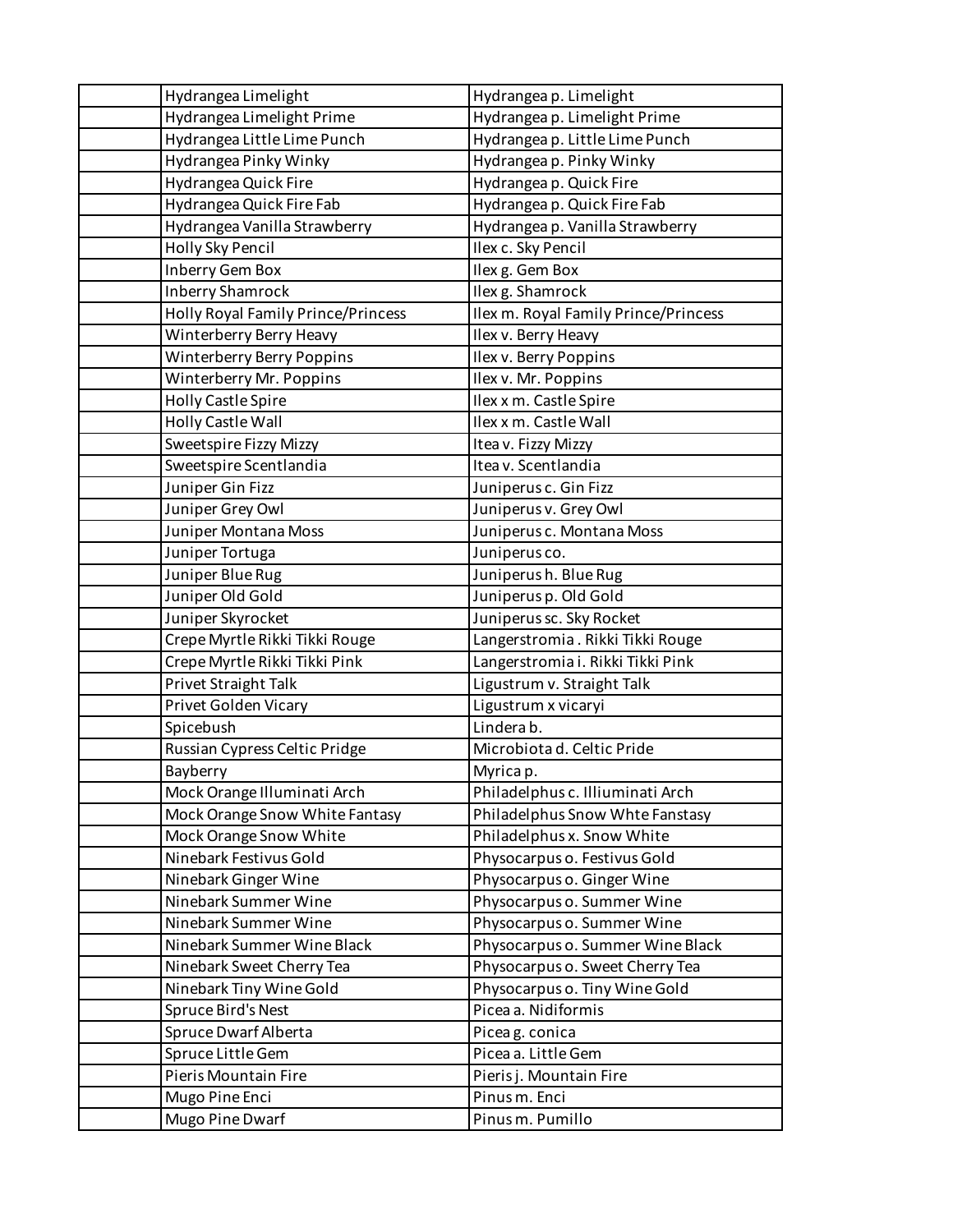| Mugo Pine Slowmound          |                                    | Pinus m. Slowmound               |
|------------------------------|------------------------------------|----------------------------------|
| Potentilla Goldfinger        |                                    | Potentilla f. Goldfinger         |
|                              | Potentilla Happy Face Yellow       | Potentilla f. Happy Face Yellow  |
| Sand Cherry                  |                                    | Prunus x. cistena                |
| Cherry flowering Zuzu        |                                    | Prunus Zuzu                      |
|                              | Buckthorn Fine Line Improved       | Rhamnus f. Fine Line Improved    |
| <b>Buckthorn Fine Line</b>   |                                    | Rhamnus f Fine Line              |
| Rhododendron Boursault       |                                    | Rhododendron Boursault           |
| Rhododendron Chionoides      |                                    | Rhododendrong Chionoides         |
|                              | Rhododendron Nova Zembla           | Rhododendron Nova Zembla         |
|                              | Rhododendron Roseum Elegans        | Rhododendron Roseum Elegans      |
| Sumac Lacette                |                                    | Rhus a. Lacette                  |
| Rose Climbing Garden Sun     |                                    | Rosa cl. Garden Sun              |
|                              | Rose Climbing Zepherine Drouhin    | Rosa cl. Zepherine Drouhin       |
| Rose Climbing Blaze          |                                    | Rosa Climbing Blaze              |
|                              | Rose Climbing Joseph's Coat        | Rosa Climbing Joseph's Coat      |
| Rose Floribunda Angel Face   |                                    | Rosa f. Angel Face               |
| Rose Grandiflora Love        |                                    | Rosa Grandiflora Love            |
| Rose Julia Child             |                                    | Rosa Julia Child                 |
| Rose Rugosa Lotty's Love     |                                    | Rosar. Lotty's Love              |
|                              | Rose Rugosa Purple Pavement        | Rosa r. Purple Pavement          |
| Rose Shrub At Last           |                                    | Rosa sh. At Last                 |
| Rose Shrub Drift Apricot     |                                    | Rosa sh. Drift Apricot           |
| Rose Shrub Drift Red         |                                    | Rosa sh. Drift Red               |
| Rose Shrub Drift Sweet       |                                    | Rosa sh. Drift Sweet             |
|                              | Rose Shrub Easy Elegance Chi       | Rosa sh. Easy Elegance Chi       |
|                              | Rose Shrub Easy Elegance Pinktopia | Rosa sh. Easy Elegance Pinktopia |
|                              | Rose Shrub Knockout Pink Single    | Rosa sh.Knockout Pink Single     |
|                              | Rose Shrub Knockout Double Red     | Rosa sh. Knockout Double Red     |
|                              | Rose Shrub Knockout Red original   | Rose sh. Knockout Red original   |
|                              | Rose Shrub Miracle on the Hudson   | Rosa sh. Miracle on the Hudson   |
|                              | Rose Shrub Oso Easy Double Red     | Rosa sh. Oso Easy Double Red     |
| Rose Swamp                   |                                    | Rosa p.                          |
| Rose Tea Chicago Peace       |                                    | Rosa Tea Chicago Peace           |
| Rose Tea Ingrid Bergman      |                                    | Rosa Tea Ingrid Bergman          |
| Rose Tea Oregold             |                                    | Rosa Tea Oregold                 |
|                              | Willow dappled Hakuru Nishiki      | Salix i. Hakuru Nishiki          |
| Willow black native          |                                    | Salix n.                         |
| <b>Elderberry Adams</b>      |                                    | Sambucus c. Adams                |
| <b>Elderberry Black Lace</b> |                                    | Sambucus n. Black Lace           |
| Elderberry Instant Karma     |                                    | Sambucus n. Instant Karma        |
| Elderberry Laced Up          |                                    | Sambucus n. Laced Up             |
| Elderberry Lemony Lace       |                                    | Sambucus r. Lemony Lace          |
| Spirea Double Play Artisan   |                                    | Spirea j. Double Play Aritisan   |
| Spirea Magic Carpet          |                                    | Spirea j. Magic Carpet           |
| Spirea Poprocks Petite       |                                    | Spirea j. Poprocks Petite        |
| Spirea Shirobana             |                                    | Spirea j. Shirobana              |
|                              | Spirea Double Play Big Bang        | Spirea x. Double Play Big Bang   |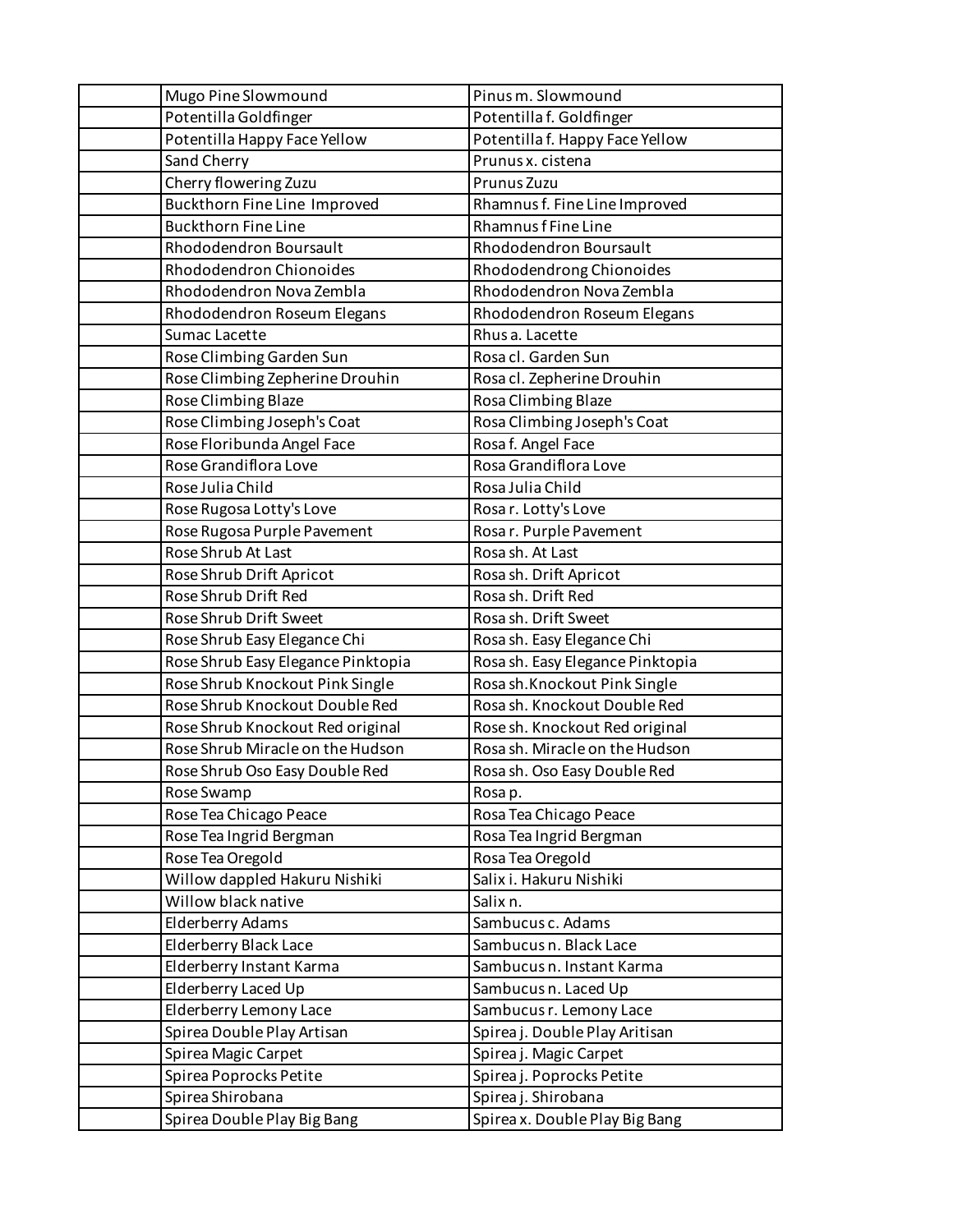| Spirea Double Play Doozie       | Spirea x. Double Play Doozie       |
|---------------------------------|------------------------------------|
| Spirea Double Play Gold         | Spirea x. Double Play Gold         |
| Spirea Double Play Painted Lady | Spirea x. Double Play Painted Lady |
| Spirea Double Play Red          | Spirea x. Double Play Red          |
| Coral Berry Proud Berry         | Symphoricarpos o. Proud Berry      |
| Lilac New Age White             | Syringa New Age White              |
| Lilac Miss Kim                  | Syringa p. Miss Kim                |
| Lilac Baby Kim                  | Syringa x. Baby Kim                |
| Lilac Bloomerang Dark Purple    | Syringa x. Bloomerang Dark Purple  |
| Lilac Ludwig Spaeth             | Syringa v. Ludwig Spaeth           |
| Lilac Scentara                  | Syringa x. hyacinthflora Scentara  |
| Yew Captains                    | Taxus c. Captains                  |
| Yew Dense                       | Taxus x. media Densiformis         |
| Yew Everlow                     | Taxus x. media Everlow             |
| Yew Hicks                       | Taxus x. media Hicksii             |
| Yew Hicks                       | Taxus x. media Hicksii             |
| Arborvitae Anna's Magic Ball    | Thuja o. Anna's Magic Ball         |
| Arborvitae Emerald Green        | Thuja o. Emerald Green             |
| Arborvitae Emerald Green        | Thuja o. Emerald Green             |
| Arborvitae Emerald Green BB     | Thuja o. Emerald Green             |
| Arborvitae Emerald Green BB     | Thuja o. Emerald Green             |
| Arborvitae Filips Magic Moment  | Thuja o. Filips Magic Moment       |
| Arborvitae Firechief            | Thuja o. Firechief                 |
| Arborvitae Franky Boy           | Thuja o. Franky Boy                |
| Arborvitae Hetz Midget          | Thuja o. Hetz Midget               |
| Arborvitae Mr. Bowling Ball     | Thuja o. Mr. Bowling Ball          |
| Arborvitae Nigra BB             | Thuja o. Nigra                     |
| Arborvitae Nigra BB             | Thuja o. Nigra                     |
| Arborvitae Nigra BB             | Thuja o. Nigra                     |
| Arborvitae Polar Gold           | Thuja o. Polar Gold                |
| Arborvitae Techny BB            | Thuja o. Techny                    |
| Arborvitae Techny BB            | Thuja o. Techny                    |
| Arborvitae Tater Tot            | Thuja o. Tator Tot                 |
| Arborvitae Fluffy               | Thuja p. Fluffy                    |
| Arborvitae Green Giant          | Thuja p. Green Giant               |
| Arborvitae Spring Grove         | Thuja p. Spring Grove              |
| Arborvitae Whipcord             | Thujap. Whipcord                   |
| Arborvitae Junior Giant         | Thuja x. Junior Giant              |
| Viburnum Korean Spice           | Viburnum c. Korean Spice           |
| Viburnum Sugar and Spice        | Viburnum c. select Sugar and Spice |
| Viburnum Blue Muffin            | Viburnum d. Blue Muffin            |
| Viburnum Chicago Lustre         | Viburnum d. Chicago Lustre         |
| Viburnum Double File            | Viburnum p. mariesii               |
| Viburnum Mohican                | Viburnum I. Mohican                |
| Viburnum Brandywine             | Viburnum n. Brandywine             |
| Viburnum Winterthur             | Viburnum n. Winterthur             |
| Viburnum Summer Snowflake       | Viburnum p. Summer Snowflake       |
| Viburnum Trilobum Compactum     | Viburnum t. Compactum              |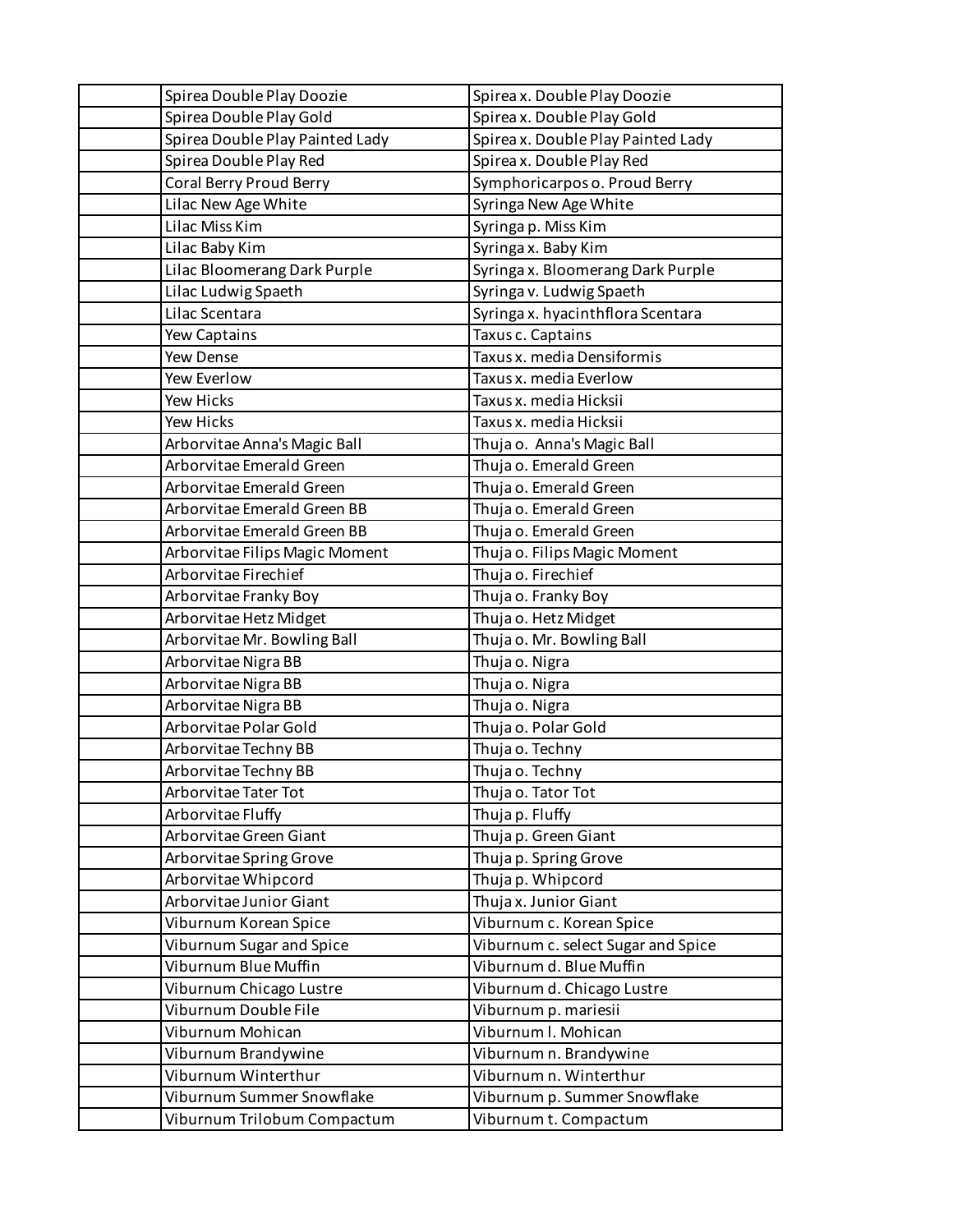| Viburnum Sweet Talker     | Viburnum x. Sweet Talker     |
|---------------------------|------------------------------|
| Vitex Blue Puffball       | Vitex Blue Puffball          |
| Weigela Czechmark Trilogy | Weigela f. Czechmark Trilogy |
| Weigela Midnight Wine     | Weigela f. Midnight Wine     |
| Weigela My Monet          | Weigela f. My Monet          |
| Weigela Red Prince        | Weigela f. Red Prince        |
| Weigela Snippet Lime      | Weigela f. Snippet Lime      |
| Weigela Sonic Bloom Pink  | Weigela f. Sonic Bloom Pink  |
| Weigela Spilled Wine      | Weigela f. Spilled Wine      |
| Weigela Sunny Side Up     | Weigela f. Sunny Side Up     |
| Weigela Very Fine Wine    | Weigela f. Very Fine Wine    |
| Weigela Wine and Roses    | Weigela f. Wine and Roses    |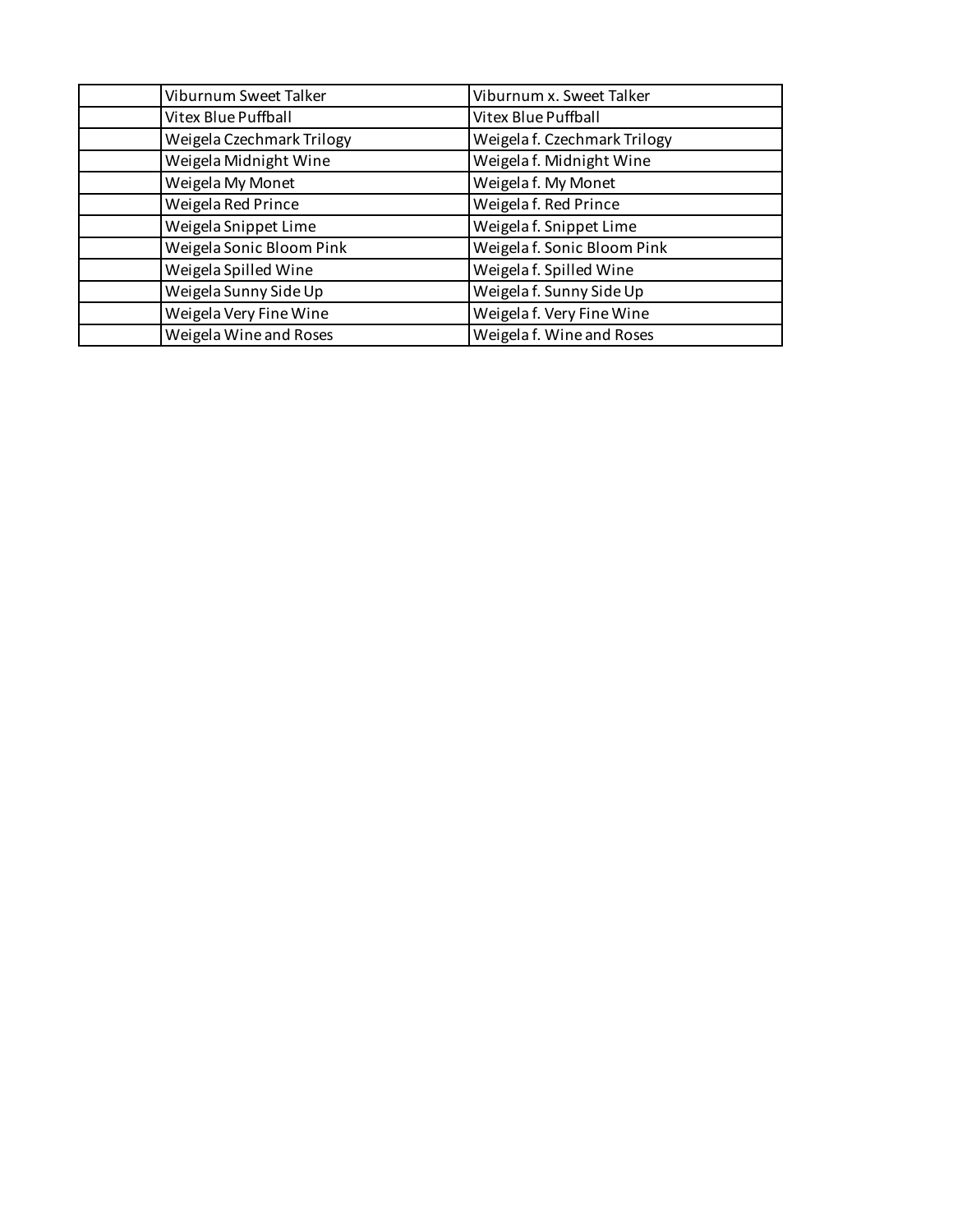| <b>Starting Quantity</b> | <b>Size</b>         | Wholesale | Retail  |
|--------------------------|---------------------|-----------|---------|
| 12                       | G3 24"              | \$33.59   | \$47.99 |
| 16                       | G <sub>3</sub>      | \$44.09   | \$62.99 |
| 24                       | G3 15"              | \$41.99   | \$59.99 |
| 6                        | G <sub>3</sub>      | \$44.09   | \$62.99 |
| 6                        | G3 15"              | \$41.99   | \$59.99 |
| 4                        | G3 15"              | \$41.99   | \$59.99 |
| 6                        | G3 15"              | \$39.89   | \$56.99 |
| 6                        | G3 15"              | \$39.89   | \$56.99 |
| 12                       | G2 10"              | \$33.59   | \$47.99 |
|                          | G <sub>3</sub>      | \$34.99   | \$49.99 |
|                          | G <sub>3</sub>      | \$34.99   | \$49.99 |
| 32                       | G <sub>3</sub>      | \$34.99   | \$49.99 |
| 7                        | G <sub>3</sub>      | \$37.09   | \$52.99 |
| 7                        | G <sub>3</sub>      | \$34.99   | \$49.99 |
| 6                        | G <sub>3</sub>      | \$34.99   | \$49.99 |
| 12                       | G <sub>3</sub>      | \$44.79   | \$63.99 |
| 3                        | G <sub>3</sub>      | \$37.09   | \$52.99 |
|                          | G3                  | \$34.99   | \$49.99 |
|                          | G <sub>3</sub>      | \$34.99   | \$49.99 |
|                          | G <sub>3</sub>      | \$34.99   | \$49.99 |
|                          | G <sub>3</sub>      | \$34.99   | \$49.99 |
| 60                       | G <sub>3</sub>      | \$34.99   | \$49.99 |
| 12                       | G <sub>3</sub>      | \$36.39   | \$51.99 |
| 25                       | G <sub>3</sub>      | \$34.99   | \$49.99 |
| 30                       | G <sub>3</sub>      | \$34.99   | \$49.99 |
| 40                       | G <sub>3</sub>      | \$34.99   | \$49.99 |
|                          | G <sub>3</sub>      | \$34.99   | \$49.99 |
|                          | G <sub>3</sub>      | \$34.99   | \$49.99 |
| 50                       | G <sub>3</sub>      | \$34.99   | \$49.99 |
| 30                       | G3                  | \$30.09   | \$42.99 |
|                          | $50$ G <sub>3</sub> | \$34.99   | \$49.99 |
| 50                       | G <sub>5</sub>      | \$47.59   | \$67.99 |
| 90                       | G3                  | \$34.99   | \$49.99 |
|                          |                     | \$34.99   | \$49.99 |
| 50                       | G3                  | \$30.09   | \$42.99 |
| 33                       | G3                  | \$34.99   | \$49.99 |
| 39                       | G <sub>3</sub>      | \$40.59   | \$57.99 |
| 31                       | G <sub>3</sub>      | \$42.69   | \$60.99 |
| 18                       | G3                  | \$32.19   | \$45.99 |
| 13                       | G3                  |           |         |
|                          |                     | \$32.19   | \$45.99 |
| 12                       | G <sub>2</sub>      | \$23.79   | \$33.99 |
| 31                       | G3                  | \$37.09   | \$52.99 |
| 19                       | G <sub>3</sub>      | \$34.99   | \$49.99 |
| 32                       | G3                  | \$34.99   | \$49.99 |
| 20                       |                     | \$38.49   | \$54.99 |
| 36                       |                     | \$34.99   | \$49.99 |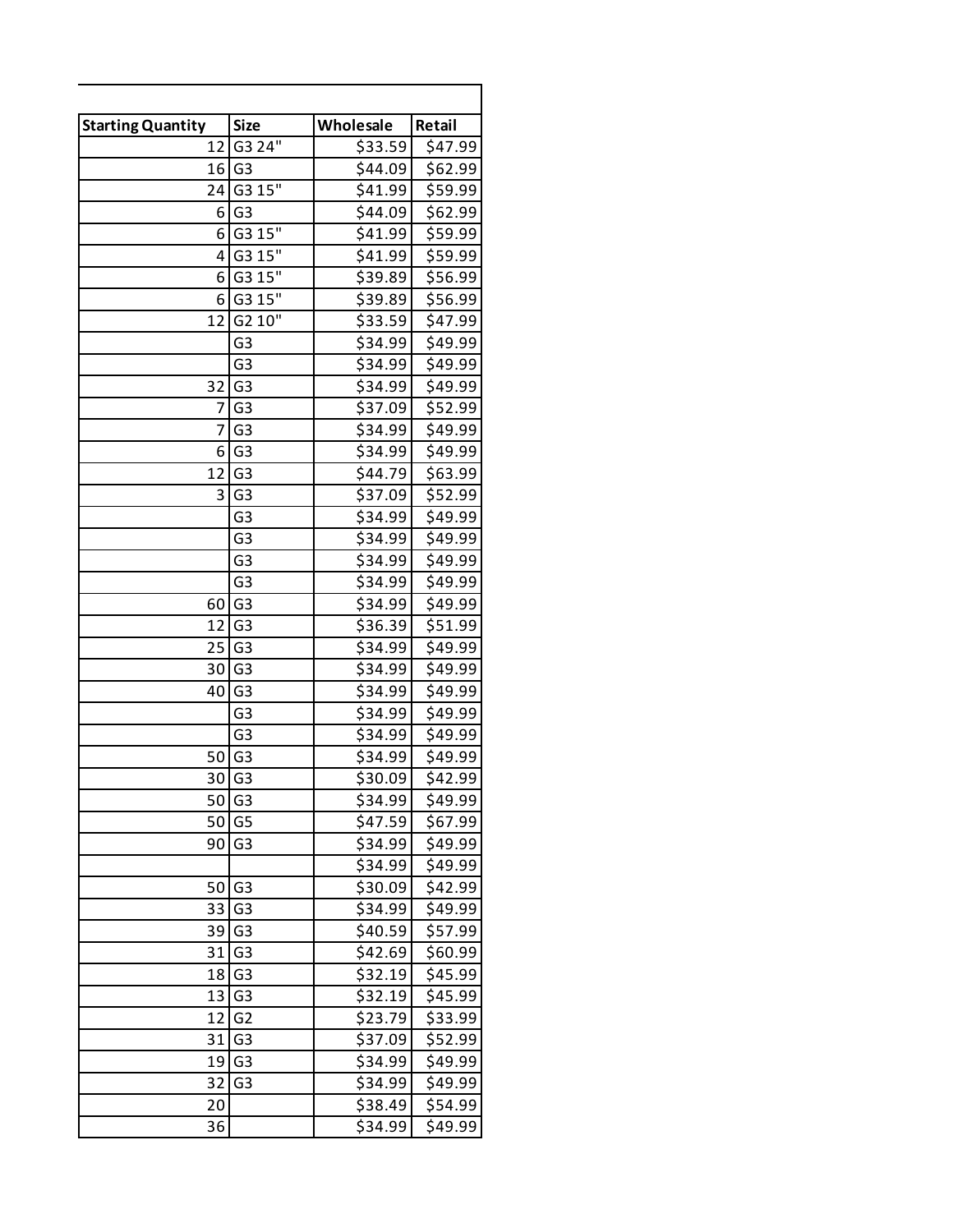| 6              |                | \$34.99 | \$49.99  |
|----------------|----------------|---------|----------|
| 32             | G <sub>3</sub> | \$41.99 | \$59.99  |
| 12             | G3 15"         | \$38.49 | \$54.99  |
| $\overline{2}$ | G <sub>3</sub> | \$34.99 | \$49.99  |
| 5              | G <sub>3</sub> | \$34.99 | \$49.99  |
| 15             | G <sub>5</sub> | \$23.79 | \$33.99  |
| 15             | G <sub>5</sub> | \$32.89 | \$46.99  |
| 15             | G <sub>5</sub> | \$32.89 | \$46.99  |
| 12             | G3 15"         | \$41.99 | \$59.99  |
| 43             | G <sub>3</sub> | \$34.99 | \$49.99  |
| 34             | G <sub>3</sub> | \$34.99 | \$49.99  |
| 6              | G2 10"         | \$31.49 | \$44.99  |
| 12             | G3 24"         | \$36.39 | \$51.99  |
| 24             | G <sub>3</sub> | \$37.79 | \$53.99  |
| 11             | G <sub>3</sub> | \$37.79 | \$53.99  |
| 12             | G <sub>3</sub> | \$34.99 | \$49.99  |
| 2              | G <sub>3</sub> | \$34.99 | \$49.99  |
| 5              | G <sub>3</sub> | \$37.79 | \$53.99  |
| $\overline{2}$ |                | \$37.79 | \$53.99  |
| 49             | G <sub>3</sub> | \$37.79 | \$53.99  |
| 118            | G <sub>3</sub> | \$34.99 | \$49.99  |
| 12             | G2 10"         | \$27.99 | \$39.99  |
| 32             | G <sub>3</sub> | \$34.99 | \$49.99  |
|                |                | \$49.69 | \$70.99  |
| 5              | G <sub>5</sub> | \$38.49 | \$54.99  |
| 30             | G <sub>3</sub> | \$37.79 | \$53.99  |
| 41             | G <sub>3</sub> | \$37.79 | \$53.99  |
| 10             | G <sub>3</sub> | \$32.89 | \$46.99  |
| 12             | G5 24"         | \$72.09 | \$102.99 |
| 4              | G5 24"         | \$49.69 | \$70.99  |
| 4              | G <sub>3</sub> | \$34.99 | \$49.99  |
| 12             | G3 15"         | \$37.79 | \$53.99  |
| 12             | G3 15"         | \$37.79 | \$53.99  |
| 35             | G <sub>3</sub> | \$34.99 | \$49.99  |
| 11             | G <sub>3</sub> | \$42.69 | \$60.99  |
| 12             | G3 18"         | \$34.99 | \$49.99  |
| 16             | G <sub>3</sub> | \$34.99 | \$49.99  |
| 12             | G3 18"         | \$40.59 | \$57.99  |
| 60             | G <sub>3</sub> | \$38.49 | \$54.99  |
|                | G <sub>3</sub> | \$39.19 | \$55.99  |
| 50             | G <sub>3</sub> | \$42.69 | \$60.99  |
| 24             | G <sub>3</sub> | \$38.49 | \$54.99  |
| 15             | G <sub>3</sub> | \$37.79 | \$53.99  |
| 12             | G <sub>2</sub> | \$32.19 | \$45.99  |
| 100            | G <sub>3</sub> | \$39.19 | \$55.99  |
| 44             | G <sub>3</sub> | \$34.99 | \$49.99  |
| 64             | G <sub>3</sub> | \$38.49 | \$54.99  |
|                | G3             | \$36.39 | \$51.99  |
|                |                |         |          |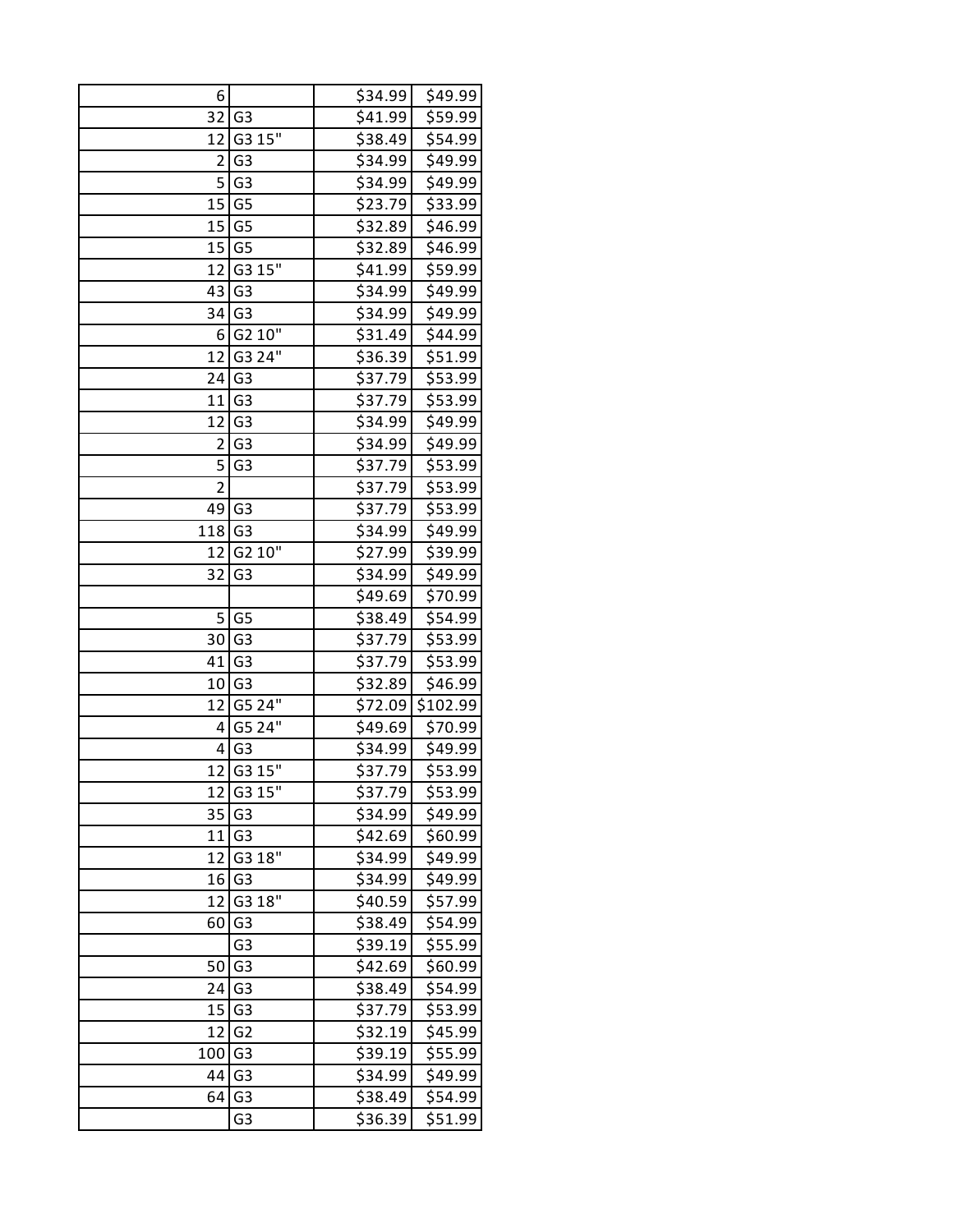| 3              | G15 36"             |          | \$129.50 \$185.00 |
|----------------|---------------------|----------|-------------------|
| 83             | G <sub>3</sub>      | \$38.49  | \$54.99           |
| 8              | G <sub>3</sub>      | \$39.19  | \$55.99           |
| 40             | G <sub>3</sub>      | \$38.49  | \$54.99           |
| 9              | G <sub>3</sub>      | \$38.49  | \$54.99           |
| 30             | G <sub>3</sub>      | \$44.09  | \$62.99           |
| 18             | G <sub>3</sub>      | \$34.99  | \$49.99           |
| 73             | G3 24"              | \$36.39  | \$51.99           |
| 30             |                     | \$37.79  | \$53.99           |
| 66             | G <sub>3</sub>      | \$30.09  | \$42.99           |
| 12             | G3 15"              | \$44.09  | \$62.99           |
| 32             | G <sub>3</sub>      | \$34.30  | \$49.00           |
| 90             | G <sub>3</sub>      | \$34.99  | \$49.99           |
| 51             | G <sub>3</sub>      | \$34.99  | \$49.99           |
| 60             | G <sub>3</sub>      | \$34.99  | \$49.99           |
| 33             | G <sub>3</sub>      | \$34.99  | \$49.99           |
| 32             | G <sub>3</sub>      | \$36.39  | \$51.99           |
| 11             | G <sub>3</sub>      | \$36.39  | \$51.99           |
| 85             | G <sub>3</sub>      | \$38.49  | \$54.99           |
| 15             | G <sub>3</sub>      | \$30.09  | \$42.99           |
| 43             | G <sub>3</sub>      | \$34.99  | \$49.99           |
| 14             | G <sub>3</sub>      | \$34.99  | \$49.99           |
| 5              | G <sub>3</sub>      | \$0.00   |                   |
| $\overline{2}$ |                     | \$43.39  | \$61.99           |
| 6              | GB7 48"             | \$118.99 | \$169.99          |
| 25             | G <sub>3</sub>      | \$34.99  | \$49.99           |
| 30             | G <sub>3</sub>      | \$34.99  | \$49.99           |
| 12             | G3 15"              | \$37.09  | \$52.99           |
| 12             | G3 15"              | \$36.39  | \$51.99           |
| 5              | G <sub>3</sub>      | \$34.99  | \$49.99           |
| 55             | G <sub>3</sub>      | \$34.99  | \$49.99           |
| 1              | G <sub>3</sub>      | \$34.99  | \$49.99           |
|                | $17$ G <sub>3</sub> | \$34.99  | \$49.99           |
| 12             | G3                  | \$34.29  | \$48.99           |
| 3              | G <sub>3</sub>      | \$41.30  | \$59.00           |
| 45             | G <sub>3</sub>      | \$41.99  | \$59.99           |
| 11             | G <sub>3</sub>      | \$37.09  | \$52.99           |
| 10             | G <sub>3</sub>      | \$36.39  | \$51.99           |
| 20             | G <sub>5</sub>      | \$35.69  | \$50.99           |
| 32             | G <sub>3</sub>      | \$34.99  | \$49.99           |
|                | G5                  | \$34.99  | \$49.99           |
| 11             | G <sub>3</sub>      | \$38.49  | \$54.99           |
| 20             | G <sub>3</sub>      | \$29.39  | \$41.99           |
| 20             | G7                  | \$47.59  | \$67.99           |
| 8              | G <sub>3</sub>      | \$34.99  | \$49.99           |
| 13             | G3 12"              | \$41.29  | \$58.99           |
| 9              | G <sub>3</sub>      | \$34.99  | \$49.99           |
| 20             | G <sub>3</sub>      | \$29.39  | \$41.99           |
|                |                     |          |                   |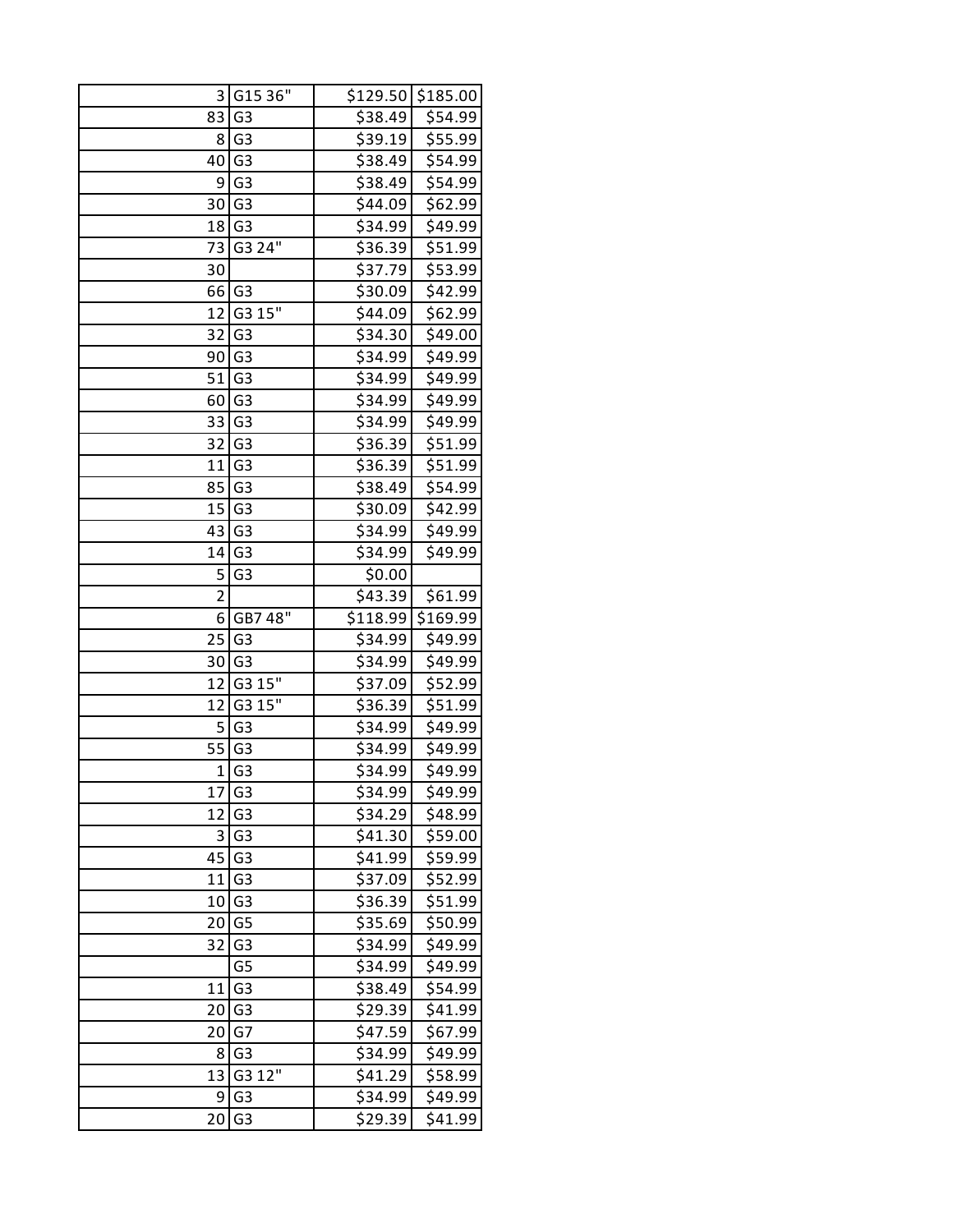| 12             | G <sub>3</sub> | \$39.19 | \$55.99 |
|----------------|----------------|---------|---------|
| $\vert$ 3      | G <sub>3</sub> | \$39.19 | \$55.99 |
|                | 20 G3          | \$37.09 | \$52.99 |
| 46             | G5 24"         | \$33.59 | \$47.99 |
| $\overline{2}$ | G <sub>3</sub> | \$37.09 | \$52.99 |
| 38             | G3 24"         | \$40.59 | \$57.99 |
| 20             | G <sub>5</sub> | \$38.49 | \$54.99 |
| 10             | G <sub>3</sub> | \$61.59 | \$87.99 |
| 10             | G <sub>3</sub> | \$61.59 | \$87.99 |
| 4              | G315''         | \$40.59 | \$57.99 |
| 6              | G3 15"         | \$40.59 | \$57.99 |
| 9              | G <sub>3</sub> | \$40.59 | \$57.99 |
| 7              | G <sub>2</sub> | \$20.29 | \$28.99 |
| 6              | G <sub>2</sub> | \$20.29 | \$28.99 |
| 15             | G <sub>2</sub> | \$23.09 | \$32.99 |
| 15             | G <sub>2</sub> | \$23.09 | \$32.99 |
| 15             | G <sub>2</sub> | \$23.09 | \$32.99 |
| 15             | G <sub>2</sub> | \$23.09 | \$32.99 |
|                |                | \$34.99 | \$49.99 |
|                | 15 G2          | \$29.39 | \$41.99 |
| 15             | G <sub>2</sub> | \$26.59 | \$37.99 |
| 8              | G <sub>2</sub> | \$31.49 | \$44.99 |
| 40             | G <sub>2</sub> | \$26.59 | \$37.99 |
| 40             | G <sub>2</sub> | \$25.89 | \$36.99 |
| 40             | G <sub>2</sub> | \$25.89 | \$36.99 |
| 12             | G <sub>2</sub> | \$31.49 | \$44.99 |
| 12             | G <sub>2</sub> | \$31.49 | \$44.99 |
| 20             | G <sub>3</sub> | \$25.19 | \$35.99 |
| 20             | G <sub>3</sub> | \$25.19 | \$35.99 |
| 20             | G <sub>3</sub> | \$29.39 | \$41.99 |
| 12             | G <sub>2</sub> | \$27.29 | \$38.99 |
| $\overline{7}$ | G <sub>2</sub> | \$25.89 | \$36.99 |
|                | 16 G1          | \$0.00  |         |
| 15             | G <sub>2</sub> | \$23.09 | \$32.99 |
| 15             | G <sub>2</sub> | \$23.09 | \$32.99 |
| 15             | G <sub>2</sub> | \$23.09 | \$32.99 |
| 45             | G <sub>3</sub> | \$31.49 | \$44.99 |
| 7              | G1             | \$0.00  |         |
| 12             | G <sub>3</sub> | \$43.39 | \$61.99 |
| 12             | G <sub>3</sub> | \$34.99 | \$49.99 |
| 3              | G <sub>3</sub> | \$34.99 | \$49.99 |
| 23             | G <sub>3</sub> | \$41.99 | \$59.99 |
| 81             | G <sub>3</sub> | \$34.99 | \$49.99 |
| 21             | G <sub>3</sub> | \$43.39 | \$61.99 |
| 12             | G3 15"         | \$34.99 | \$49.99 |
| 12             | G <sub>3</sub> | \$34.99 | \$49.99 |
| 9              | G <sub>3</sub> | \$41.99 | \$59.99 |
| 53             | G <sub>3</sub> | \$34.99 | \$49.99 |
|                |                |         |         |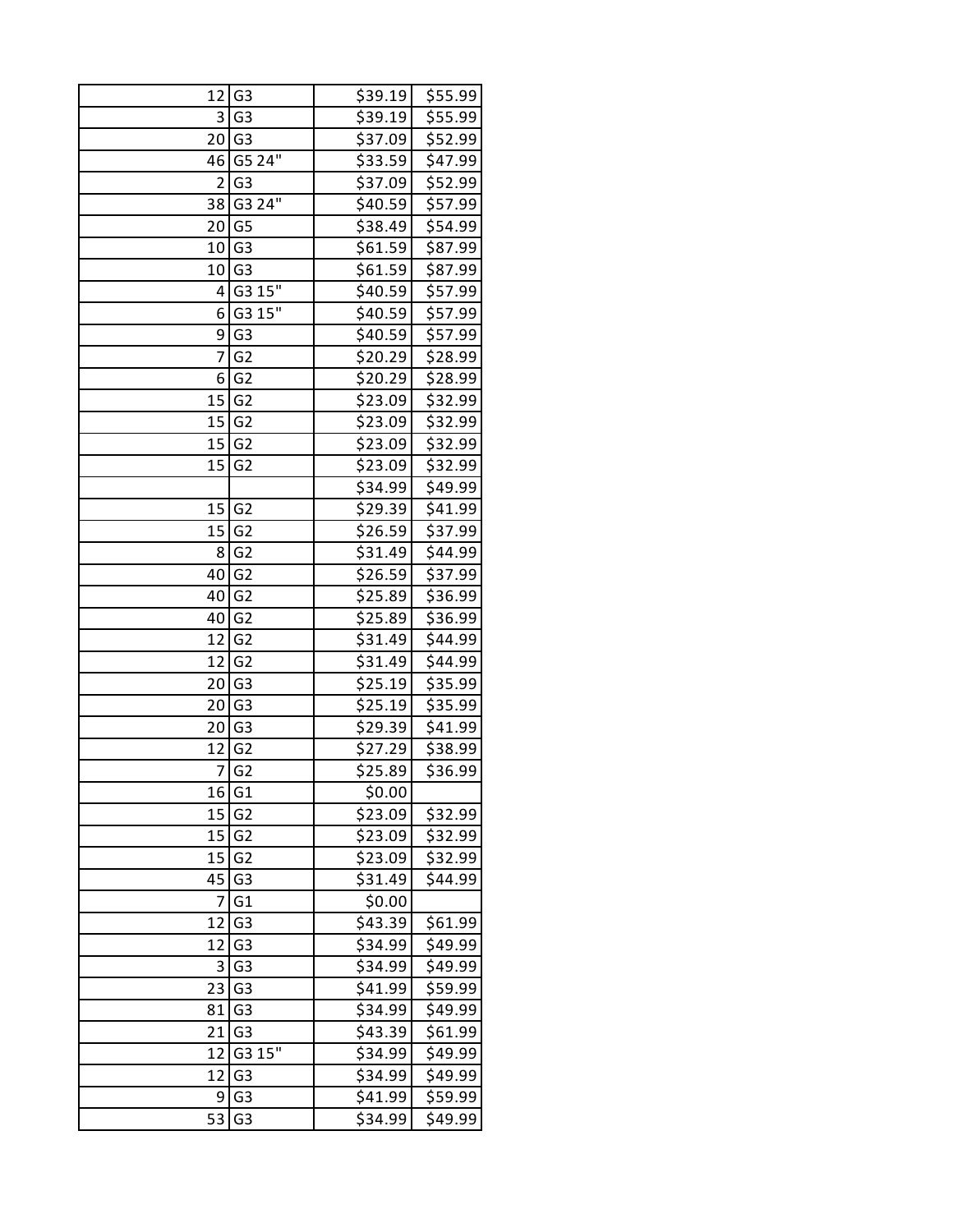| 57 | G <sub>3</sub> | \$34.99  | \$49.99  |
|----|----------------|----------|----------|
| 51 | G <sub>3</sub> | \$31.49  | \$44.99  |
| 51 | G <sub>3</sub> | \$34.99  | \$49.99  |
| 40 | G <sub>3</sub> | \$31.49  | \$44.99  |
| 1  | G <sub>3</sub> | \$34.99  | \$49.99  |
| 12 | G <sub>3</sub> | \$39.19  | \$55.99  |
| 24 | G <sub>3</sub> | \$38.49  | \$54.99  |
| 21 | G <sub>3</sub> | \$34.99  | \$49.99  |
| 40 | G <sub>3</sub> | \$34.99  | \$49.99  |
| 10 | G <sub>5</sub> | \$39.19  | \$55.99  |
| 37 | G <sub>3</sub> | \$38.49  | \$54.99  |
| 9  |                | \$39.19  | \$55.99  |
| 10 | G <sub>5</sub> | \$43.39  | \$61.99  |
| 10 | G <sub>5</sub> | \$43.39  | \$61.99  |
| 1  | G <sub>3</sub> | \$43.39  | \$61.99  |
| 10 | G <sub>5</sub> | \$43.39  | \$61.99  |
| 79 | G <sub>3</sub> | \$43.39  | \$61.99  |
| 20 | G <sub>5</sub> | \$32.89  | \$46.99  |
| 20 | G7             | \$48.99  | \$69.99  |
| 20 | $4 - 5'$       | \$118.30 | \$169.00 |
| 20 | $5-6'$         | \$145.59 | \$207.99 |
| 47 | G <sub>3</sub> | \$44.09  | \$62.99  |
| 18 | G <sub>3</sub> | \$34.29  | \$48.99  |
| 6  | G3 18"         | \$62.99  | \$89.99  |
| 56 | G <sub>3</sub> | \$34.99  | \$49.99  |
| 24 | G3 12'         | \$44.09  | \$62.99  |
| 10 | $4 - 5'$       | \$118.29 | \$168.99 |
| 10 | $5 - 6'$       | \$163.79 | \$233.99 |
| 10 | $6 - 7'$       | \$209.29 | \$298.99 |
| 54 | G <sub>3</sub> | \$44.09  | \$62.99  |
| 10 | $4 - 5'$       | \$118.29 | \$168.99 |
|    | $10 5-6'$      | \$163.79 | \$233.99 |
| 11 | G <sub>2</sub> | \$31.49  | \$44.99  |
| 52 | G <sub>3</sub> | \$36.39  | \$51.99  |
| 50 | G <sub>5</sub> | \$34.99  | \$49.99  |
|    | G3             | \$37.09  | \$52.99  |
| 12 | G <sub>2</sub> | \$44.09  | \$62.99  |
|    | G7 42"         | \$94.49  |          |
| 10 | G <sub>3</sub> | \$43.39  | \$134.99 |
| 3  |                |          | \$61.99  |
| 12 | G <sub>3</sub> | \$44.09  | \$62.99  |
| 12 | G <sub>3</sub> | \$36.39  | \$51.99  |
| 24 | G <sub>3</sub> | \$37.09  | \$52.99  |
| 10 | G <sub>5</sub> | \$39.19  | \$55.99  |
| 10 | G <sub>5</sub> | \$36.39  | \$51.99  |
| 40 | G <sub>3</sub> | \$39.19  | \$55.99  |
| 12 | G <sub>2</sub> | \$23.09  | \$32.99  |
| 3  | G <sub>5</sub> | \$34.99  | \$49.99  |
| 12 | G <sub>3</sub> | \$39.19  | \$55.99  |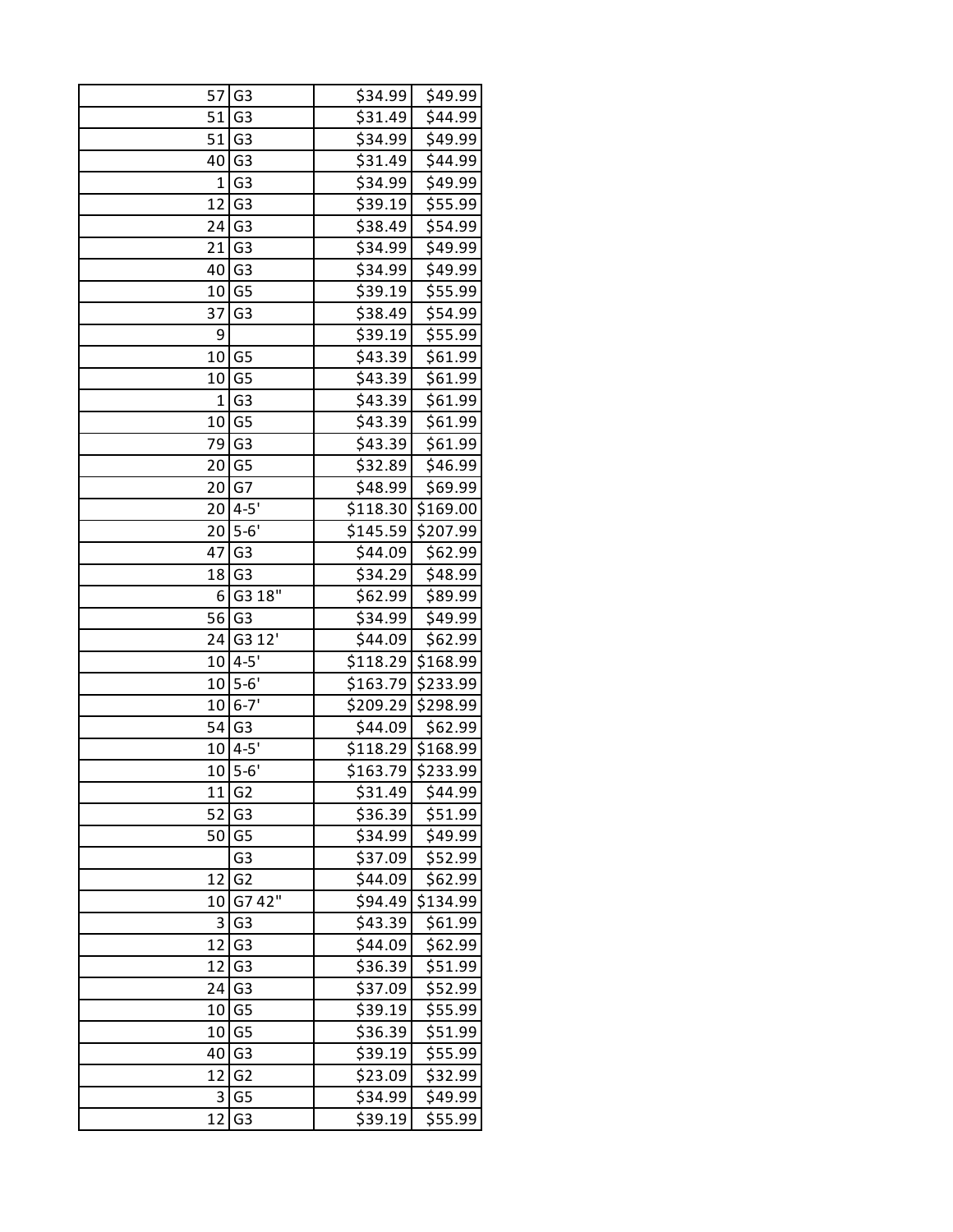| 45 | G <sub>3</sub> | \$39.19 | \$55.99 |
|----|----------------|---------|---------|
| 12 | G <sub>3</sub> | \$40.59 | \$57.99 |
| 14 | G <sub>3</sub> | \$39.19 | \$55.99 |
| 45 | G <sub>3</sub> | \$37.09 | \$52.99 |
| 90 | G <sub>3</sub> | \$39.19 | \$55.99 |
| 26 | G <sub>3</sub> | \$34.99 | \$49.99 |
| 7  | G <sub>3</sub> | \$34.99 | \$49.99 |
| 11 | G <sub>3</sub> | \$38.49 | \$54.99 |
| 11 | G <sub>3</sub> | \$34.99 | \$49.99 |
| 3  | G <sub>3</sub> | \$34.99 | \$49.99 |
| 10 | G <sub>3</sub> | \$34.99 | \$49.99 |
| 10 | G <sub>3</sub> | \$37.09 | \$52.99 |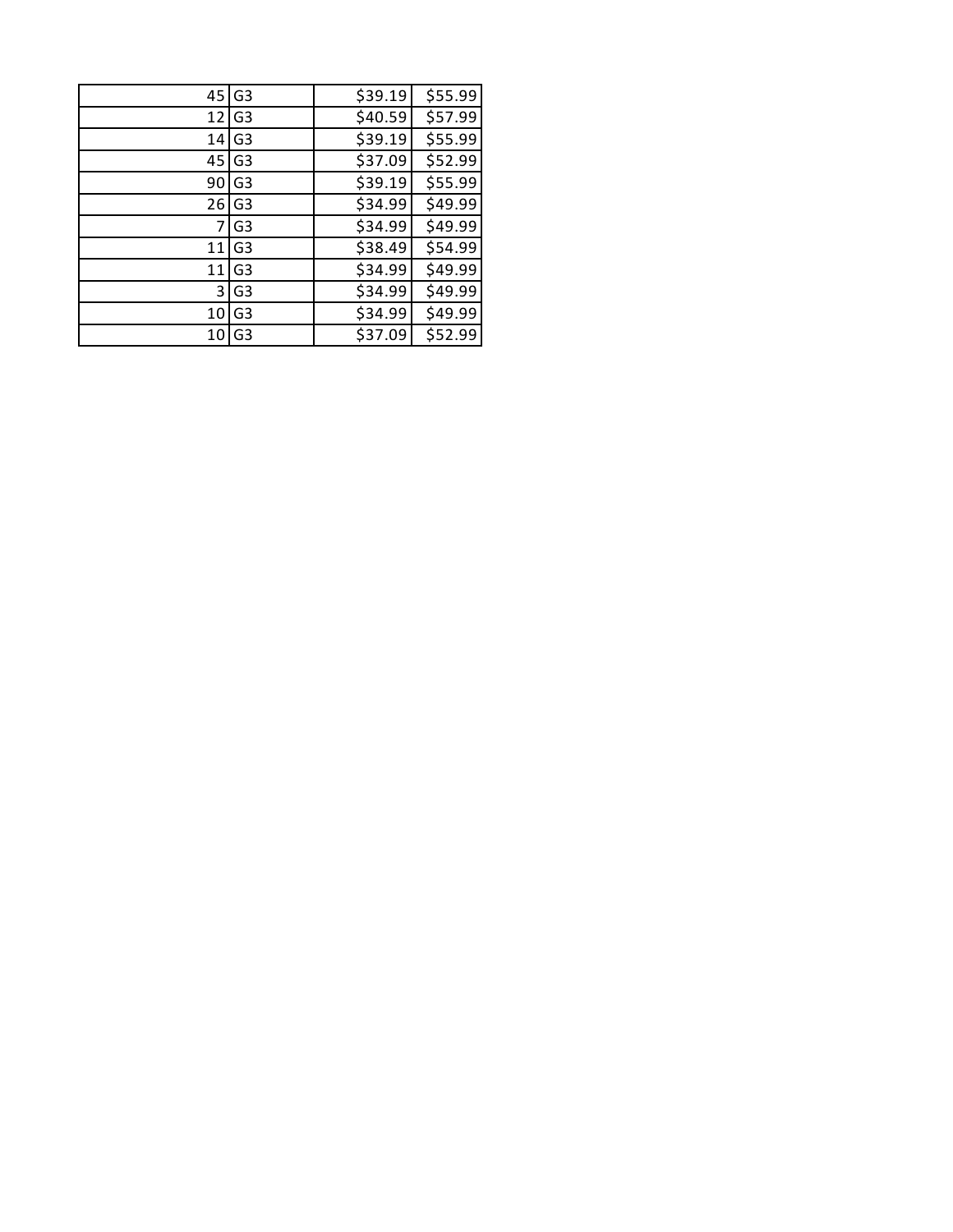|                                        | <b>Trees</b>                     |
|----------------------------------------|----------------------------------|
| <b>Common Name</b>                     | <b>Latin Name</b>                |
| Fir Concolor BB                        | Abies Concolor                   |
| Maple Japanese Bloodgood               | Acer p. Bloodgood                |
| Maple Japanese Bloodgood               | Acer p. Bloodgood                |
| Maple Japanese Orangeola               | Acer d. Orangeola                |
| Maple Japanese Tamukyana               | Acer d. Tamukyana                |
| Maple Paperbark                        | Acer g.                          |
| Maple Crimson King                     | Acer pl. Crimson King            |
| Maple Red Sunset                       | Acer r. Franksred                |
| Maple Red Sunset                       | Acer r. Franksred                |
| Maple Red Sunset                       | Acer r. Franksred                |
| Maple Sugar Green Mountain             | Acer s. Green Mountain           |
| Maple Sugar Green Mountain             | Acer s. Green Mountain           |
| Maple Crimson Sunset                   | Acer trun. X. pl. Crimson Sunset |
| Maple Jeffers Red                      | Acer x freemani Jeffer's Red     |
| Horse Chestnut Ruby Red                | Aesculus x carnea Briotti        |
| Serviceberry Autumn Brilliance         | Amelanchior x Autumn Brilliance  |
| Serviceberry Autumn Brilliance         | Amelanchior x Autumn Brilliance  |
| Paw Paw                                | Asiminat.                        |
| <b>Birch River Cully</b>               | Betulan. Cully                   |
| <b>Birch River Cully</b>               | Betulan. Cully                   |
| <b>Birch Parkland Pillar</b>           | Betula p. Parkland Pillar        |
| <b>Birch Royal Frost</b>               | Betula x. Royal Frost            |
| Weeping Pea Shrub                      | Caragana a.                      |
| Hornbeam Columnaris                    | Carpinus b. columnaris           |
| Hornbeam Native Flame                  | Carpinus b. Native Flame         |
| Katsura                                | Cercidiphyllum j.                |
| Redbud sp.                             | Cercis c.                        |
| Redbud sp.                             | Cercis <sub>c.</sub>             |
| <b>Redbud Forest Pansy</b>             | Cercis c. Forest Pansy           |
| Redbud Forest Pansy                    | Cercis c. Forest Pansy           |
| <b>Redbud Ruby Falls</b>               | Cercis c. Ruby Falls             |
| Fringetree                             | Chionanthus v.                   |
| Yellowood                              | Cladastris k.                    |
| Dogwood Pagoda BB                      | Cornusa.                         |
| Dogwood Cloud Nine                     | Cornus fl Cloud Nine             |
| Dogwood White                          | Cornus fl. Blanca                |
| Dogwood Cherokee Brave                 | Cornus fl. Cherokee Brave        |
| Dogwood Chinese                        | Cornus k. chinensis              |
| Dogwood Chinese Scarlet Fire           | Cornus k. chinensis Scarlet Fire |
| Dogwood Cornelian Cherry Gldn. Glry BB | Cornus m. Golden Glory           |
| Hawthorn Winter King                   | Crategus v. Winterking           |
| Persimmon American                     | Diospyros v.                     |
| Rubber tree Hardy                      | Euccomiau.                       |
| Beech Red Obelisk BB                   | Fagus s. Red Obelisk             |
| Ginkgo Autumn Gold                     | Ginkgo b. Autumn Gold            |
| Ginkgo Princeton Sentry                | Ginkgo b. Princeton Sentry       |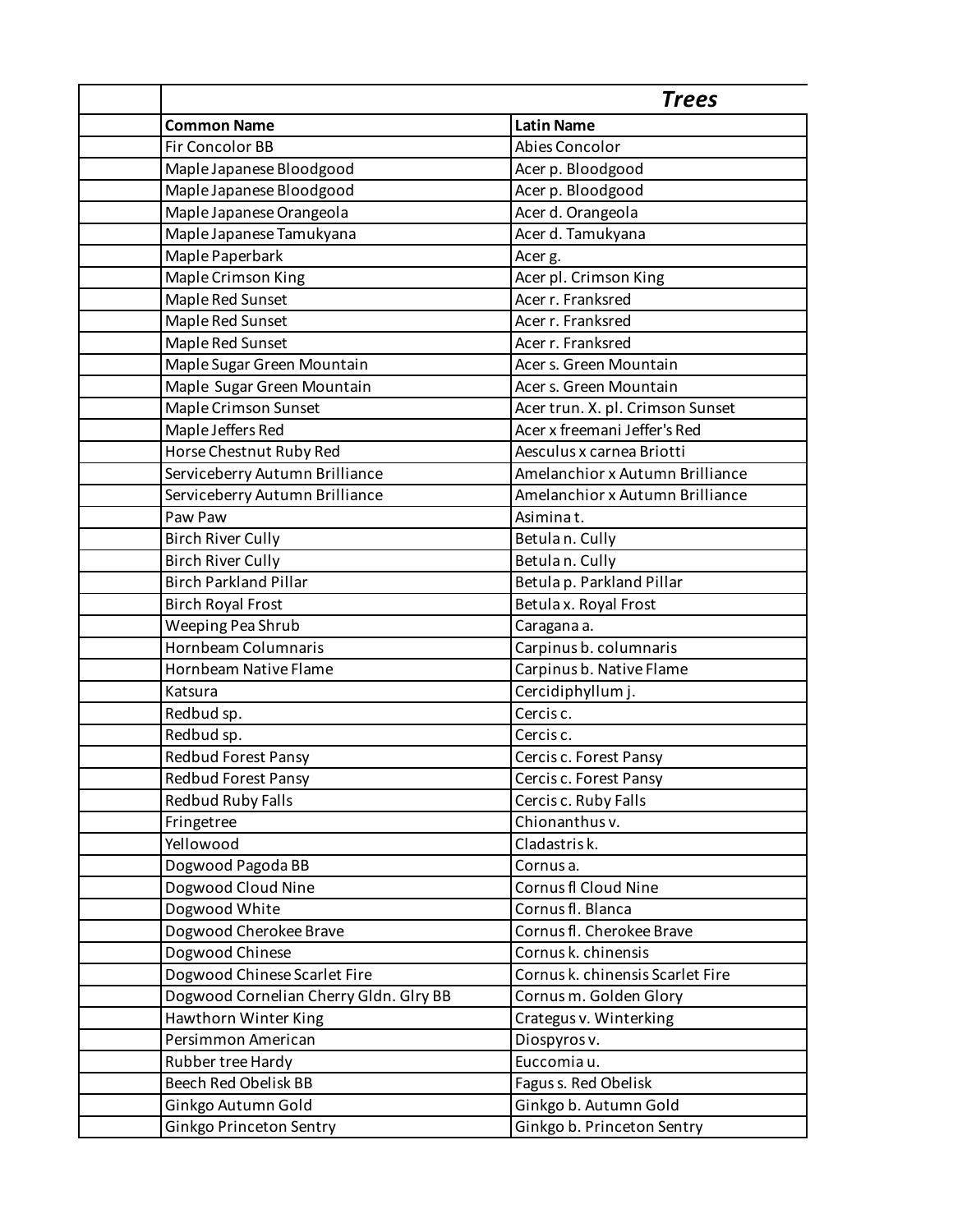| Honeylocust Suncole                | Gleditsiat. Suncole               |
|------------------------------------|-----------------------------------|
| Kentucky Coffee Tree               | Gymnocladus dioicus               |
| Rose of Sharon Blue Chiffon TF     | Hibiscus s. Blue Chiffon TF       |
| Rose of Sharon Lavender Chiffon TF | Hibiscus s. TF Lavender Chiffon   |
| Hydrangea Limelight TF             | Hydrangea p. Limelight TF         |
| Hydrangea Limelight TF             | Hydrangea p. Limelight TF         |
| <b>Golden Rain Tree</b>            | Koelreuteria p.                   |
| Sweetgum Slender Silhouette        | Liquidamber s. Slender Silhouette |
| <b>Tulip Tree</b>                  | Liriodendron t.                   |
| Osage Orange                       | Maclura pomifera                  |
| Magnolia Royal Start               | Magnolia s. Royal Star            |
| Magnolia Ann                       | Magnolia x. Ann                   |
| Magnolia Sweetbay BB               | Magnolia v. Sweetbay              |
| Apple Fruit Gala                   | Malus Gala                        |
| Apple Fruit Granny Smith           | Malus Granny Smith                |
| Apple Fruit Honeycrisp             | Malus Honeycrisp                  |
| Crabapple Coralburst BB            | Malus Coralburst                  |
| Crabapple Lollopop                 | Malus Lollipop                    |
| Crabapple Weeping Louisa           | Malus Louisa                      |
| Apple Fruit Pink Lady              | Malus Pink Lady                   |
| Crabapple Prairie Fire             | <b>Malus Prairie Fire</b>         |
| Crabapple Royal Raindrops          | Malus Royal Raindrops             |
| Crabapple Sargentina               | Malus Sargentina                  |
| Dawn Redwood                       | Metasequioia g.                   |
| Dawin Redwood Gold Rush            | Metasequoia g. Gold Rush          |
| Black Gum Green Gable BB           | Nyssa s. Green Gable              |
| <b>Black Gum Wildfire</b>          | Nyssa s. Wildfire                 |
| Spruce Black Hills BB              | Picea glauca densata              |
| Spruce Black Hills BB              | Picea glauca densata              |
| Spruce Norway BB                   | Picea abies                       |
| Spruce Norway BB                   | Picea abies                       |
| Spruce Serbian BB                  | Picea omorika                     |
| Spruce Serbian BB                  | Picea omorika                     |
| Pine White BB                      | Pinus strobus                     |
| Pine White BB                      | Pinus strobus                     |
| Peach Fruit Hale Haven             | Prunus Hale Haven                 |
| Cherry Fruit Montmorency           | Prunus Montmorency                |
| Cherry Flowering Pink Cascade      | Prunus Pink Cascade               |
| Cherry Flowering Yoshino           | Prunus Yoshino                    |
| Peach Fruitn Red Haven             | Prunus Red Haven                  |
| Peach Fruit Reliance               | Prunus Reliance                   |
| Cherry Flowering Higan             | Prunus s. Higan                   |
| Cherry Flowering Kwanzan           | Prunus s. Kwanzan                 |
| Cherry Flowering Pink Snow Showers | Prunus sub. Pink Snow Showers     |
| Cherry Flowering Snowshowers       | Prunus x Snofozam                 |
| Fir Douglas BB                     | Pseudotsuga m.                    |
| Fir Douglas BB                     | Pseudotsuga m.                    |
| Pear Fruit Bartlett                | Pyrus Bartlett                    |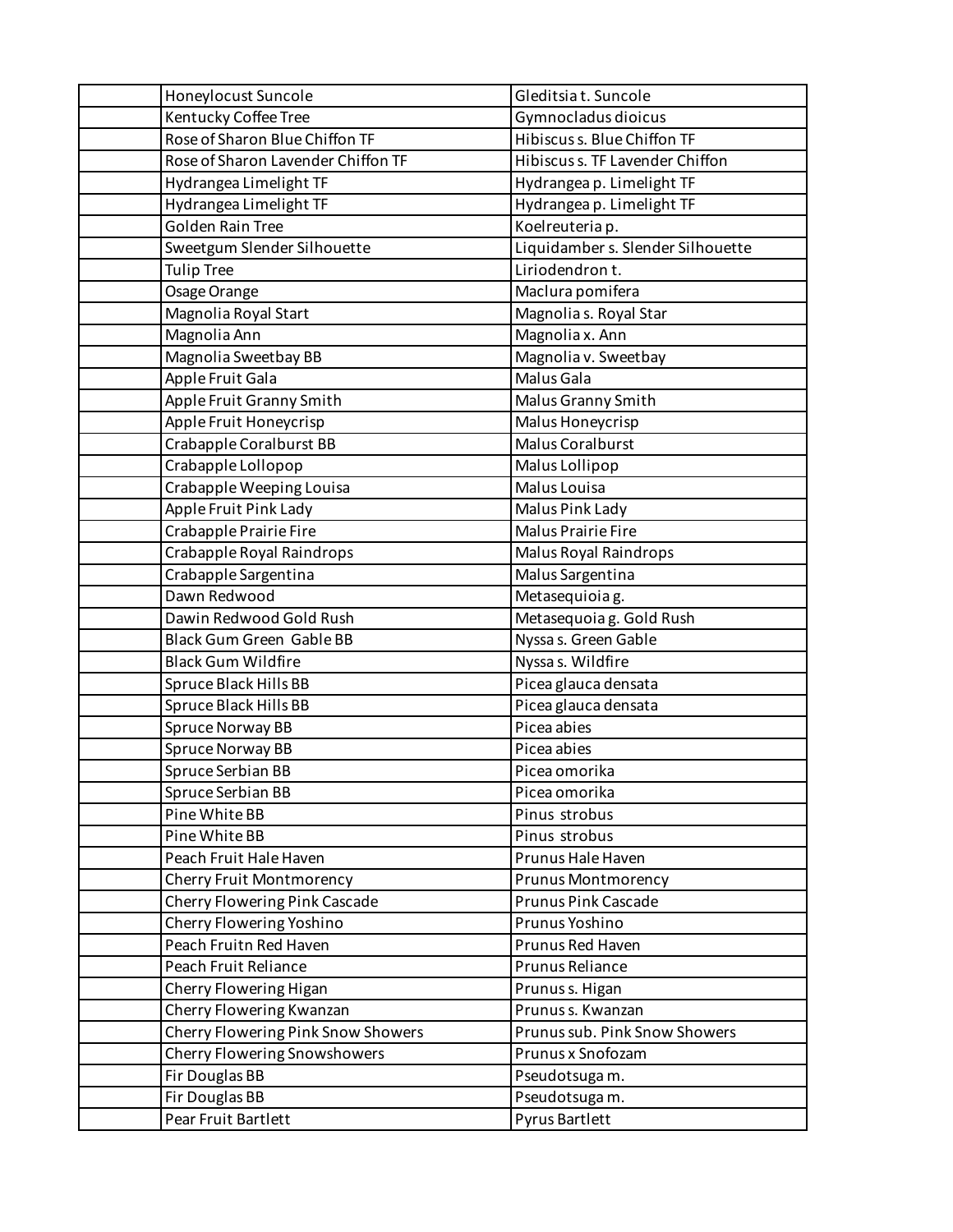| Pear Fruit Clapps Favorite        | Pyrus Clapps Favorite     |  |
|-----------------------------------|---------------------------|--|
| Pear Fruit D'Anjou                | Pyrus D'Anjou             |  |
| Pear Fruit Shinseiki Asian        | Pyrus Shinseiki           |  |
| Plum Methley                      | Prunus s. Methley         |  |
| Plum Santa Rosa                   | Prunus Santa Rosa         |  |
| Oak Red Regal Prince              | Quercus r. Red Prince     |  |
| Robinia Twisty Baby               | Robina p. Twisty Baby     |  |
| Willow Weeping Tristis            | Salix a. Tristis          |  |
| Willow Corkscrew Golden Curls     | Salix m. Golden Curls     |  |
| Stewartia                         | Stewartia p.              |  |
| Lilac Tree Ivory Silk             | Syringar. Ivory Silk      |  |
| <b>Bald Cypress Shawnee Brave</b> | Taxodium d. Shawnee Brave |  |
| Linden Greenspire                 | Tilia c. Greenspire       |  |
| Elm Valley Forge                  | Ulmus a. Valley Forge     |  |
| Wisteria Aunt Dee                 | Wisteria m. Aunt Dee      |  |
| Zelkova Green Vase                | Zelkova s. Green Vase     |  |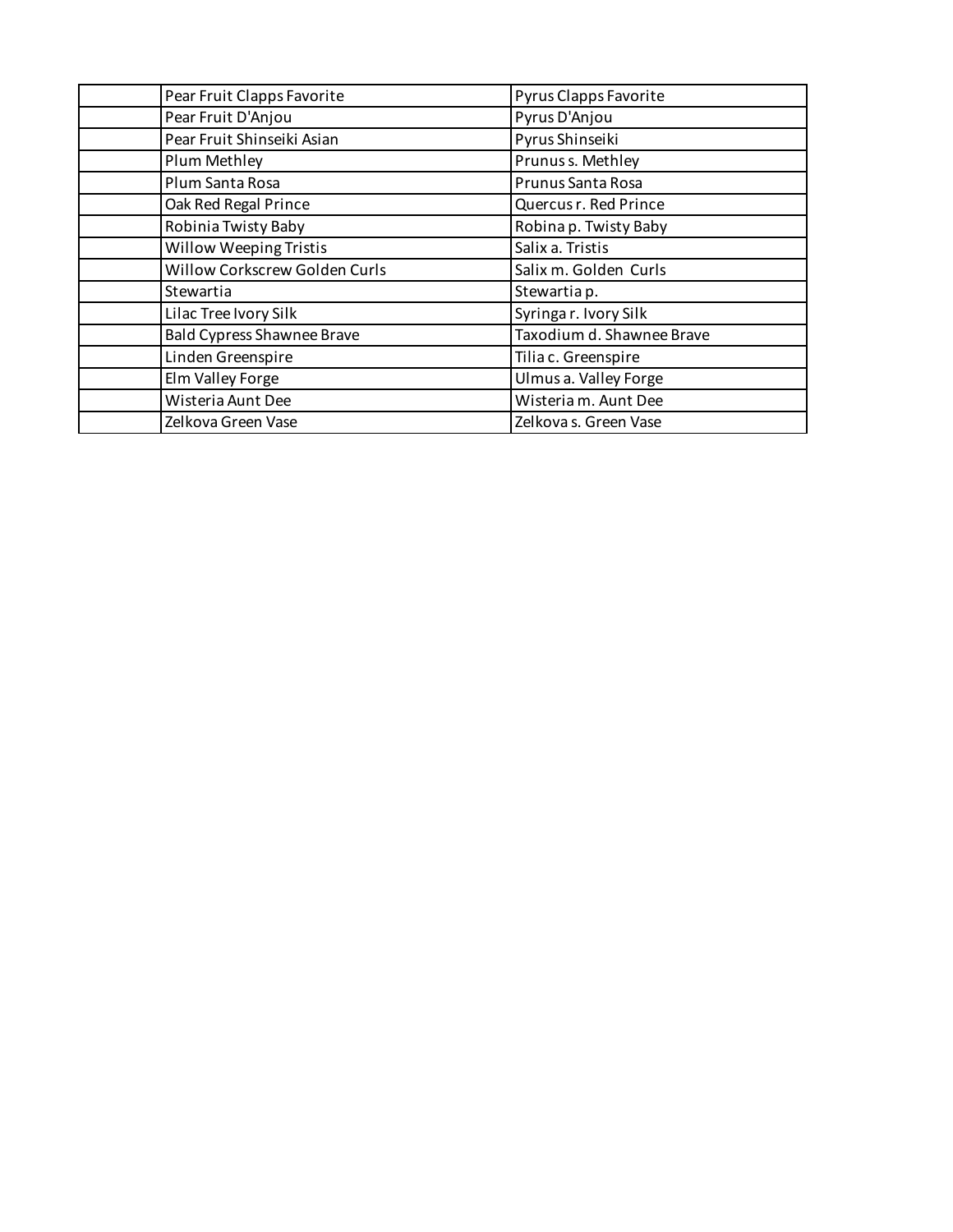| <b>Starting Quantity</b> | <b>Size</b>     | Wholesale | Retail   |
|--------------------------|-----------------|-----------|----------|
|                          | $10 5-6'$       | \$245.69  | \$350.99 |
|                          | 12 G15          | \$261.09  | \$372.99 |
| 12 <sub>1</sub>          | G7              | \$169.39  | \$241.99 |
| 5                        |                 | \$489.30  | \$699.00 |
| 4                        | G7              | \$169.39  | \$241.99 |
|                          |                 | \$191.09  | \$272.99 |
|                          |                 | \$184.09  | \$262.99 |
| 12                       | G15             | \$174.29  | \$248.99 |
| 6 I                      | G20             | \$211.39  | \$301.99 |
| 6 I                      | G7              | \$111.99  | \$159.99 |
| 3                        | G15             | \$211.39  | \$301.99 |
| 6 I                      | G <sub>25</sub> | \$354.19  | \$505.99 |
| 4 I                      | G15             | \$172.89  | \$246.99 |
| 6                        | G15             | \$181.99  | \$259.99 |
|                          |                 | \$312.19  | \$445.99 |
|                          | G7              | \$107.09  | \$152.99 |
| 6                        | G15             | \$166.59  | \$237.99 |
| 20 I                     | G <sub>5</sub>  | \$54.59   | \$77.99  |
|                          | $4 G15$ ms      | \$165.19  | \$235.99 |
| 6                        | G15 ss          | \$138.59  | \$197.99 |
| 12                       | G7              | \$113.39  | \$161.99 |
|                          |                 | \$156.09  | \$222.99 |
|                          |                 |           |          |
| 6                        | G25             | \$362.59  | \$517.99 |
|                          |                 | \$183.39  | \$261.99 |
|                          |                 | \$106.39  | \$151.99 |
| 4                        | G <sub>5</sub>  | \$34.99   | \$49.99  |
| 6 I                      | G15             | \$156.09  | \$222.99 |
| $\mathbf{1}$             | G <sub>5</sub>  | \$34.99   | \$49.99  |
| ا 9                      | G7 60"          | \$120.39  | \$171.99 |
|                          | 4 G15           |           |          |
| $\overline{2}$           | G7 ms           | \$99.39   | \$141.99 |
|                          |                 | \$97.99   | \$139.99 |
| 10                       |                 | \$236.59  | \$337.99 |
| 5                        | G748"           | \$97.99   | \$139.99 |
|                          |                 | \$106.39  | \$151.99 |
| $\overline{2}$           | G748            | \$97.99   | \$139.99 |
| 3                        | G10             | \$132.29  | \$188.99 |
| 61                       | G7              | \$106.39  | \$151.99 |
|                          | $10 5-6"$       | \$300.29  | \$428.99 |
|                          |                 | \$305.19  | \$435.99 |
|                          |                 | \$123.19  | \$175.99 |
|                          |                 | \$174.29  | \$248.99 |
| 10                       | $7 - 8'$        | \$545.30  | \$779.00 |
|                          |                 | \$220.49  | \$314.99 |
|                          |                 | \$228.89  | \$326.99 |
|                          |                 |           |          |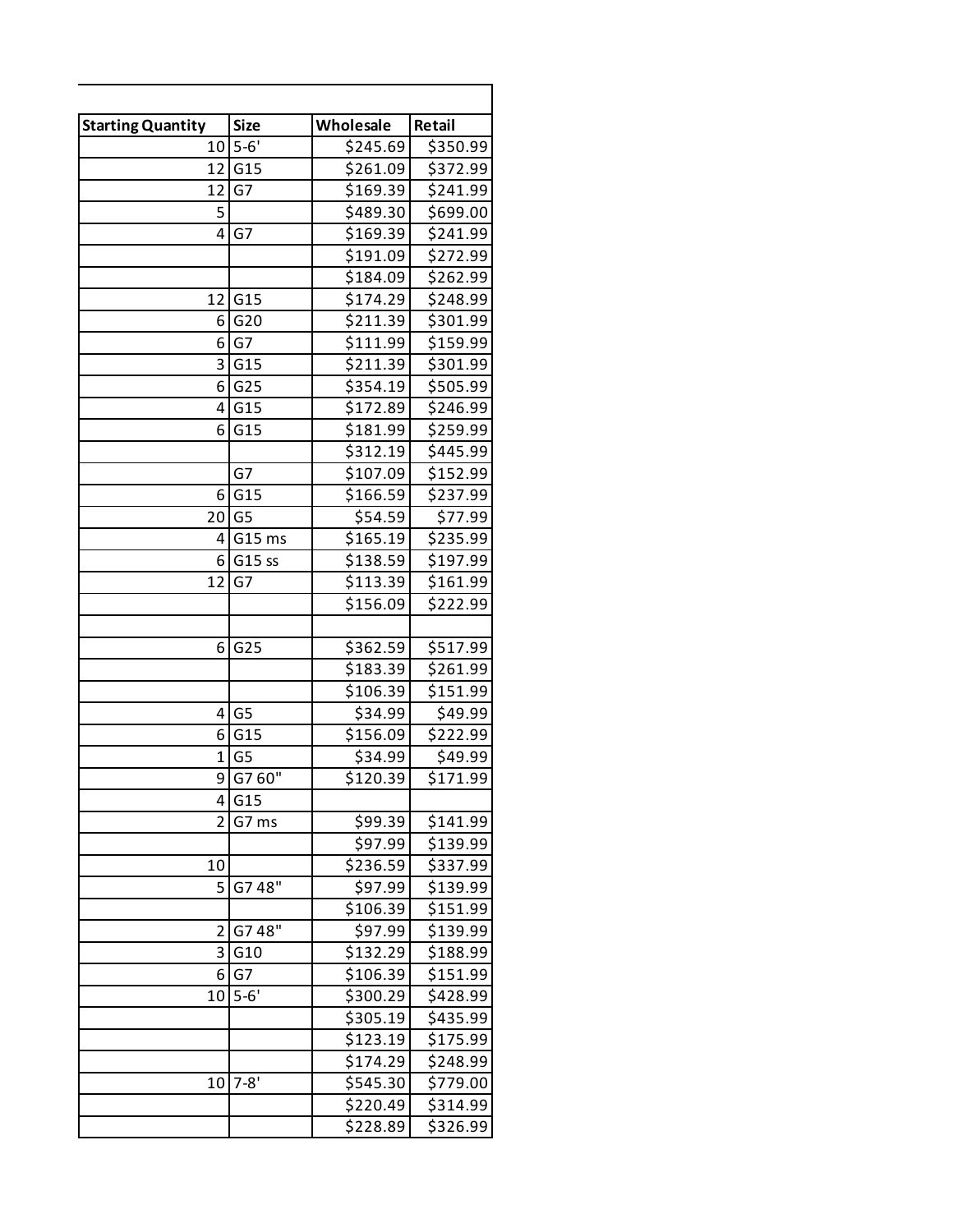| 61             | G15 96"        | \$178.49 | \$254.99 |
|----------------|----------------|----------|----------|
|                |                | \$266.00 | \$380.00 |
| 4              | G3 30"         | \$55.99  | \$79.99  |
| 6              | G3 30"         | \$55.30  | \$79.00  |
| 12             | G7 18"         | \$135.09 | \$192.99 |
| 12             | G25 36"        | \$320.59 | \$457.99 |
|                |                | \$237.29 | \$338.99 |
| 12             | G1572"         | \$153.99 | \$219.99 |
| 6              | G772"          | \$111.29 | \$158.99 |
|                |                | \$181.29 | \$258.99 |
| 3              | G15 ms         | \$146.29 | \$208.99 |
| $\overline{2}$ | G15 ms         | \$146.29 | \$208.99 |
| 5              | $8 - 10'$      | \$272.99 | \$389.99 |
| 12             | G760"          | \$102.89 | \$146.99 |
| 3              | G760"          | \$102.89 | \$146.99 |
| 12             | G7 60"         | \$102.20 | \$146.00 |
| 10             | 1.75"          | \$236.59 | \$337.99 |
| 4              | G15 18"        | \$188.29 | \$268.99 |
|                |                | \$150.49 | \$214.99 |
| 6              | G7 60"         | \$102.89 | \$146.99 |
|                |                | \$245.69 | \$350.99 |
| 6              | G760"          | \$106.39 | \$151.99 |
|                |                | \$178.49 | \$254.99 |
|                |                | \$174.99 | \$249.99 |
|                | G15            | \$197.39 | \$281.99 |
| 10             | 2"             | \$363.99 | \$519.99 |
|                |                | \$186.19 | \$265.99 |
| 5              | $5-6'$         | \$227.49 | \$324.99 |
| 5              | $6 - 7'$       | \$282.09 | \$402.99 |
| 5              | $5 - 6'$       | \$227.49 | \$324.99 |
| 5              | $6 - 7'$       | \$282.09 | \$402.99 |
| 5              | $5 - 6'$       | \$227.49 | \$324.99 |
| 5 <sub>l</sub> | $6 - 7'$       | \$282.09 | \$402.99 |
| 5              | $5 - 6'$       | \$209.29 | \$298.99 |
| 5              | $6 - 7'$       | \$268.10 | \$383.00 |
| 3              | G7 60"         | \$102.89 | \$146.99 |
| 7              | G760"          | \$102.20 | \$146.00 |
| 4              | G15 60"        | \$171.49 | \$244.99 |
| 5              | G <sub>5</sub> | \$39.89  | \$56.99  |
| 12             | G760"          | \$102.89 | \$146.99 |
| 18             | G760"          | \$102.89 | \$146.99 |
|                |                | \$171.49 | \$244.99 |
| 8              | G1572"         | \$171.49 | \$244.99 |
| 6              | G15 60"        | \$171.49 | \$244.99 |
| 6              | G748"          | \$101.49 | \$144.99 |
| 5              | $5 - 6'$       | \$245.69 | \$350.99 |
| 5              | $6 - 7'$       | \$309.39 | \$441.99 |
| 4              | G7 60"         | \$102.89 | \$146.99 |
|                |                |          |          |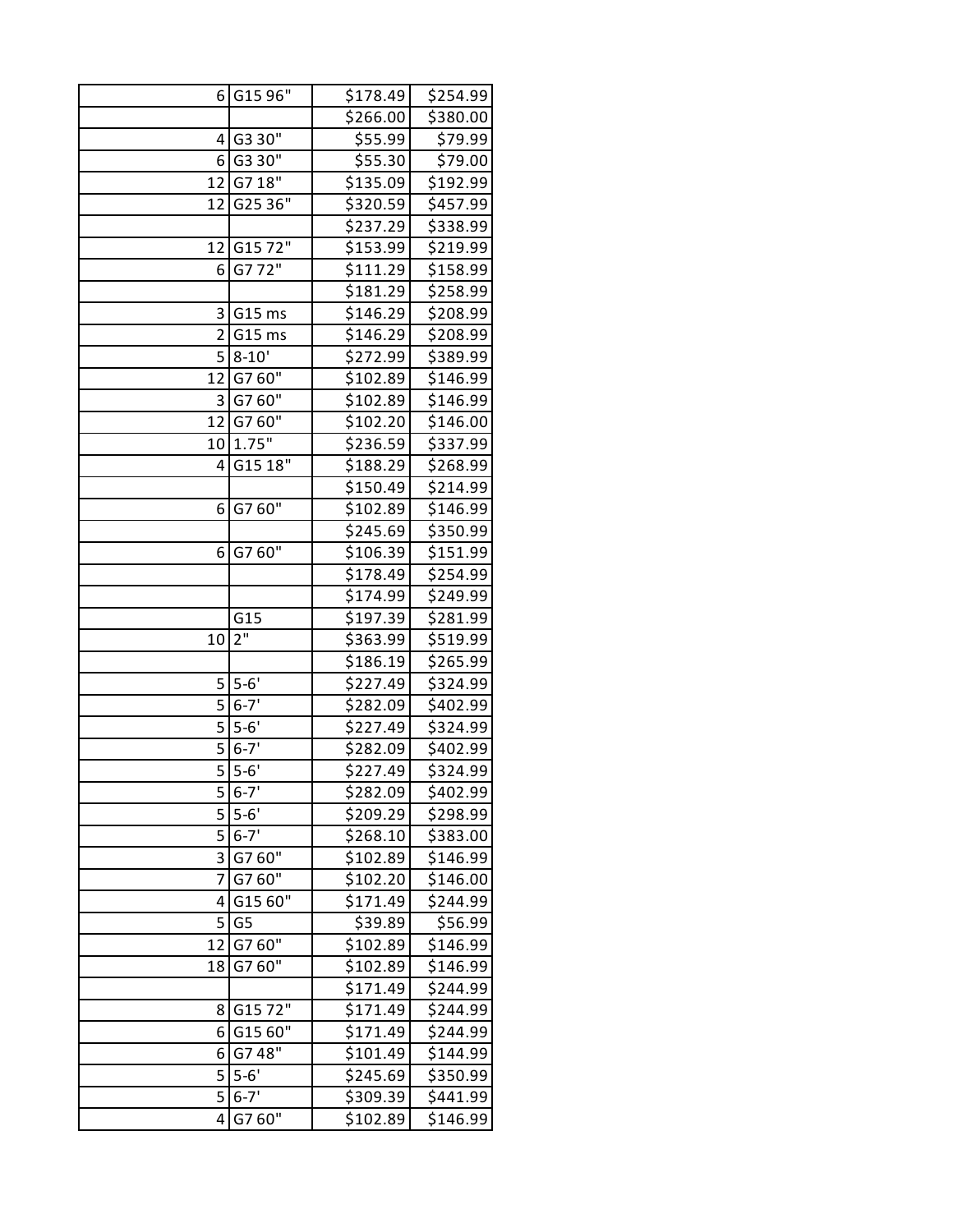| 6 | G7 60"  | \$102.89 | \$146.99 |
|---|---------|----------|----------|
| 3 | G760    | \$102.89 | \$146.99 |
| 5 | G7      | \$102.89 | \$146.99 |
| 4 | G7      | \$102.89 | \$146.99 |
| 2 | G7      | \$102.89 | \$146.99 |
| 6 | G772"   | \$158.19 | \$225.99 |
| 6 | G15 60" | \$192.49 | \$274.99 |
| 6 | G15     | \$170.09 | \$242.99 |
| 4 | G15 lb  | \$170.09 | \$242.99 |
| 6 | G10     | \$143.49 | \$204.99 |
|   |         | \$236.60 | \$338.00 |
| 4 | G15 lb  | \$200.89 | \$286.99 |
| 6 | G1584   | \$165.19 | \$235.99 |
|   |         | \$177.10 | \$253.00 |
|   |         | \$100.79 | \$143.99 |
| 6 | G1584"  | \$160.29 | \$228.99 |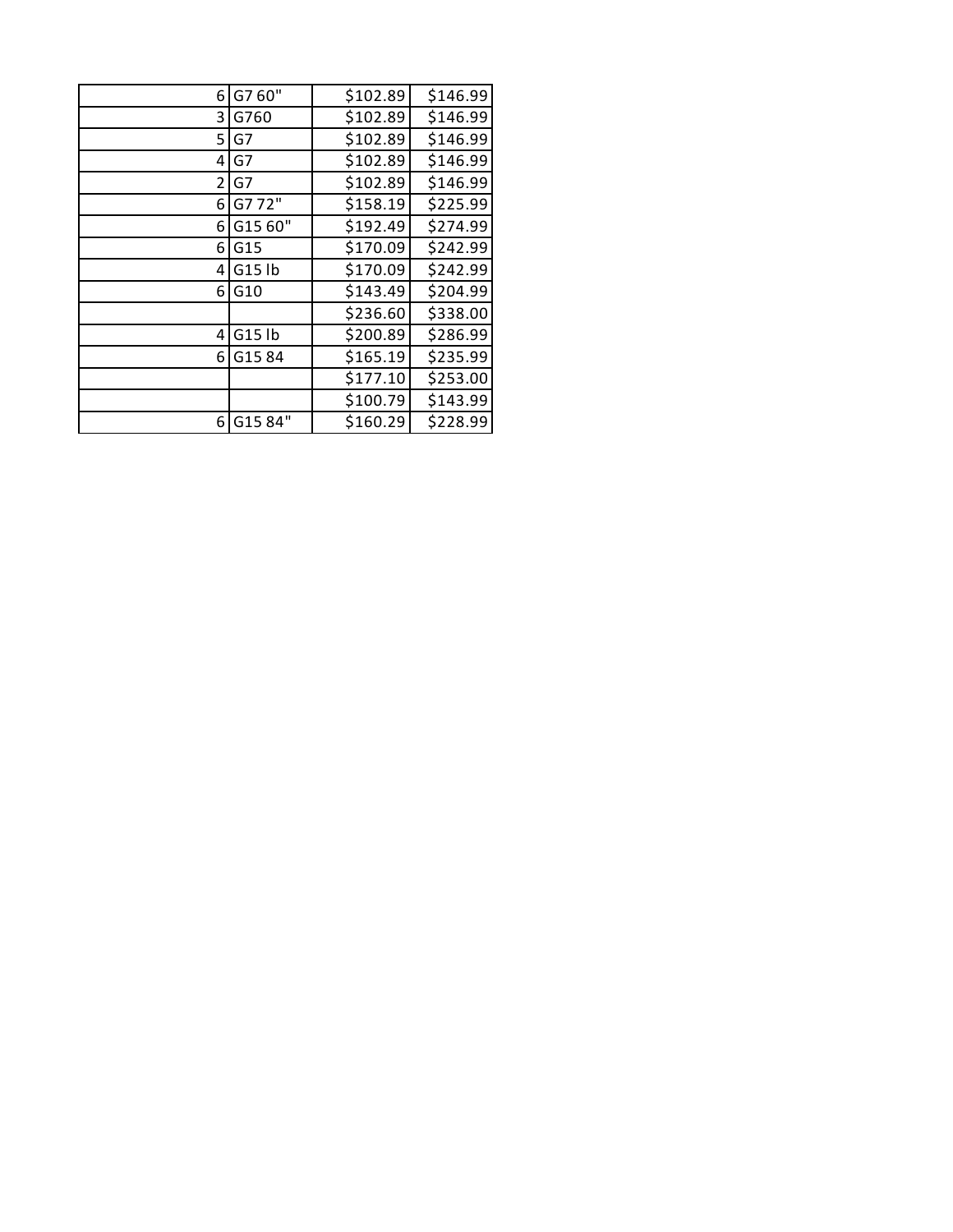|                                   | <b>Aquatics</b>                |                    |
|-----------------------------------|--------------------------------|--------------------|
| <b>Common Name</b>                | <b>Latin Name</b>              | <b>Starting Qu</b> |
| Bear Root                         | Anemopsis c.                   | 12                 |
| Frogbit European                  | Hydrocharism.                  | 50                 |
| Iris Ann Chowning                 | Iris I. Ann Chowning           | 12                 |
| Lobelia Queen Victoria            | Lobelia f. Queen Victoria      | 12                 |
| Milkweed Swamp Soul Mate          | Asclepia i. Soul Mate          | 12                 |
| Moneywort Blue                    | Lindernia g.                   | 12                 |
| Pennywort small                   | Hydrocotyle u.                 | 12                 |
| Pickerel Rush Purple              | Pontederia Cordata             | 12                 |
| Sarracenia Velvet                 | Saracenia Velvet               | 12                 |
| Water Hyacinth                    | Eichhornia c.                  | 50                 |
| Water Lilly Attraction            | Nymphaea Attraction            | 6                  |
| Water Lilly Colorado              | Nymphaea Colorado              | 6                  |
| Water Lilly Joey Tomocik          | Nymphaea Joey Tomcik           | 6                  |
| Water Lilly Madam Wilfron Gonnere | Nymphaea Madam Wilfron Gonnere | 6                  |